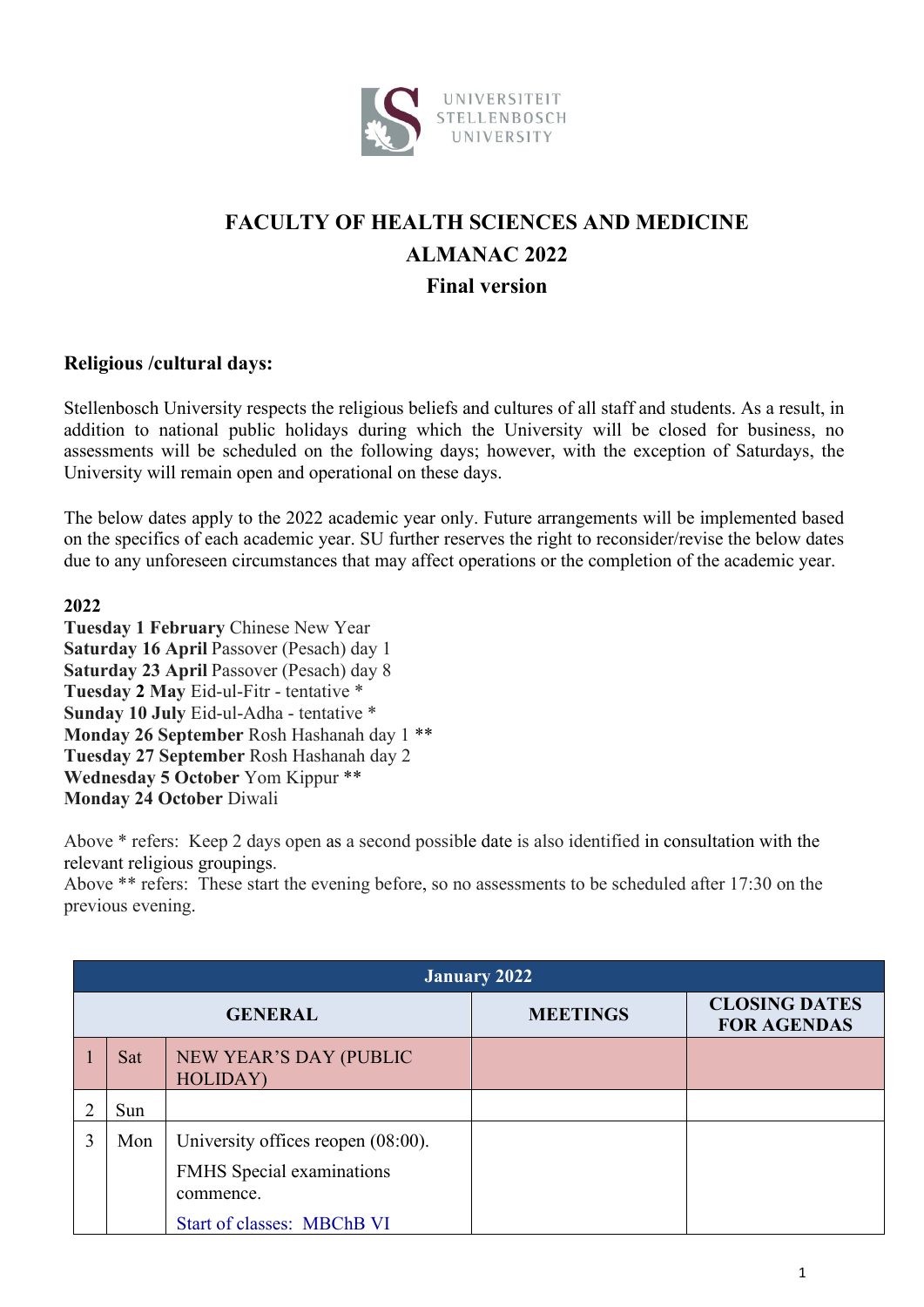|                     | <b>January 2022</b> |                                                                                                                                                                   |                                                 |                                                                                                       |  |
|---------------------|---------------------|-------------------------------------------------------------------------------------------------------------------------------------------------------------------|-------------------------------------------------|-------------------------------------------------------------------------------------------------------|--|
|                     |                     | Start of classes for Master of<br>Community Counselling.<br>Start of e-registration for senior<br>undergraduate and postgraduate<br>students at Tygerberg campus. |                                                 |                                                                                                       |  |
|                     |                     | Temporary balances available in cost<br>centres for operational use. (Actual<br>balances become available after year-<br>end.)                                    |                                                 |                                                                                                       |  |
|                     |                     | First day for placing orders.                                                                                                                                     |                                                 |                                                                                                       |  |
| $\overline{4}$<br>5 | Tue<br>Wed          |                                                                                                                                                                   |                                                 | <b>Health Research Ethics</b>                                                                         |  |
|                     |                     |                                                                                                                                                                   |                                                 | Committee 1<br>(submission deadline<br>$2/2)$ (12:00)                                                 |  |
| 6                   | Thu                 |                                                                                                                                                                   |                                                 | <b>Research Ethics</b><br>Committee: Social<br>Behavioural and<br><b>Education Research</b><br>(27/1) |  |
|                     |                     |                                                                                                                                                                   |                                                 | CPT (20/1)                                                                                            |  |
| 7                   | Fri                 |                                                                                                                                                                   |                                                 | <b>Research Ethics</b><br>Committee: Animal<br>Care and Use<br>(REC:ACU) (26/1)                       |  |
| 8                   | Sat                 |                                                                                                                                                                   |                                                 |                                                                                                       |  |
| 9                   | Sun                 | Military Science students report for<br>quarantine (9-16 Jan) and induction<br>programme (17-22 Jan).                                                             |                                                 |                                                                                                       |  |
| 10                  | Mon                 | Start of classes for MDiv.                                                                                                                                        |                                                 | Programme Advisory<br>Committee (20/1)                                                                |  |
|                     |                     | Commencement of first semester for<br>USB programmes.                                                                                                             |                                                 |                                                                                                       |  |
| 11                  | Tue                 | Commencement of classes for<br>MBChB II-V, BScPhysio IV and<br><b>BSL&amp;HT III &amp; IV</b><br>FMHS Special examinations end.                                   |                                                 |                                                                                                       |  |
|                     |                     | Start of classes for BScDiet II and III                                                                                                                           |                                                 |                                                                                                       |  |
|                     |                     | Start of 1 <sup>st</sup> term for BOccTher III                                                                                                                    |                                                 |                                                                                                       |  |
|                     |                     | Final day for submitting applications<br>for readmission.                                                                                                         |                                                 |                                                                                                       |  |
| 12                  | Wed                 | Final day for loading final marks<br>obtained in externally moderated<br>exit-level modules in November<br>2021 examination $(2^{nd}$ opportunity).               | <b>Readmission Appeals</b><br>Committee (08:30) | Undergraduate<br><b>Teaching Committee</b><br>(25/01)                                                 |  |
|                     |                     |                                                                                                                                                                   |                                                 | Committee for                                                                                         |  |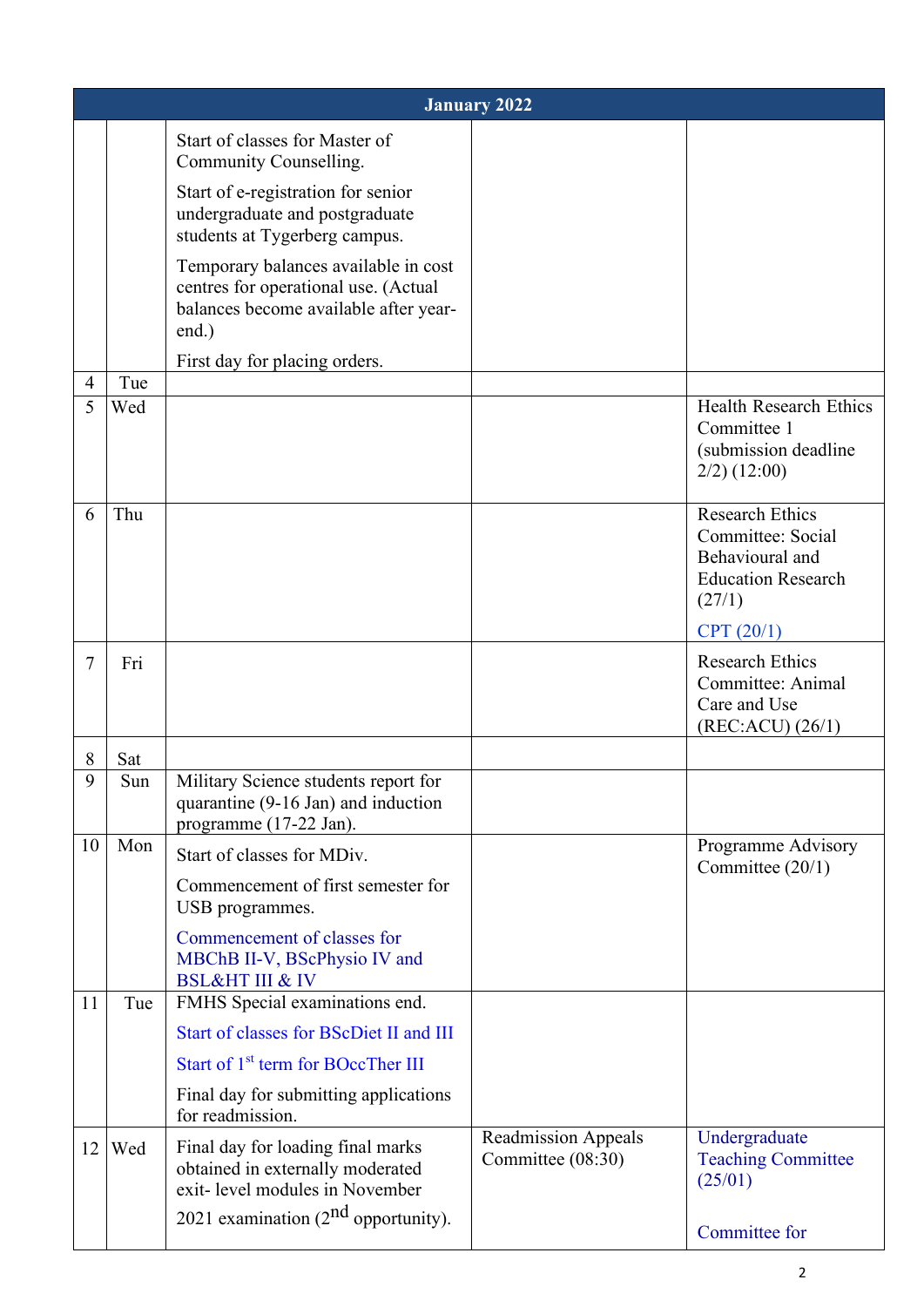|    | <b>January 2022</b> |                                                                                                                                                                                                                                                                                                                                                                                                                                                                                                     |                                                                                                                                                                                              |                                                                                                                                                      |  |
|----|---------------------|-----------------------------------------------------------------------------------------------------------------------------------------------------------------------------------------------------------------------------------------------------------------------------------------------------------------------------------------------------------------------------------------------------------------------------------------------------------------------------------------------------|----------------------------------------------------------------------------------------------------------------------------------------------------------------------------------------------|------------------------------------------------------------------------------------------------------------------------------------------------------|--|
|    |                     |                                                                                                                                                                                                                                                                                                                                                                                                                                                                                                     |                                                                                                                                                                                              | <b>Postgraduate Research</b><br>(submission deadline<br>$27-01)$ (12:00)                                                                             |  |
| 13 | Thu                 |                                                                                                                                                                                                                                                                                                                                                                                                                                                                                                     |                                                                                                                                                                                              |                                                                                                                                                      |  |
| 14 | Fri                 |                                                                                                                                                                                                                                                                                                                                                                                                                                                                                                     | <b>Readmission Appeals</b><br>Committee (08:30)                                                                                                                                              |                                                                                                                                                      |  |
| 15 | Sat                 |                                                                                                                                                                                                                                                                                                                                                                                                                                                                                                     |                                                                                                                                                                                              |                                                                                                                                                      |  |
| 16 | Sun                 | End of Military Science summer<br>recess.                                                                                                                                                                                                                                                                                                                                                                                                                                                           |                                                                                                                                                                                              |                                                                                                                                                      |  |
| 17 | Mon                 | Start of classes for Postgraduate<br>Certificate in Education (PGCE)<br>programme.<br>Commencement of classes for<br><b>BScPhysio II and III and BOccTher</b><br>П<br>BNurMid (years 2,3,4): clinical<br>classes / clinical practice for learning<br>period commences<br>Start of e-registration for senior<br>undergraduate and postgraduate<br>students on all campuses at dates<br>requested by faculties, except for<br>students at Tygerberg campus where<br>the registration is already open. | Agenda discussion:<br>Programme Advisory<br>Committee (11:30)                                                                                                                                | <b>Research Committee:</b><br>Subcommittee C $(31/1)$                                                                                                |  |
| 18 | Tue                 |                                                                                                                                                                                                                                                                                                                                                                                                                                                                                                     | <b>Readmission Appeals</b><br>Committee (08:30)<br><b>Readmission Appeals</b><br><b>Committee (FMHS)</b><br>$(09:00 - 16:00)$                                                                | Reports of deans,<br>DVCs and COO for<br>SU annual report 2021                                                                                       |  |
| 19 | Wed                 |                                                                                                                                                                                                                                                                                                                                                                                                                                                                                                     | <b>Readmission Appeals</b><br>Committee (08:30)<br><b>Welcoming Programme</b><br>Committee $(10:00 -$<br>12:00<br><b>Readmission Appeals</b><br><b>Committee (FMHS)</b><br>$(09:00 - 16:00)$ | Constitutions of<br>centres, institutes,<br>schools (CIS)<br><b>Health Research Ethics</b><br>Committee 2<br>(submission deadline<br>$16/2)$ (12:00) |  |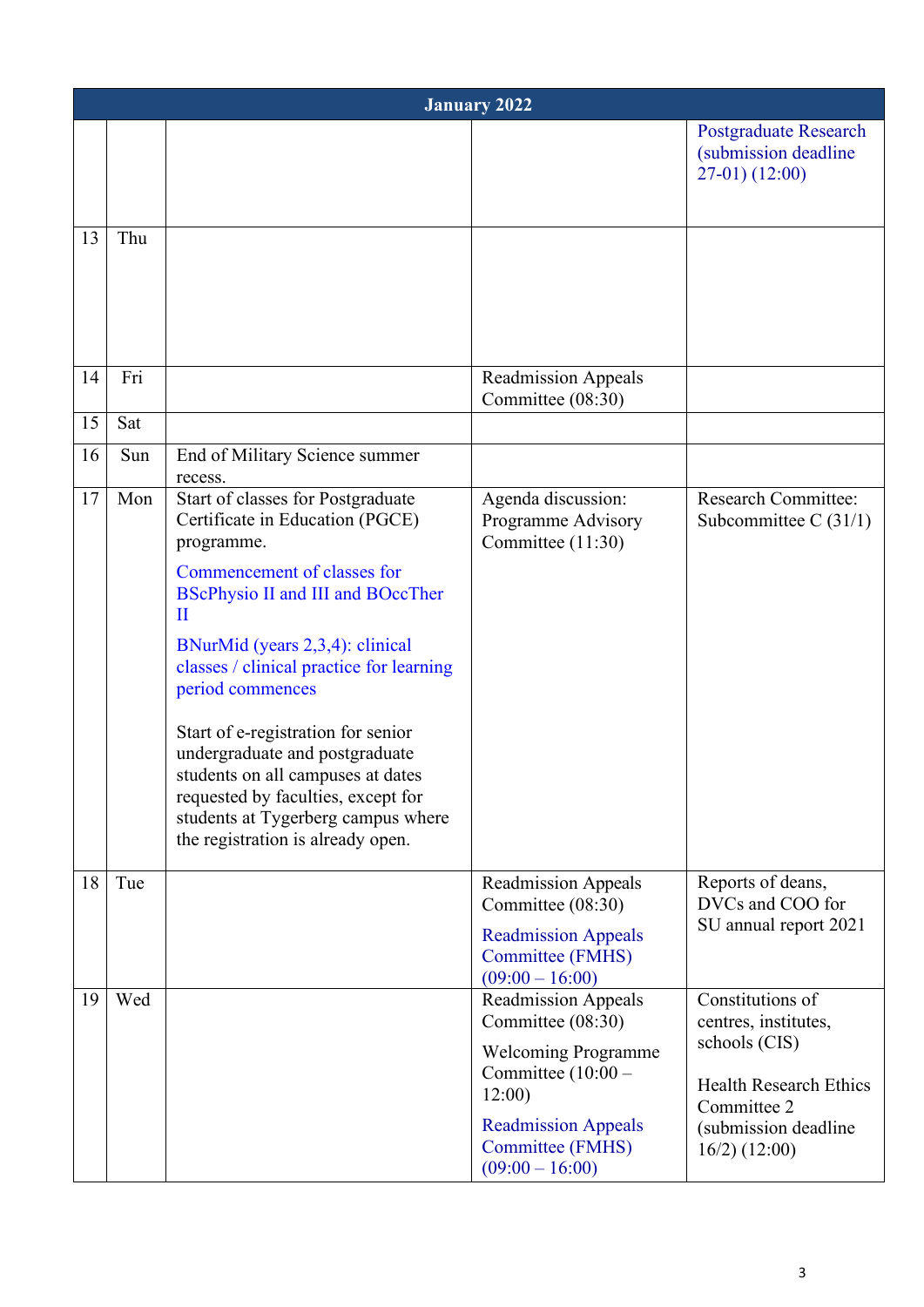|    | <b>January 2022</b> |                                                                        |                                                                                            |                                                                |  |
|----|---------------------|------------------------------------------------------------------------|--------------------------------------------------------------------------------------------|----------------------------------------------------------------|--|
| 20 | Thu                 |                                                                        | <b>Readmission Appeals</b><br>Committee (08:30)                                            |                                                                |  |
|    |                     |                                                                        | Programme Advisory<br>Committee (extended)<br>$(09:00-13:00)$                              |                                                                |  |
|    |                     |                                                                        | <b>Postgraduate Teaching</b><br>Committee (14:00)                                          |                                                                |  |
| 21 | Fri                 | IT Maintenance from 17:00 until<br>07:00 on Monday 24 January          | <b>Readmission Appeals</b><br>Committee (08:30)                                            | <b>Research Committee:</b><br>Subcommittee A $(31/1)$          |  |
|    |                     |                                                                        | <b>Teaching Development</b><br><b>Fund Steering Committee</b><br>$(09:00-11:00)$           | <b>Research Committee:</b><br>Subcommittee B $(1/2)$           |  |
| 22 | Sat                 | All residential Military Science<br>students report.                   |                                                                                            |                                                                |  |
|    |                     | IT Maintenance until 07:00 on<br>Monday 24 January                     |                                                                                            |                                                                |  |
| 23 | Sun                 |                                                                        |                                                                                            |                                                                |  |
|    |                     | IT Maintenance until 07:00 on<br>Monday 24 January                     |                                                                                            |                                                                |  |
| 24 | Mon                 | Head Mentor training (STB)                                             |                                                                                            | <b>Finance Committee</b><br>(7/2)                              |  |
|    |                     | Military Science: telematic education<br>students virtual week starts. |                                                                                            | Rectorate $(27/1)$<br>(16:00)                                  |  |
|    |                     | IT Maintenance until 07:00                                             |                                                                                            | <b>Rectorate Deans</b><br>Forum $(27/1)$                       |  |
| 25 | Tue                 | All Mentor training (STB).                                             | <b>Undergraduate Teaching</b><br>Committee (13:00)                                         |                                                                |  |
| 26 | Wed                 | Start of online registration for<br>newcomer first-year students.      | <b>Health Research Ethics</b><br>Committee 2 (13:00)                                       |                                                                |  |
|    |                     | All Mentor training (STB).                                             | <b>Research Ethics</b><br>Committee: Animal Care<br>and Use (REC:ACU)<br>$(14:00 - 16:00)$ |                                                                |  |
|    |                     |                                                                        | SRC(EC) and<br>management $(15:00-$<br>16:30)                                              |                                                                |  |
|    |                     |                                                                        | AAPC (FMHS) (08:00-<br>16:30                                                               |                                                                |  |
| 27 | Thu                 |                                                                        | <b>Rectorate Deans Forum</b><br>$(08:00 - 09:30)$                                          | <b>Research Ethics</b><br>Committee: Social<br>Behavioural and |  |
|    |                     |                                                                        | <b>Research Ethics</b><br>Committee: Social<br>Behavioural and                             | <b>Education Research</b><br>(17/2)                            |  |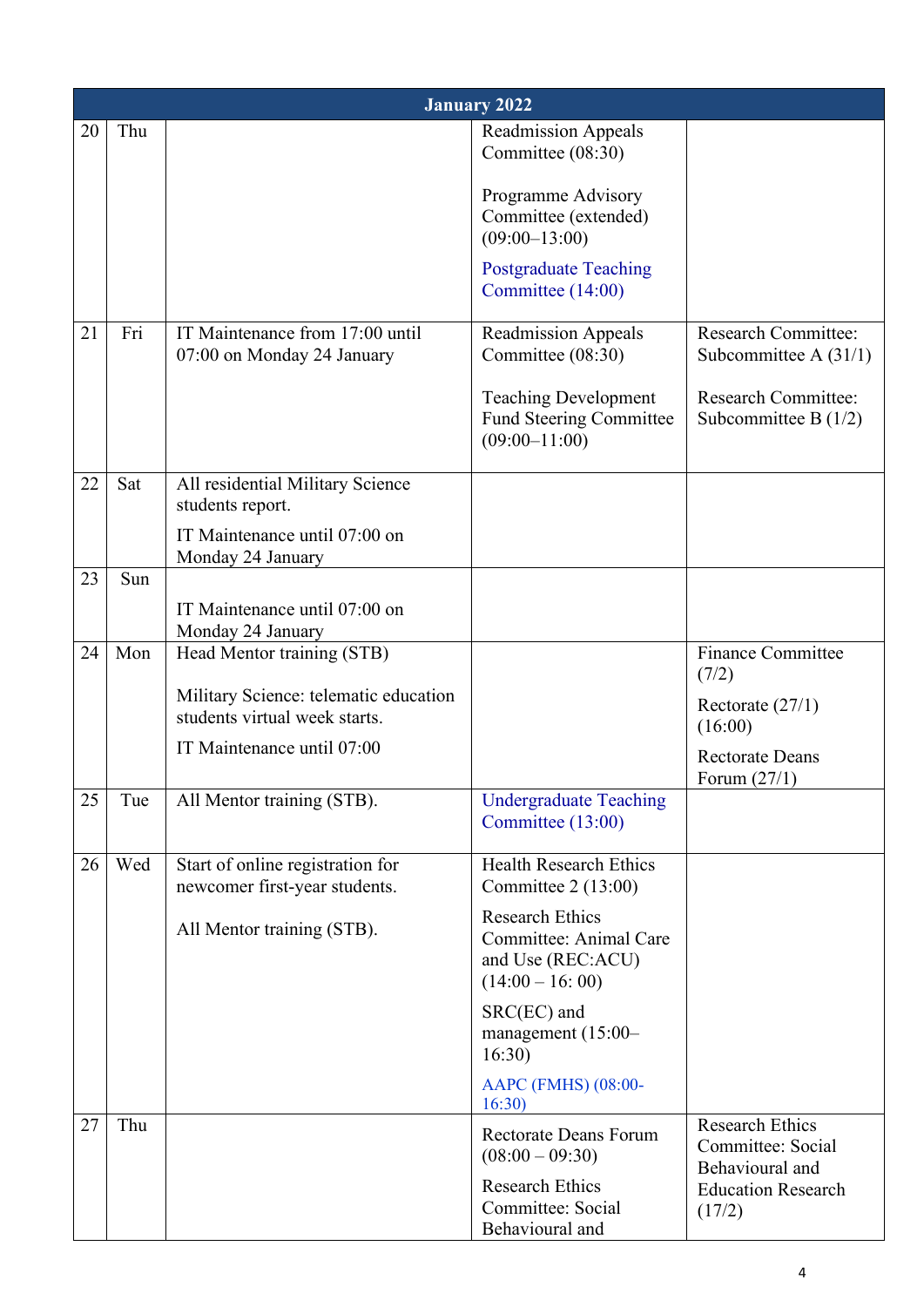|    | <b>January 2022</b> |                                                                                                                                                               |                                                                                                                |                                                                                                             |  |
|----|---------------------|---------------------------------------------------------------------------------------------------------------------------------------------------------------|----------------------------------------------------------------------------------------------------------------|-------------------------------------------------------------------------------------------------------------|--|
|    |                     |                                                                                                                                                               | <b>Education Research</b><br>(10:00)                                                                           |                                                                                                             |  |
|    |                     |                                                                                                                                                               | Language Planning and<br>Management Project<br>Team $(09:00-11:00)$                                            |                                                                                                             |  |
|    |                     |                                                                                                                                                               | Rectorate<br>(first meeting for 2022)<br>$(09:30 - 16:00)$                                                     |                                                                                                             |  |
|    |                     |                                                                                                                                                               | Committee for<br><b>Postgraduate Research</b><br>(14:00)                                                       |                                                                                                             |  |
|    |                     |                                                                                                                                                               | <b>Residential Head Forum</b><br>$(17:00 - 19:00)$                                                             |                                                                                                             |  |
| 28 | Fri                 | First generation students pre-<br>welcoming (SOAR Program)<br>Military Science: telematic education<br>students residential week ends                         | <b>Readmission Appeals</b><br>Committee (08:30)                                                                | <b>Research Ethics</b><br><b>Committee: Biological</b><br>and Environmental<br>Safety (REC: BES)<br>(17/02) |  |
|    |                     |                                                                                                                                                               |                                                                                                                | <b>CHPE</b> Postgraduate<br><b>Committee Meeting</b><br>(16/02)                                             |  |
| 29 | Sat                 | First generation students pre-<br>welcoming (SOAR Program)                                                                                                    |                                                                                                                |                                                                                                             |  |
| 30 | Sun                 | First generation students pre-<br>welcoming (SOAR Program)                                                                                                    |                                                                                                                |                                                                                                             |  |
| 31 | Mon                 | Closing date for applications for the<br>reassessment of examination papers<br>for both examination opportunities in<br>November 2021 for Tygerberg<br>Campus | <b>Research Committee:</b><br>Subcommittee A (14:00)<br><b>Research Committee:</b><br>Subcommittee C $(14:00)$ | <b>Faculty Board:</b><br>Medicine & Health<br>Sciences $(17/02)$                                            |  |
|    |                     | <b>BNurMid (years II-IV) classes</b><br>commence                                                                                                              |                                                                                                                |                                                                                                             |  |
|    |                     | Final day for submitting 2021<br>research outputs for subsidy<br>purposes.                                                                                    |                                                                                                                |                                                                                                             |  |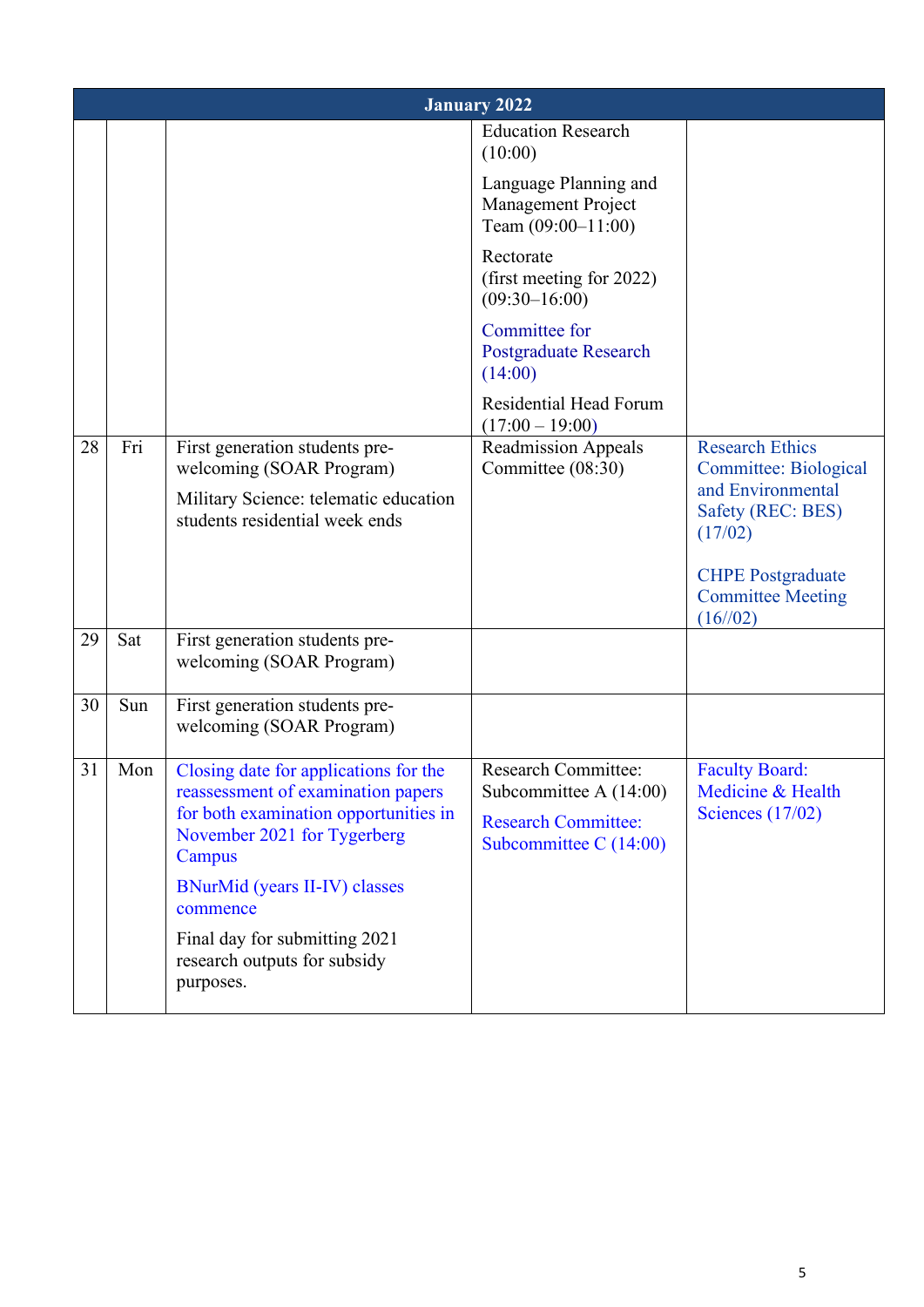|                | <b>February 2022</b> |                                                                                                                                                                                                                               |                                                                                                               |                                                                                                      |  |
|----------------|----------------------|-------------------------------------------------------------------------------------------------------------------------------------------------------------------------------------------------------------------------------|---------------------------------------------------------------------------------------------------------------|------------------------------------------------------------------------------------------------------|--|
|                |                      | <b>GENERAL</b>                                                                                                                                                                                                                | <b>MEETINGS</b>                                                                                               | <b>CLOSING DATES</b><br><b>FOR AGENDAS</b>                                                           |  |
| $\mathbf{1}$   | Tue                  | Newcomer first-years arrive at<br>residences and PSO wards (1)<br>First year Law Faculty program                                                                                                                              | <b>Readmission Appeals</b><br>Committee (08:30)<br><b>Research Committee:</b>                                 | <b>Social and Business</b><br>Ethics Committee $(8/2)$                                               |  |
| $\overline{2}$ | Wed                  | Assessment free day - Chinese<br>New Year<br>Newcomer first-years arrive at<br>residences and PSO wards (2)<br>First year Law students arrive<br>Start of welcoming programme<br>for newcomer first-years and their           | Subcommittee B $(14:00)$<br><b>Health Research Ethics</b><br>Committee $1(13:00)$                             | <b>Health Research Ethics</b><br>Committee 1<br><i>(submission)</i><br>deadline $02/03$ )<br>(12:00) |  |
| $\overline{3}$ | Thu                  | parents.<br>Welcoming programme for<br>newcomers<br>Dreamwalk (after Rector's                                                                                                                                                 | <b>Institutional Advisory</b><br>Committee on<br>Internationalisation                                         |                                                                                                      |  |
|                |                      | welcoming speech)<br>$18:00-19:00$ : Joint welcoming of<br>newcomers, their parents, student<br>leaders and staff at Danie Craven<br>Stadium – including newcomers<br>from Military Science and<br>Tygerberg campuses         | $(11:00-13:00)$<br>Committee for Learning<br>and Teaching (14:00-<br>16:30)                                   |                                                                                                      |  |
| $\overline{4}$ | Fri                  | Welcoming programme for<br>newcomers<br>E-registration for senior<br>undergraduate and postgraduate<br>Medicine & Health Sciences<br>students on Tygerberg Campus<br>ends.                                                    |                                                                                                               | $EC(C)$ (14/2)<br><b>Research Ethics</b><br>Committee: Animal<br>Care and Use<br>(REC:ACU) (23/2)    |  |
| 5              | Sat                  | Welcoming programme for<br>newcomers                                                                                                                                                                                          |                                                                                                               |                                                                                                      |  |
| 6              | Sun                  | Welcoming programme for<br>newcomers<br>IT Maintenance from 01:00 until<br>10:00                                                                                                                                              |                                                                                                               |                                                                                                      |  |
| $\tau$         | Mon                  | Welcoming programme for<br>newcomers                                                                                                                                                                                          | <b>Finance Committee</b><br>$(09:00-12:00)$                                                                   |                                                                                                      |  |
|                |                      | Commencement of on-campus<br>registration (NARGA) of<br>newcomer first-years on<br>Stellenbosch campus as indicated<br>in the registration programme<br>Clinical Work: Block 1 for<br>BOccTher IV (7 February $-18$<br>March) | Social Impact<br>Committee (12:00)<br><b>Joint Management Team</b><br>$(JMT)$ Tygerberg $(08:30)$<br>$-10:30$ |                                                                                                      |  |
| 8              | Tue                  | Welcoming programme for                                                                                                                                                                                                       | Social and Business                                                                                           | IF:EC(IF) $(22/2)$                                                                                   |  |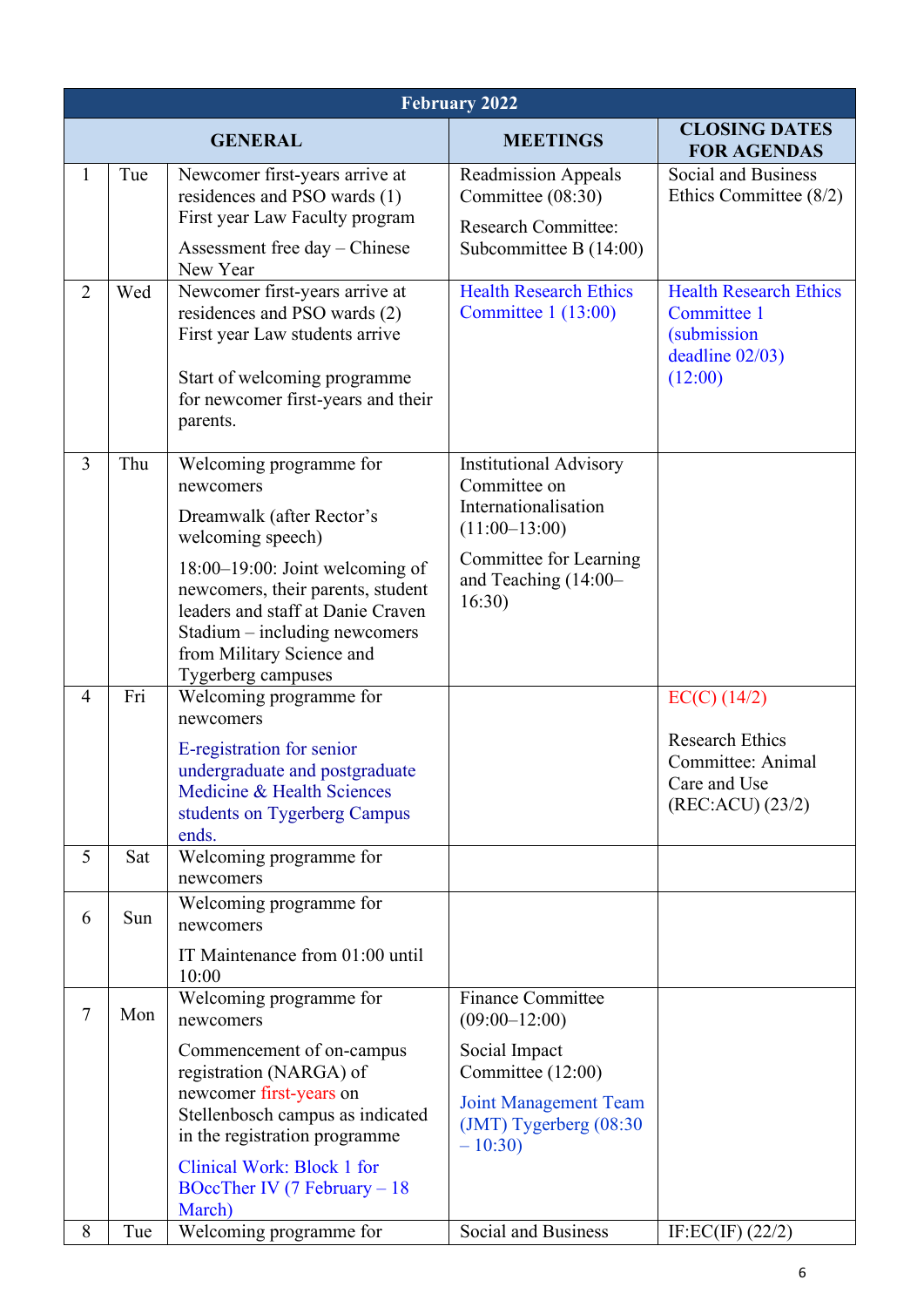|    | <b>February 2022</b> |                                                                                                                                                                                                                                                                                          |                                                        |                                                                           |  |
|----|----------------------|------------------------------------------------------------------------------------------------------------------------------------------------------------------------------------------------------------------------------------------------------------------------------------------|--------------------------------------------------------|---------------------------------------------------------------------------|--|
|    |                      | newcomers<br>Conclusion of on-campus                                                                                                                                                                                                                                                     | <b>Ethics Committee</b><br>$(10:00 - 13:00)$           | Academic Planning<br>Committee (17/2)                                     |  |
|    |                      | registration (NARGA) of<br>newcomer first-years on<br>Stellenbosch campus                                                                                                                                                                                                                | Faculty<br>Committee(14:00)                            | <b>Investment Committee</b><br>(22/2)                                     |  |
|    |                      | Commencement of on-campus<br>registration for senior students on<br>Stellenbosch campus as indicated<br>in the registration programme                                                                                                                                                    |                                                        |                                                                           |  |
| 9  | Wed                  | Welcoming programme for<br>newcomers<br>Continuation of on-campus<br>registration for senior students on<br>Stellenbosch campus as indicated                                                                                                                                             | <b>Institutional Planning</b><br>Forum $(IPF) - day 1$ | $EC(S)$ (16/2)                                                            |  |
| 10 | Thu                  | in the registration programme<br>Welcoming programme for                                                                                                                                                                                                                                 |                                                        |                                                                           |  |
|    |                      | newcomers<br>Conclusion of registration for all<br>students (excluding M and D<br>students)                                                                                                                                                                                              | <b>Institutional Planning</b><br>Forum (IPF) $-$ day 2 | Rectorate $(15/2)$<br>(16:00)                                             |  |
| 11 | Fri                  | Welcoming programme for<br>newcomers.                                                                                                                                                                                                                                                    | Agenda discussion<br>$EC(C)$ (14/2) (09:00 -<br>10:00  |                                                                           |  |
| 12 | Sat                  | Conclusion of welcoming<br>programme for newcomers.                                                                                                                                                                                                                                      |                                                        |                                                                           |  |
| 13 | Sun                  |                                                                                                                                                                                                                                                                                          |                                                        |                                                                           |  |
| 14 | Mon                  | <b>GENERAL START OF</b><br><b>CLASSES FOR FIRST TERM</b><br>FOR ALL UNDERGRADUATE<br><b>STUDENTS (NEWCOMER</b><br>FIRST-YEARS AND SENIORS),<br>excluding senior students from the<br>Faculty of Medicine & Health<br>Sciences, and postgraduate<br>students with earlier starting dates. | <b>Executive Committee</b><br>$(Council)$ $(10:00)$    | Appointments<br>Committee (24/2)<br>Programme Advisory<br>Committee (4/3) |  |
|    |                      | <b>Start of Clinical Work: Block 1</b><br>for BOccTher III $(14 \text{ Feb} - 10$<br>March)<br>Maties Maroon day for students<br>and staff                                                                                                                                               |                                                        |                                                                           |  |
| 15 | Tue                  |                                                                                                                                                                                                                                                                                          | Agenda discussion<br>$EC(S)$ (16/2) (09:00 –<br>10:00  | Language Committee<br>(2/3)                                               |  |
|    |                      |                                                                                                                                                                                                                                                                                          | Rectorate $(10:00 -$<br>16:00                          |                                                                           |  |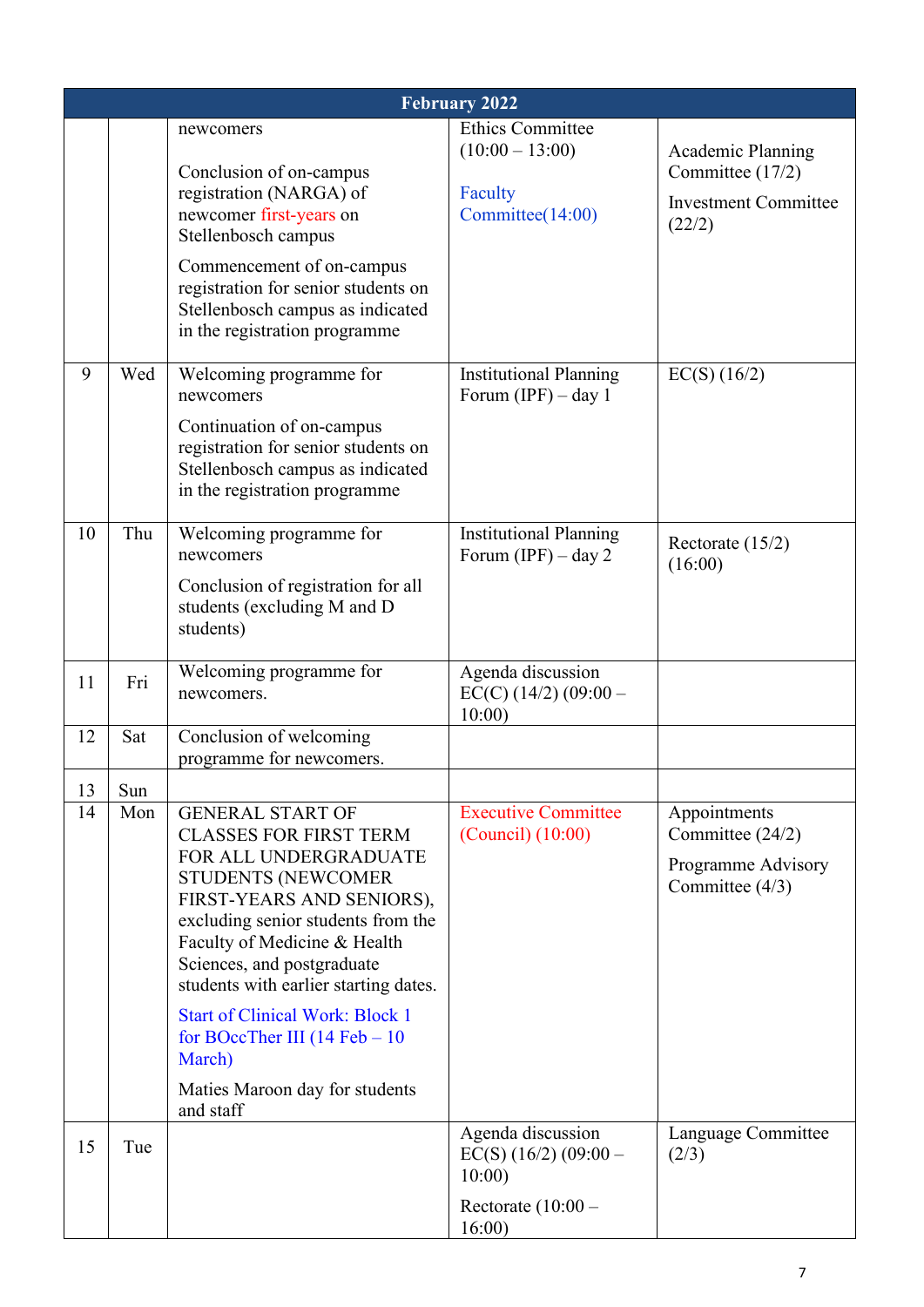|    | <b>February 2022</b> |                                                                                                                                       |                                                                                                               |                                                               |  |
|----|----------------------|---------------------------------------------------------------------------------------------------------------------------------------|---------------------------------------------------------------------------------------------------------------|---------------------------------------------------------------|--|
|    |                      |                                                                                                                                       |                                                                                                               |                                                               |  |
| 16 | Wed                  |                                                                                                                                       | <b>Rectorate Deans Forum</b><br>$(08:30-10:00)$                                                               | Health Research Ethics<br>Committee<br>2                      |  |
|    |                      |                                                                                                                                       | <b>Executive Committee</b><br>(Senate) $(10:00 -$<br>13200)                                                   | (submission<br>deadline 16/3) (12:00)                         |  |
|    |                      |                                                                                                                                       | <b>Health Research Ethics</b><br>Committee $2(13:00)$                                                         |                                                               |  |
|    |                      |                                                                                                                                       | <b>AAPC (FMHS) (08:00-</b><br>16:30                                                                           |                                                               |  |
|    |                      |                                                                                                                                       | Training Forum (14:00-<br>16:00                                                                               |                                                               |  |
|    |                      |                                                                                                                                       | <b>CHPE Postgraduate</b><br>Committee $(14:00 -$<br>16:30                                                     |                                                               |  |
|    |                      |                                                                                                                                       | <b>Executive Committee:</b><br>IF $(14:00 - 15:00)$                                                           |                                                               |  |
| 17 | Thu                  |                                                                                                                                       | <b>Academic Planning</b><br>Committee (10:00-<br>12:00                                                        |                                                               |  |
|    |                      |                                                                                                                                       | <b>Faculty Board:</b><br>Medicine & Health<br>Sciences $(14:00)$                                              |                                                               |  |
|    |                      |                                                                                                                                       | Monitoring and<br>Advisory Committee on<br>Crime $(14:30 - 16:30)$                                            |                                                               |  |
|    |                      |                                                                                                                                       | <b>Research Ethics</b><br>Committee: Social<br>Behavioural and<br><b>Education Research</b><br>(10:00)        |                                                               |  |
|    |                      |                                                                                                                                       | <b>Research Ethics</b><br>Committee: Biological<br>and Environmental<br>Safety (REC:BES)<br>$(14:00 - 16:00)$ |                                                               |  |
| 18 | Fri                  | Closing date for applications for<br>the reassessment of examination<br>papers for both examination<br>opportunities in November 2021 |                                                                                                               | <b>Finance Committee</b><br>(2/3)                             |  |
| 19 | Sat                  |                                                                                                                                       |                                                                                                               |                                                               |  |
| 20 | Sun                  |                                                                                                                                       |                                                                                                               |                                                               |  |
| 21 | Mon                  |                                                                                                                                       | <b>Distributed Training</b><br><b>Platform Committee</b><br>$(14:00 - 16:00)$                                 | Remuneration<br>Committee (1/3/)<br><b>Research Committee</b> |  |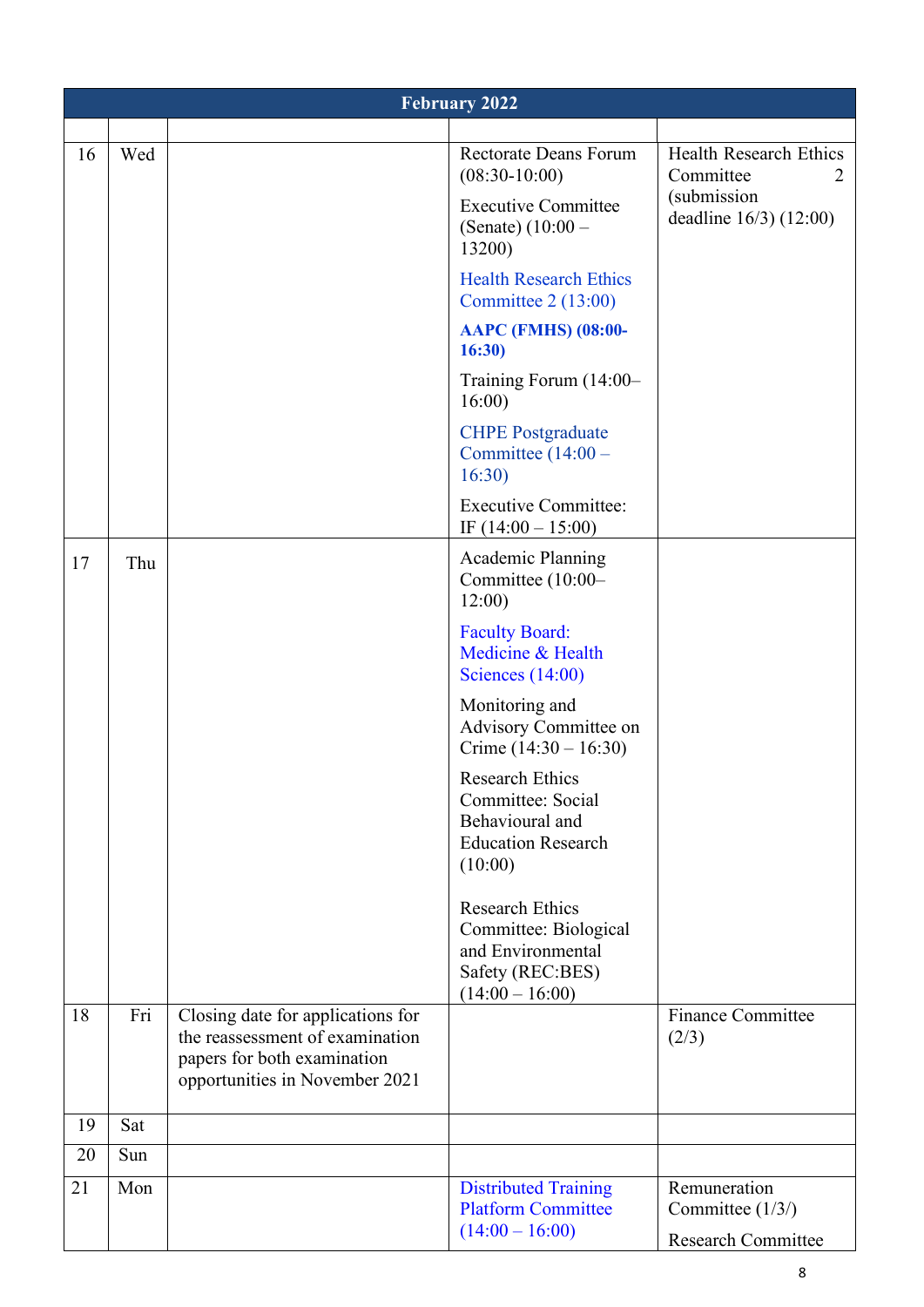|    | <b>February 2022</b> |                                                                                                                                                                                                               |                                                                                                                                                          |                                                                                                                                                        |  |
|----|----------------------|---------------------------------------------------------------------------------------------------------------------------------------------------------------------------------------------------------------|----------------------------------------------------------------------------------------------------------------------------------------------------------|--------------------------------------------------------------------------------------------------------------------------------------------------------|--|
|    |                      |                                                                                                                                                                                                               |                                                                                                                                                          | (1/3)                                                                                                                                                  |  |
| 22 | Tue                  |                                                                                                                                                                                                               | Agenda discussion:<br>Programme Advisory<br>Committee (11:30)                                                                                            |                                                                                                                                                        |  |
|    |                      |                                                                                                                                                                                                               | <b>Investment Committee</b><br>$(9:00-12:00)$                                                                                                            |                                                                                                                                                        |  |
|    |                      |                                                                                                                                                                                                               | <b>Institutional Forum</b><br>$(10:00 - 13:00)$                                                                                                          |                                                                                                                                                        |  |
|    |                      |                                                                                                                                                                                                               | <b>Institutional Academic</b><br><b>Pathology Committee</b><br>$(IAPC) (14:00 - 16:00)$                                                                  |                                                                                                                                                        |  |
|    |                      |                                                                                                                                                                                                               | Auxin Official SU<br>Project for Scholarship<br>of Teaching and<br>Learning $(12:45 -$<br>13:45                                                          |                                                                                                                                                        |  |
| 23 | Wed                  |                                                                                                                                                                                                               | <b>Research Ethics</b><br>Committee: Animal<br>Care and Use<br>$(REC:ACU) (14:00 -$<br>16:00<br><b>FMHS</b> Social Impact<br>Committee $(14:00 -$        | Rectorate (28/2)<br>(16:00)<br><b>Postgraduate Teaching</b><br>Committee (08/03)                                                                       |  |
| 24 | Thu                  | Introduction to Assessment Short<br>Course                                                                                                                                                                    | 16:00<br>Appointments<br>Committee $(9:00 -$<br>11:30<br><b>Welcoming Programme</b><br>Committee (10:00-<br>12:00<br>SRC(EC) and<br>management $(15:00-$ | <b>Research Ethics</b><br>Committee: Social<br>Behavioural and<br><b>Education Research</b><br>(17/3)<br><b>Bursaries and Loans</b><br>Committee (3/3) |  |
|    |                      |                                                                                                                                                                                                               | 16:30)                                                                                                                                                   |                                                                                                                                                        |  |
| 25 | Fri                  | <b>FINAL DAY FOR LATE</b><br><b>REGISTRATION</b> for<br>undergraduate and postgraduate<br>students (excluding M and D<br>students)<br><b>FINAL DAY FOR STUDENTS</b><br><b>TO CHANGE</b><br>MODULES/PROGRAMMES |                                                                                                                                                          | <b>Senate Research Ethics</b><br>Committee (10/3)                                                                                                      |  |
|    |                      | <b>Institutional Transformation</b><br>Committee Full day conference                                                                                                                                          |                                                                                                                                                          |                                                                                                                                                        |  |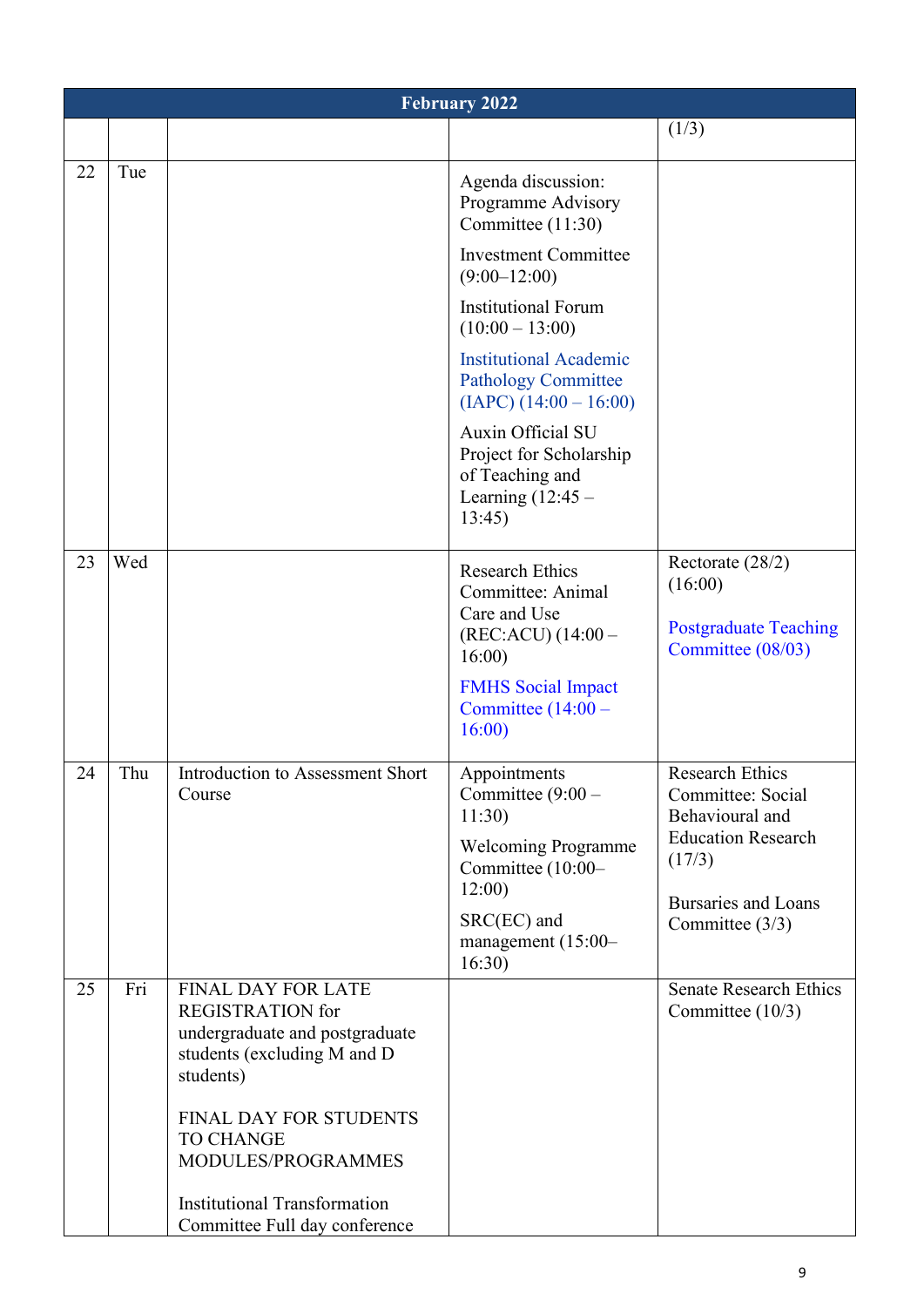|    | <b>February 2022</b> |                                                                                                                                                                                                                                                 |                                                                                                                                   |                                                                                                                                                                                       |  |
|----|----------------------|-------------------------------------------------------------------------------------------------------------------------------------------------------------------------------------------------------------------------------------------------|-----------------------------------------------------------------------------------------------------------------------------------|---------------------------------------------------------------------------------------------------------------------------------------------------------------------------------------|--|
| 26 | Sat                  | Second institutional welcoming                                                                                                                                                                                                                  |                                                                                                                                   |                                                                                                                                                                                       |  |
| 27 | Sun                  |                                                                                                                                                                                                                                                 |                                                                                                                                   |                                                                                                                                                                                       |  |
| 28 | Mon                  | Final day for submission of<br>applications for 100%-thesis M<br>and D programmes, including full<br>details of study records, research<br>proposals, bibliographies, etc.<br>Closing date for new applications<br>for examination concessions. | Rectorate $(9:00 - 16:00)$<br><b>Joint Management Team</b><br>(JMT) Metro & Rural<br><b>Health Committee</b><br>$(14:00 - 16:00)$ | $EC(C)$ (14/3)<br>Programme Advisory<br>Committee (Calendar<br>amendments of<br>faculties of Science,<br>AgriSciences,<br>Engineering, and<br>Medicine & Health<br>Sciences) $(24/3)$ |  |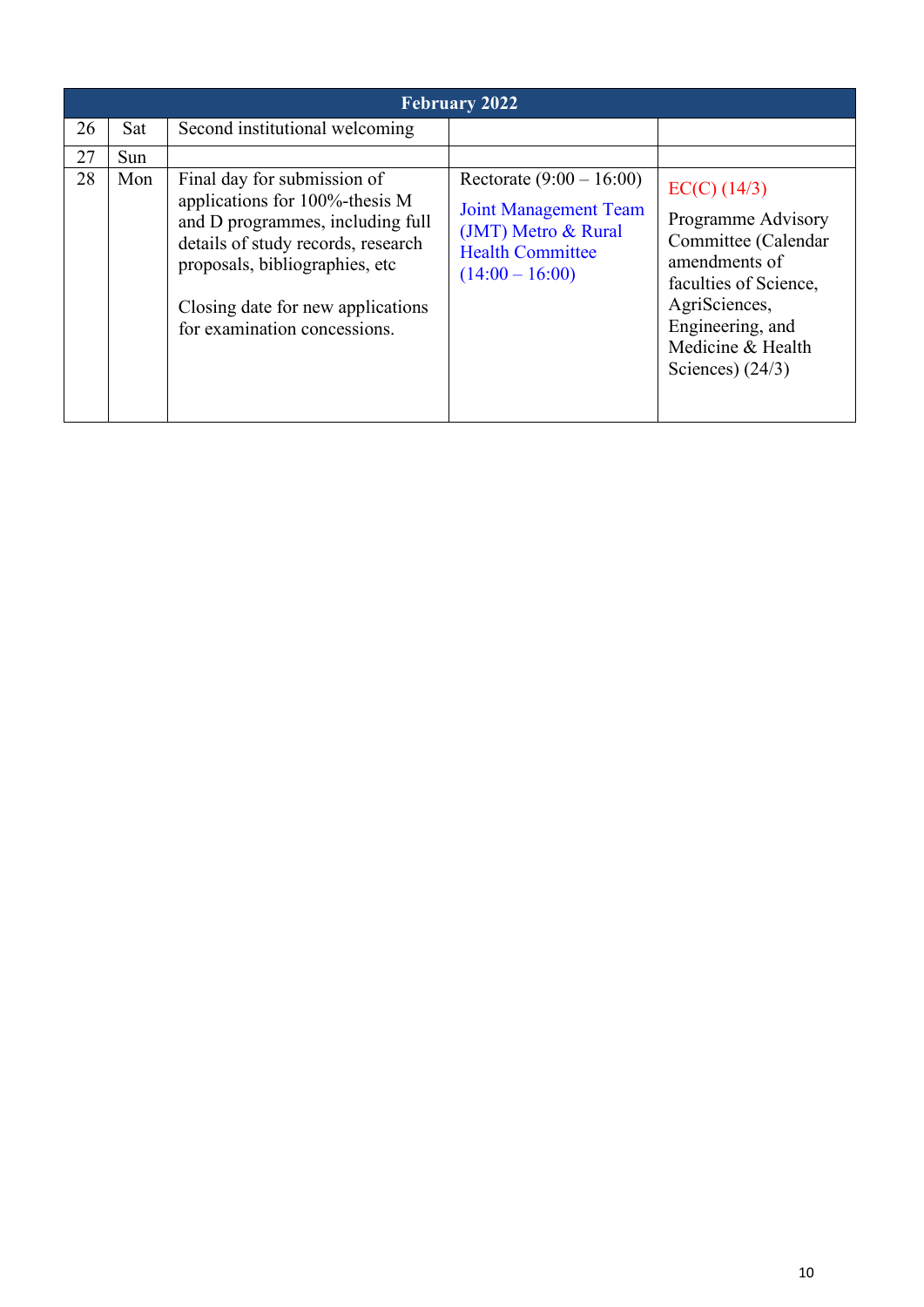|                | March 2022 |                                                                                                                                                                                                                                                                                             |                                                                                                                                                                                                                                                                                                                                                                                                                     |                                                                                                                                                                              |  |
|----------------|------------|---------------------------------------------------------------------------------------------------------------------------------------------------------------------------------------------------------------------------------------------------------------------------------------------|---------------------------------------------------------------------------------------------------------------------------------------------------------------------------------------------------------------------------------------------------------------------------------------------------------------------------------------------------------------------------------------------------------------------|------------------------------------------------------------------------------------------------------------------------------------------------------------------------------|--|
|                |            | <b>GEN</b><br><b>ERA</b><br>L                                                                                                                                                                                                                                                               | <b>MEETINGS</b>                                                                                                                                                                                                                                                                                                                                                                                                     | <b>CLOSING DATES</b><br><b>FOR AGENDAS</b>                                                                                                                                   |  |
| $\mathbf{1}$   | Tue        |                                                                                                                                                                                                                                                                                             | <b>Remuneration Committee</b><br>$(09:00 - 10:00)$<br><b>Research Committee</b><br>(14:00)                                                                                                                                                                                                                                                                                                                          | Reports for Senate (18/3)<br>$EC(S)$ (FB reports) $(8/3)$<br>SCORSA (15/3)                                                                                                   |  |
| $\overline{2}$ | Wed        | Introduction to PREDAC                                                                                                                                                                                                                                                                      | Language Committee<br>$(10:00 - 12:00)$<br>Agenda discussion:<br><b>Nomination Committee</b><br>for Honorary Degrees<br>$(3/3)$ $(09:00)$<br><b>Finance Committee</b><br>$(10:00-13:00)$<br><b>Student Communities</b><br><b>Advisory Committee</b><br>$(14:00 - 15:30)$<br>Campus Renewal Project<br>Programme Executive<br>Committee $(15:00 -$<br>16:30)<br><b>Health Research Ethics</b><br>Committee 1 (13:00) | <b>Health Research Ethics</b><br>Committee 1 (submission<br>deadline 6/4) (12:00)<br>Rectorate $(7/3)$ $(16:00)$                                                             |  |
| 3              | Thu        |                                                                                                                                                                                                                                                                                             | <b>Bursaries and Loans</b><br>Committee $(9:00 - 11:00)$<br>Nomination Committee<br>for Honorary Degrees<br>(11:00)<br><b>Research Ethics</b><br>Committee: Biological<br>and Environmental<br>Safety (14:00)                                                                                                                                                                                                       | Rectorate Deans Forum (8/3)                                                                                                                                                  |  |
| $\overline{4}$ | Fri        | Final day for loading final<br>marks of January<br>examinations, master's<br>students and dean's<br>concession examinations, as<br>well as for loading module<br>results of doctoral<br>candidates with a view to<br>April graduation ceremonies<br>(including FMHS<br>(Tygerberg campus)). | Advisory<br>Programme<br>Committee<br>(extended)<br>$(09:00-13:00)$<br><b>Teaching Development</b><br><b>Fund Steering Committee</b><br>$(14:00-16:00)$                                                                                                                                                                                                                                                             | <b>Research Ethics Committee:</b><br>Animal Care and Use<br>(REC:ACU) (23/3)<br><b>Research Ethics Committee:</b><br>Biological and Environmental<br>Safety (REC:BES) (31/3) |  |
| 5<br>6         | Sat<br>Sun | IT Maintenance from 01:00                                                                                                                                                                                                                                                                   |                                                                                                                                                                                                                                                                                                                                                                                                                     |                                                                                                                                                                              |  |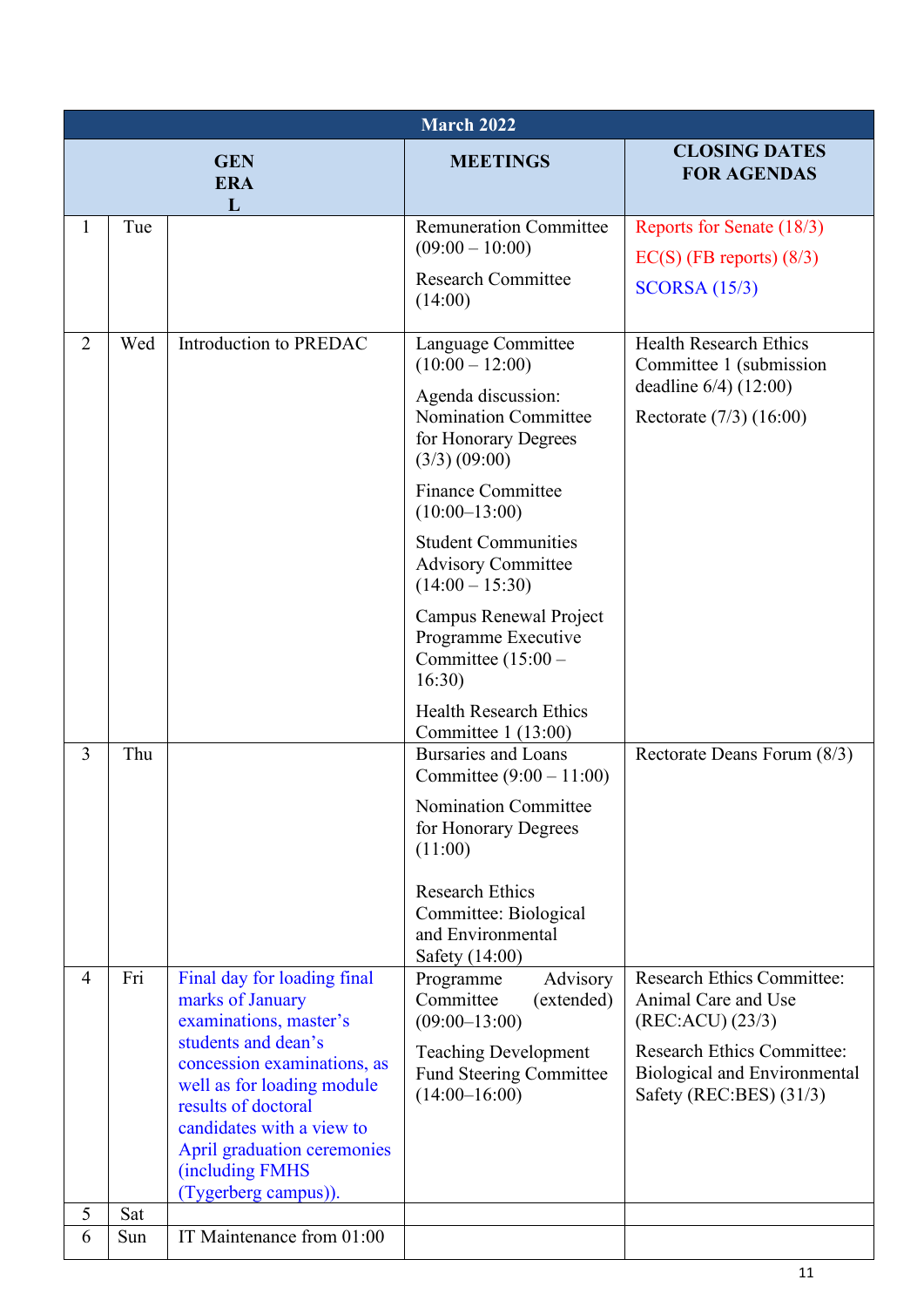|        | <b>March 2022</b> |                                                                                                                             |                                                                                                                                        |                                                                                                                                                                                                        |  |
|--------|-------------------|-----------------------------------------------------------------------------------------------------------------------------|----------------------------------------------------------------------------------------------------------------------------------------|--------------------------------------------------------------------------------------------------------------------------------------------------------------------------------------------------------|--|
|        |                   | until 10:00                                                                                                                 |                                                                                                                                        |                                                                                                                                                                                                        |  |
| $\tau$ | Mon               |                                                                                                                             | Agenda discussion: EC(S)<br>$(8/3) (08:00 - 09:00)$                                                                                    | Finance Committee (25/3)<br>Quality Committee (25/3)                                                                                                                                                   |  |
|        |                   |                                                                                                                             | Rectorate $(09:00 - 16:00)$                                                                                                            | <b>Committee for Postgraduate</b>                                                                                                                                                                      |  |
| 8      | Tue               |                                                                                                                             | <b>Joint Management Team</b><br>(JMT) Tygerberg<br>Committee $(08:30 -$<br>10:30<br><b>Rectorate Deans Forum</b><br>$(08:30 - 10:00)$  | <b>Research (submission</b><br>deadline (17/03) (12:00)<br>Human Resources Committee                                                                                                                   |  |
|        |                   |                                                                                                                             | <b>Executive Committee</b><br>(Senate) (Faculty Board<br>reports and approval of<br>doctoral examination<br>results) $(10:00) - 13:00$ | (14/3)                                                                                                                                                                                                 |  |
| 9      | Wed               |                                                                                                                             | <b>Postgraduate Teaching</b><br>Committee (14:00)<br>AAPC (FMHS) (08:00-<br>16:30)                                                     |                                                                                                                                                                                                        |  |
| 10     | Thu               |                                                                                                                             | SU staff meeting $(12:45-$<br>13:45<br><b>Institutional Committee</b><br>for Staff Health &<br>Wellbeing $(10:00 -$<br>12:00           | Rectorate (15/3) (16:00)<br>Naming of Buildings<br>Committee (24/3)                                                                                                                                    |  |
|        |                   |                                                                                                                             | <b>Senate Research Ethics</b><br>Committee (14:00)                                                                                     |                                                                                                                                                                                                        |  |
| 11     | Fri               | FINAL DAY for submission<br>of masters theses and<br>doctoral dissertations for<br>April graduation ceremonies              | Agenda discussion:<br>$EC(C)$ (14/3) (08:30-<br>09:30)                                                                                 |                                                                                                                                                                                                        |  |
|        |                   | Division of Learning and<br><b>Teaching Enhancement</b><br>Seminar - Official SU<br>Project for Scholarship and<br>Learning |                                                                                                                                        |                                                                                                                                                                                                        |  |
|        |                   | End of classes for $1st$ term<br>for BOccTher II and III                                                                    |                                                                                                                                        |                                                                                                                                                                                                        |  |
| 12     | Sat               |                                                                                                                             |                                                                                                                                        |                                                                                                                                                                                                        |  |
| 13     | Sun               |                                                                                                                             |                                                                                                                                        |                                                                                                                                                                                                        |  |
| 14     | Mon               |                                                                                                                             | <b>Executive Committee</b><br>$(Council) (10:00 - 12:00)$<br><b>Human Resources</b><br>Committee (12:00-14:00)                         | Programme Advisory<br>Committee (Calendar<br>amendments of faculties of<br>Law, Arts & Social Sciences,<br>Education, Economic &<br>Management Sciences,<br>Military Science, and<br>Theology) $(7/4)$ |  |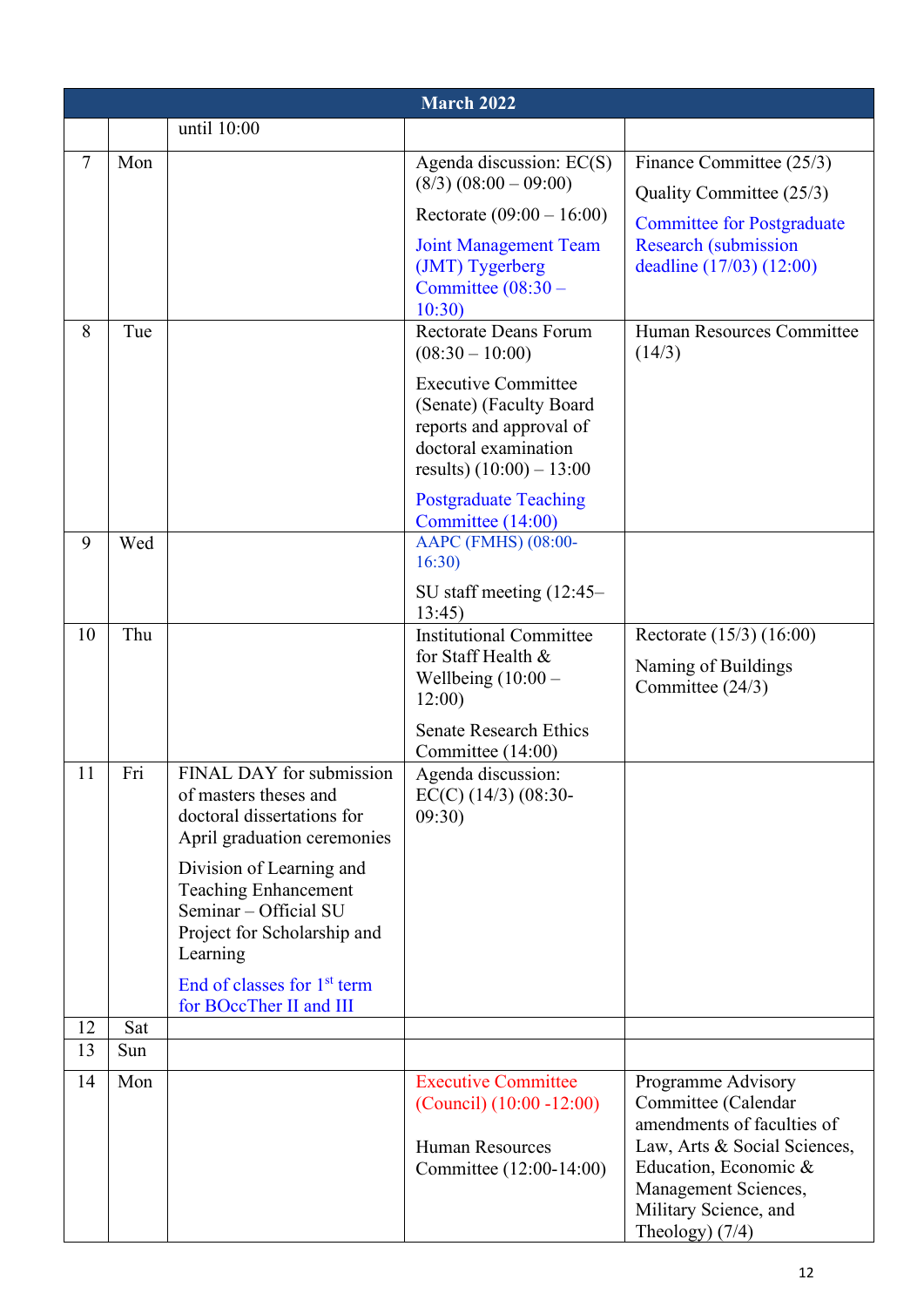|    | March 2022 |                                                                                                                                                      |                                                                                                                   |                                                                                                            |  |
|----|------------|------------------------------------------------------------------------------------------------------------------------------------------------------|-------------------------------------------------------------------------------------------------------------------|------------------------------------------------------------------------------------------------------------|--|
| 15 | Tue        | SciMathUS opening event                                                                                                                              | Rectorate (09:00-16:00)                                                                                           | SCoRSA (1/3)                                                                                               |  |
|    |            | (11:00).                                                                                                                                             | <b>Strategic Committee on</b><br><b>Recruitment Selection and</b><br><b>Admissions (SCoRSA)</b><br>$9:00 - 11:30$ |                                                                                                            |  |
| 16 | Wed        |                                                                                                                                                      | Council (11/4) agenda<br>planning $(08:00)$                                                                       | <b>Health Research Ethics</b><br>Committee 2 (20/4) (12:00)                                                |  |
|    |            |                                                                                                                                                      | Agenda discussion:<br>Programme Advisory<br>Committee (11:00)                                                     |                                                                                                            |  |
|    |            |                                                                                                                                                      | <b>Health Research Ethics</b><br>Committee 2 (13:00).                                                             |                                                                                                            |  |
| 17 | Thu        | Ratification of results of<br>November examinations                                                                                                  | Agenda discussion Senate<br>$(18/3)$ $(09:00)$                                                                    | Social and Business Ethics<br>Committee $(1/4)$                                                            |  |
|    |            | 2020 ( $2nd$ opportunity),<br>January examinations,<br>dean's concession<br>examinations and master's<br>candidates by DVC<br>(Learning & Teaching). | <b>Research Ethics</b><br>Committee: Social<br>Behavioural and<br><b>Education Research</b><br>(10:00)            |                                                                                                            |  |
|    |            |                                                                                                                                                      | Committee for<br>Postgraduate Research<br>(14:00)                                                                 |                                                                                                            |  |
|    |            |                                                                                                                                                      | Residential Head Training<br>$(17:00 - 19:00)$                                                                    |                                                                                                            |  |
| 18 | Fri        |                                                                                                                                                      | <b>SENATE</b> (14:00)                                                                                             | <b>COUNCIL (11/4) AGENDA</b><br>(final day for submission of<br>documentation in Afrikaans<br>and English) |  |
| 19 | Sat        |                                                                                                                                                      |                                                                                                                   |                                                                                                            |  |
| 20 | Sun        |                                                                                                                                                      |                                                                                                                   |                                                                                                            |  |
| 21 | Mon        | <b>HUMAN RIGHTS DAY</b><br>(PUBLIC HOLIDAY)                                                                                                          |                                                                                                                   |                                                                                                            |  |
| 22 | Tue        | Start of $2nd$ term for<br><b>BOccTher II and III</b>                                                                                                |                                                                                                                   | Constitutions of centres,<br>institutes, schools (CIS)                                                     |  |
| 23 | Wed        | <b>BNurMid (years II-IV)</b><br>recess begins<br>Pre-workshop: NGDip (HE)<br>$(T&L)$ .                                                               | <b>Research Ethics</b><br>Committee: Animal Care                                                                  |                                                                                                            |  |
|    |            |                                                                                                                                                      | and Use (REC:ACU)<br>$(14:00 - 16:00)$                                                                            |                                                                                                            |  |
|    |            |                                                                                                                                                      | <b>FELITAC Committee</b><br>$(09:30 - 11:30)$                                                                     |                                                                                                            |  |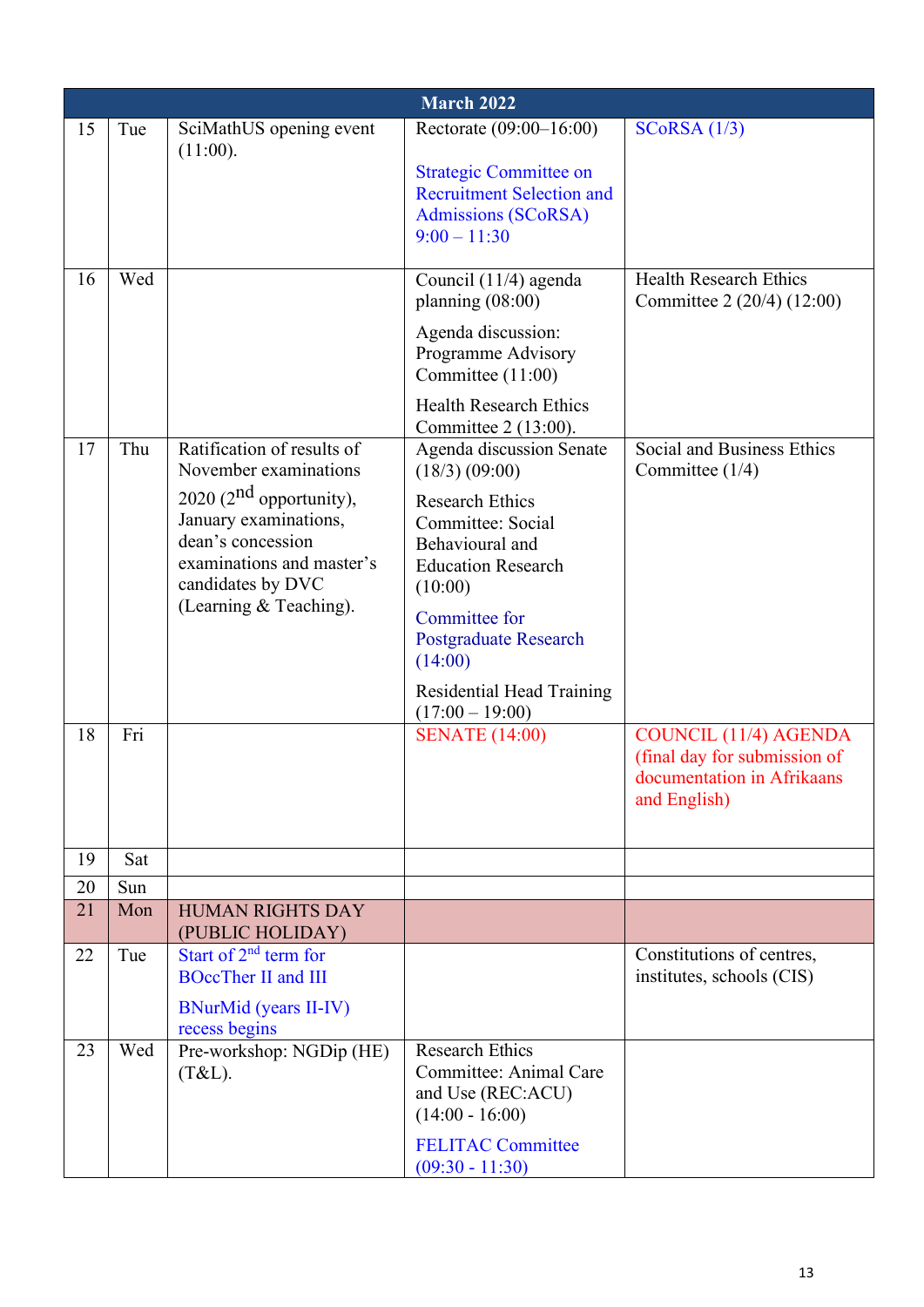|    | <b>March 2022</b> |                                                                |                                                  |                                |  |  |
|----|-------------------|----------------------------------------------------------------|--------------------------------------------------|--------------------------------|--|--|
| 24 | Thu               |                                                                | Naming of Buildings                              |                                |  |  |
|    |                   |                                                                | Committee $(8:30 - 10:00)$                       |                                |  |  |
|    |                   |                                                                | <b>Programme Advisory</b>                        |                                |  |  |
|    |                   |                                                                | Committee (extended)<br>(Calendar amendments of  |                                |  |  |
|    |                   |                                                                | faculties of Science,                            |                                |  |  |
|    |                   |                                                                | AgriSciences,                                    |                                |  |  |
|    |                   |                                                                | Engineering, and<br><b>Medicine &amp; Health</b> |                                |  |  |
|    |                   |                                                                | <b>Sciences</b> ) (09:00-                        |                                |  |  |
|    |                   |                                                                | $14:00$ ).                                       |                                |  |  |
| 25 | Fri               | <b>END OF CLASSES</b>                                          | <b>Special Finance</b><br>Committee              |                                |  |  |
|    |                   | FOR FIRST TERM (except<br>for Military Science                 | (2021 financial                                  |                                |  |  |
|    |                   | programmes.                                                    | statements) $(09:00 -$                           |                                |  |  |
|    |                   | MONDAY TIMETABLE                                               | 12:00)                                           |                                |  |  |
|    |                   | <b>APPLIES</b>                                                 | <b>Quality Committee</b>                         |                                |  |  |
|    |                   | End of 1 <sup>st</sup> term for BScDiet                        | $(09:00-13:00)$                                  |                                |  |  |
|    |                   | I-III, BScPhysio I - IV and<br><b>BOccTher I</b>               |                                                  |                                |  |  |
|    |                   |                                                                |                                                  |                                |  |  |
|    |                   | End of classes and clinical<br>training for $1st$ term for BSL |                                                  |                                |  |  |
|    |                   | and HT I - IV                                                  |                                                  |                                |  |  |
|    |                   | Final day for submitting                                       |                                                  |                                |  |  |
|    |                   | early-assessment marks on                                      |                                                  |                                |  |  |
|    |                   | SIS.                                                           |                                                  |                                |  |  |
|    |                   | Final date for submission of<br><b>External Moderators and</b> |                                                  |                                |  |  |
|    |                   | Examiners for July 2022 to                                     |                                                  |                                |  |  |
|    |                   | June 2023 to Exams Office                                      |                                                  |                                |  |  |
|    |                   | (FMHS) for approval at<br><b>CUT &amp; CPT (FMHS)</b>          |                                                  |                                |  |  |
|    |                   | (TBC)                                                          |                                                  |                                |  |  |
|    |                   | IT Maintenance from 22:00                                      |                                                  |                                |  |  |
|    |                   | until 07:00 on Monday 28                                       |                                                  |                                |  |  |
|    |                   | March                                                          |                                                  |                                |  |  |
| 26 | Sat               | <b>SU RECESS UNTIL 1</b>                                       |                                                  |                                |  |  |
|    |                   | <b>APRIL 2022.</b>                                             |                                                  |                                |  |  |
|    |                   | IT Maintenance until 07:00                                     |                                                  |                                |  |  |
|    |                   | on Monday 28 March                                             |                                                  |                                |  |  |
| 27 | Sun               | IT Maintenance until 07:00<br>on Monday 28 March               |                                                  |                                |  |  |
| 28 | Mon               | Start of recess for                                            |                                                  | <b>Research Subcommittee C</b> |  |  |
|    |                   | <b>BScPhysio I</b> $-$ IV                                      |                                                  | (11/4)                         |  |  |
|    |                   | Start of 2 <sup>nd</sup> term for                              |                                                  | <b>Undergraduate Teaching</b>  |  |  |
|    |                   | <b>BOccTher IV</b>                                             |                                                  | Committee (12/04)              |  |  |
|    |                   | Annual Frederk van Zyl                                         |                                                  |                                |  |  |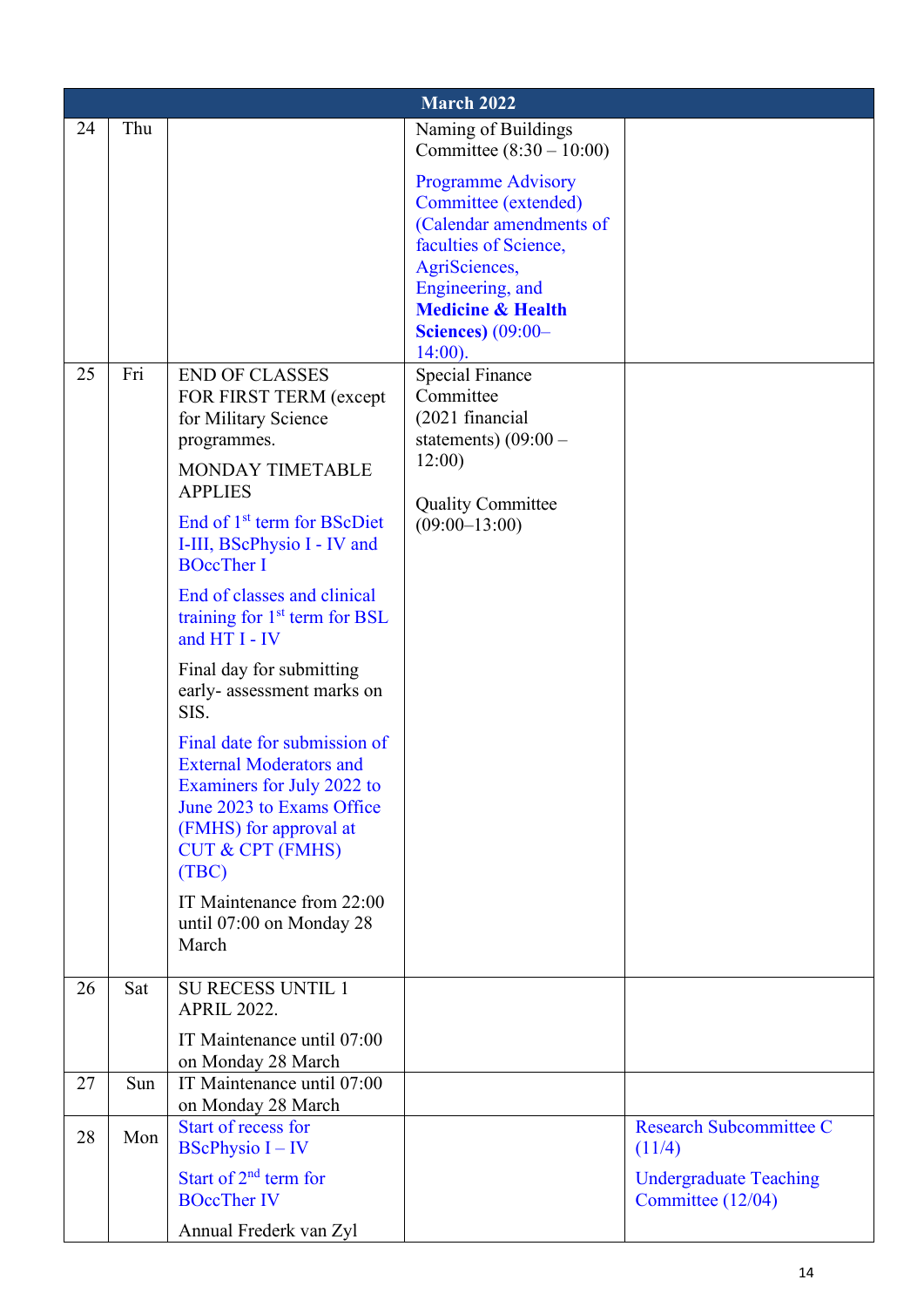|    |     |                                                                                                                                                                                                                                                                                                                                                                                          | <b>March 2022</b>                                                                                                                                                                                           |                                                                                                                         |
|----|-----|------------------------------------------------------------------------------------------------------------------------------------------------------------------------------------------------------------------------------------------------------------------------------------------------------------------------------------------------------------------------------------------|-------------------------------------------------------------------------------------------------------------------------------------------------------------------------------------------------------------|-------------------------------------------------------------------------------------------------------------------------|
|    |     | <b>Slabbert Honorary Lecture</b><br>IT Maintenance until 07:00                                                                                                                                                                                                                                                                                                                           |                                                                                                                                                                                                             |                                                                                                                         |
| 29 | Tue |                                                                                                                                                                                                                                                                                                                                                                                          | Auxin Official SU Project<br>for Scholarship of<br>Teaching and Learning<br>$(12:45 -$<br>13:45                                                                                                             |                                                                                                                         |
| 30 | Wed |                                                                                                                                                                                                                                                                                                                                                                                          | <b>AAPC (FMHS) (08:00-</b><br>16:30)                                                                                                                                                                        |                                                                                                                         |
| 31 | Thu | Final registration day for M<br>and D students. (Earlier<br>registration dates apply to<br>some structured M<br>programmes. Confirm with<br>programme coordinators.)<br>Application deadline for<br>outgoing international<br>mobility for the $2nd$ semester<br>of 2022.<br>Application deadline for<br>incomimg international<br>mobility for the 2 <sup>nd</sup> semester<br>of 2022. | Agenda discussion:<br>Programme Advisory<br>Committee (11:30)<br>Housing Committee<br>(15:00)<br><b>Research Ethics</b><br>Committee: Biological<br>and Environmental Safety<br>(REC:BES) (14:00 –<br>16:00 | <b>Research Ethics Committee:</b><br>Social Behavioural and<br>Education Research (21/4)<br>Rectorate $(5/4)$ $(16:00)$ |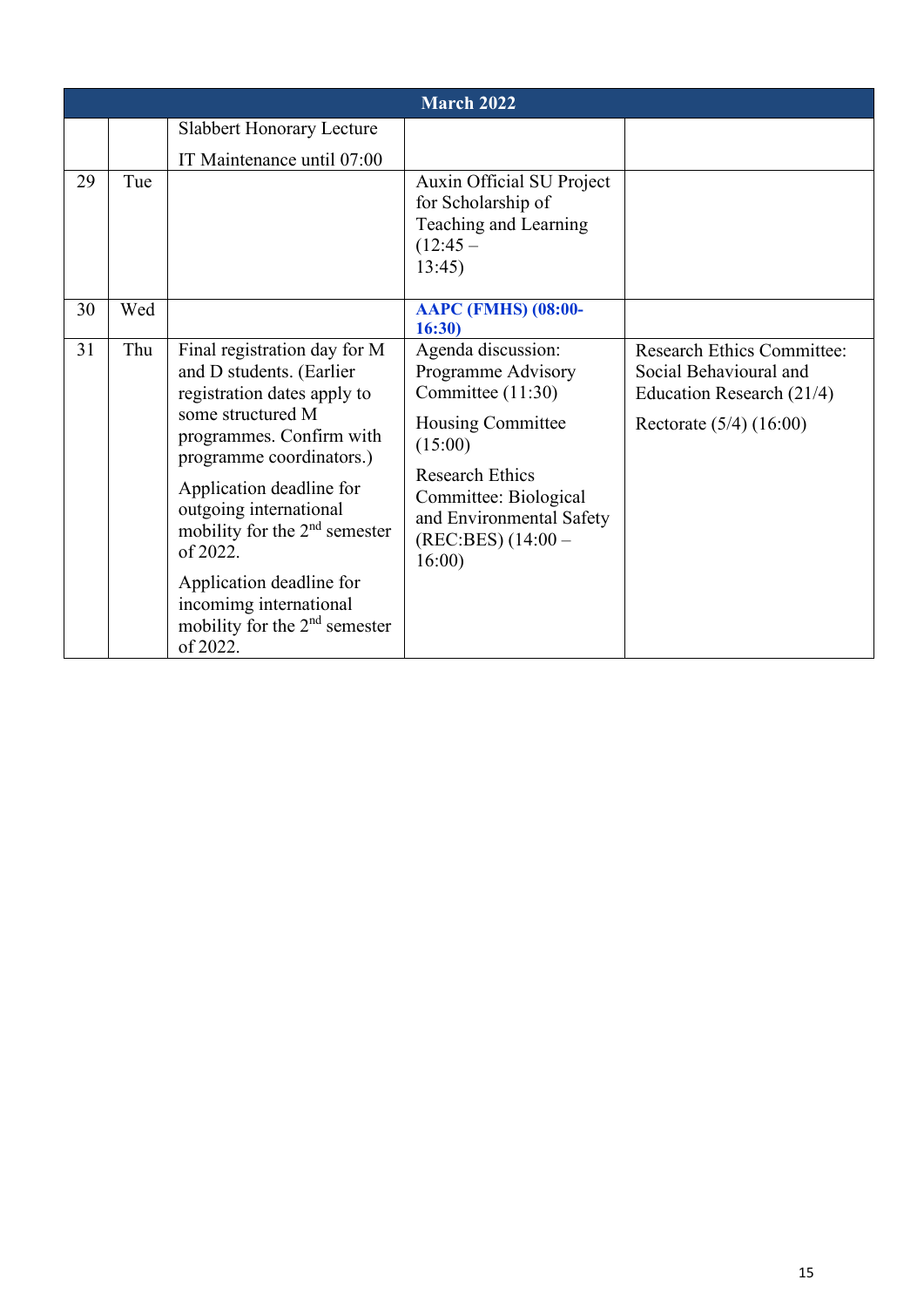|                | April 2022 |                                                                                                                                                                                    |                                                                                                                                                                                  |                                                                                                                                                                                                                  |  |
|----------------|------------|------------------------------------------------------------------------------------------------------------------------------------------------------------------------------------|----------------------------------------------------------------------------------------------------------------------------------------------------------------------------------|------------------------------------------------------------------------------------------------------------------------------------------------------------------------------------------------------------------|--|
|                |            | <b>GENERAL</b>                                                                                                                                                                     | <b>MEETINGS</b>                                                                                                                                                                  | <b>CLOSING DATES</b><br><b>FOR AGENDAS</b>                                                                                                                                                                       |  |
| 1              | Fri        |                                                                                                                                                                                    | Social and Business Ethics<br>Committee $(13:00 - 16:00)$                                                                                                                        | <b>Research Ethics</b><br>Committee: Animal<br>Care and Use<br>(REC:ACU) (20/4)<br><b>Research Committee:</b>                                                                                                    |  |
|                |            |                                                                                                                                                                                    |                                                                                                                                                                                  | Subcommittee B $(12/4)$                                                                                                                                                                                          |  |
| $\overline{2}$ | Sat        |                                                                                                                                                                                    |                                                                                                                                                                                  |                                                                                                                                                                                                                  |  |
| $\overline{3}$ | Sun        |                                                                                                                                                                                    |                                                                                                                                                                                  |                                                                                                                                                                                                                  |  |
| $\overline{4}$ | Mon        | <b>START OF CLASSES FOR</b><br>SECOND TERM (except for<br>Military Science programmes).                                                                                            | <b>Joint Management Team</b><br>(JMT) Tygerberg<br>Committee $(08:30 - 10:30)$                                                                                                   |                                                                                                                                                                                                                  |  |
|                |            | Start of electronic applications<br>for 2023 admissions and<br>accommodation.                                                                                                      |                                                                                                                                                                                  |                                                                                                                                                                                                                  |  |
|                |            | Start of 2 <sup>nd</sup> term for BScDiet I-<br>III, BScPhysio $I - IV$ and<br><b>BOccTher I</b>                                                                                   |                                                                                                                                                                                  |                                                                                                                                                                                                                  |  |
|                |            | Start of classes and clinical<br>training for 2nd Term for BSL<br>and HT I-IV.                                                                                                     |                                                                                                                                                                                  |                                                                                                                                                                                                                  |  |
|                |            | <b>Commencement of Clinical</b><br>work: Block 2 for BOccTher<br>IV $(4$ April – 13 May)                                                                                           |                                                                                                                                                                                  |                                                                                                                                                                                                                  |  |
|                |            | Save the date for special<br><b>Pledge Ceremony FMHS</b><br>$(11:00-1300)$                                                                                                         |                                                                                                                                                                                  |                                                                                                                                                                                                                  |  |
| 5              | Tue        | <b>GRADUATION DAY</b><br><b>GRADUATION DAY</b>                                                                                                                                     | Rectorate (including)                                                                                                                                                            | <b>Finance Committee</b>                                                                                                                                                                                         |  |
|                |            | Final day for submitting<br>moderated papers to the<br>Examination Office for the first<br>and second examination<br>opportunities in June and July,<br>only for Tygerberg Campus. | consolidated annual<br>financial statements 2021<br>and annual integrated<br>report $2021 (9:00 - 16:00)$                                                                        | (14/4)                                                                                                                                                                                                           |  |
| 6              | Wed        | <b>GRADUATION DAY</b>                                                                                                                                                              | Council agenda discussion<br>$(11/4)$ $(08:30)$<br>Social Impact orientation<br>for new SU academics<br>$(08:00-13:00)$<br><b>Health Research Ethics</b><br>Committee $1(13:00)$ | <b>Health Research Ethics</b><br>Committee 1<br>(Submission deadline<br>$4/5)$ (12:00)<br><b>Bursaries and Loans</b><br>Committee (13/04)<br>13:00 Strategic Fund<br>applications (Categories<br>A & B: Round 1; |  |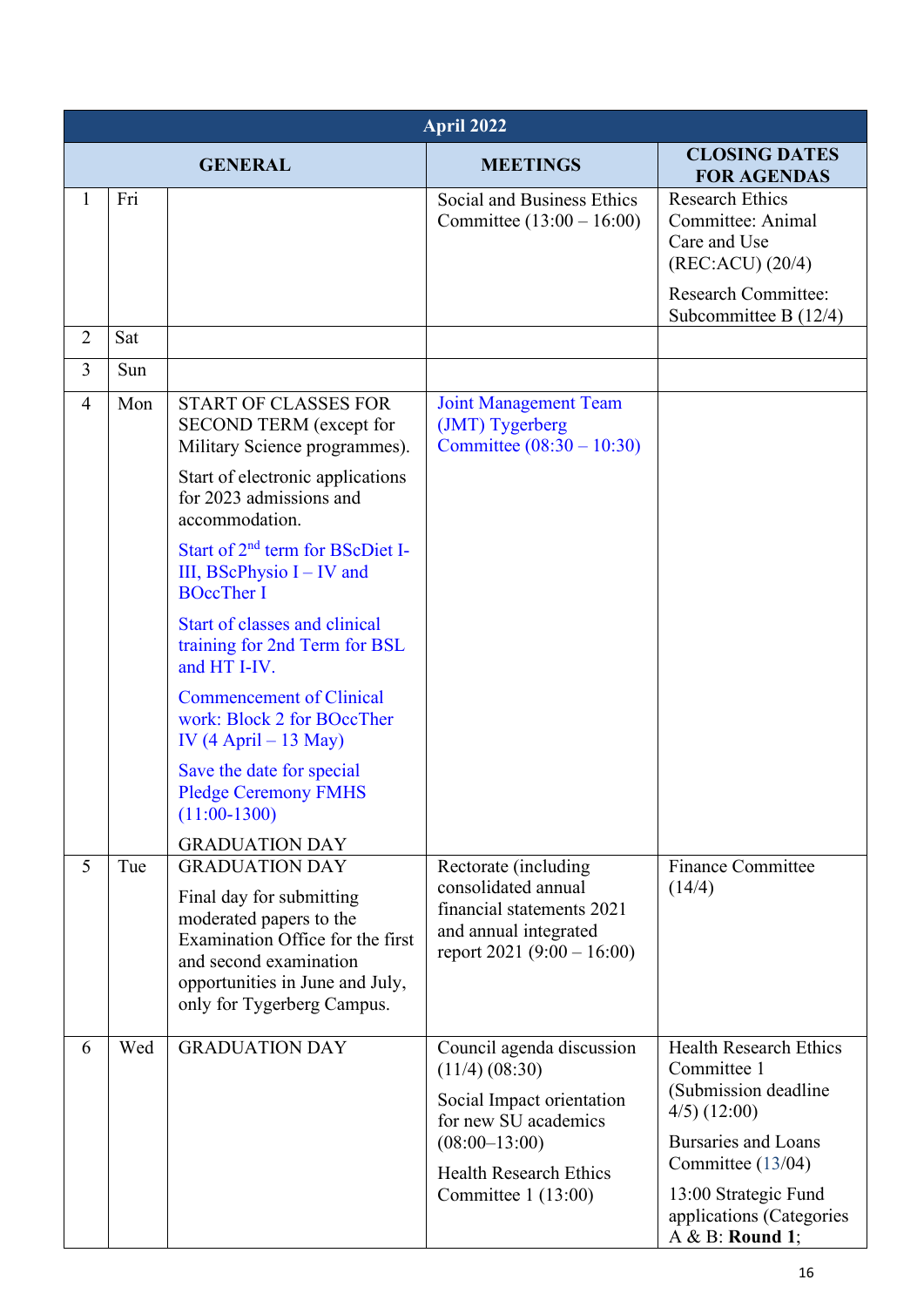|                | April 2022 |                                                                                     |                                                                                                                                                                                                                                |                                                                     |  |
|----------------|------------|-------------------------------------------------------------------------------------|--------------------------------------------------------------------------------------------------------------------------------------------------------------------------------------------------------------------------------|---------------------------------------------------------------------|--|
|                |            |                                                                                     |                                                                                                                                                                                                                                | Category C) $(17/5)$                                                |  |
|                |            |                                                                                     |                                                                                                                                                                                                                                |                                                                     |  |
|                |            |                                                                                     |                                                                                                                                                                                                                                |                                                                     |  |
| $\overline{7}$ | Thu        | <b>GRADUATION DAY</b>                                                               | Programme Advisory<br>Committee<br>(extended)<br>(Calendar amendments of<br>faculties of Law, Arts &<br>Social Sciences, Education,<br>Economic & Management<br>Sciences, Military Science,<br>and Theology) (09:00-<br>14:00) | Rectorate (12/4 16:00)<br><b>Audit and Risk</b><br>Committee (26/4) |  |
| 8              | Fri        | <b>GRADUATION DAY</b>                                                               |                                                                                                                                                                                                                                | <b>Research Committee:</b><br>Subcommittee A $(19/4)$               |  |
| 9              | Sat        | SU Virtual Open Day.                                                                |                                                                                                                                                                                                                                |                                                                     |  |
| 10             | Sun        | IT Maintenance from 01:00<br>until 10:00                                            |                                                                                                                                                                                                                                |                                                                     |  |
| 11             | Mon        | <b>Start of recess for BScDiet IV</b>                                               | SU COUNCIL (10:00)                                                                                                                                                                                                             |                                                                     |  |
|                |            | <b>Start of Clinical Work: Block 2</b><br>for BOccTher III (11 April –<br>$12$ May) | <b>Research Committee:</b><br>Subcommittee C $(14:00)$                                                                                                                                                                         |                                                                     |  |
| 12             | Tue        | RC Heads submit completed<br>RC strategy implementation                             | Rectorate (09:00–16:00)                                                                                                                                                                                                        | CHPE (26/04)                                                        |  |
|                |            | plans.                                                                              | Auxin Official SU Project<br>for Scholarship of Teaching<br>and Learning $(12:45 -$<br>13:45)                                                                                                                                  |                                                                     |  |
|                |            |                                                                                     | <b>Research Committee:</b><br>Subcommittee B (14:00)                                                                                                                                                                           |                                                                     |  |
|                |            |                                                                                     | <b>Undergraduate Teaching</b><br>Committee (13:00)                                                                                                                                                                             |                                                                     |  |
| 13             | Wed        | <b>Assessment Short Course</b><br>contact day                                       | <b>Bursaries and Loans</b><br>Committee $(09:00 - 11:00)$                                                                                                                                                                      |                                                                     |  |
|                |            |                                                                                     | Subcommittee B: ad hoc<br>committee for the<br>consideration of<br>publication outputs (08:30-<br>13:00<br>Social Impact Committee                                                                                             |                                                                     |  |
| 14             | Thu        | FRIDAY TIMETABLE                                                                    | $(14:00 - 16:00)$<br>Finance Committee (08:30                                                                                                                                                                                  | General Managers'                                                   |  |
|                |            | <b>APPLIES</b>                                                                      | $-11:00$                                                                                                                                                                                                                       | Meeting $(GMM)$ $(21/4)$                                            |  |
|                |            |                                                                                     | <b>Student Communities</b><br><b>Advisory Committee</b><br>$(09:00 - 10:30)$                                                                                                                                                   |                                                                     |  |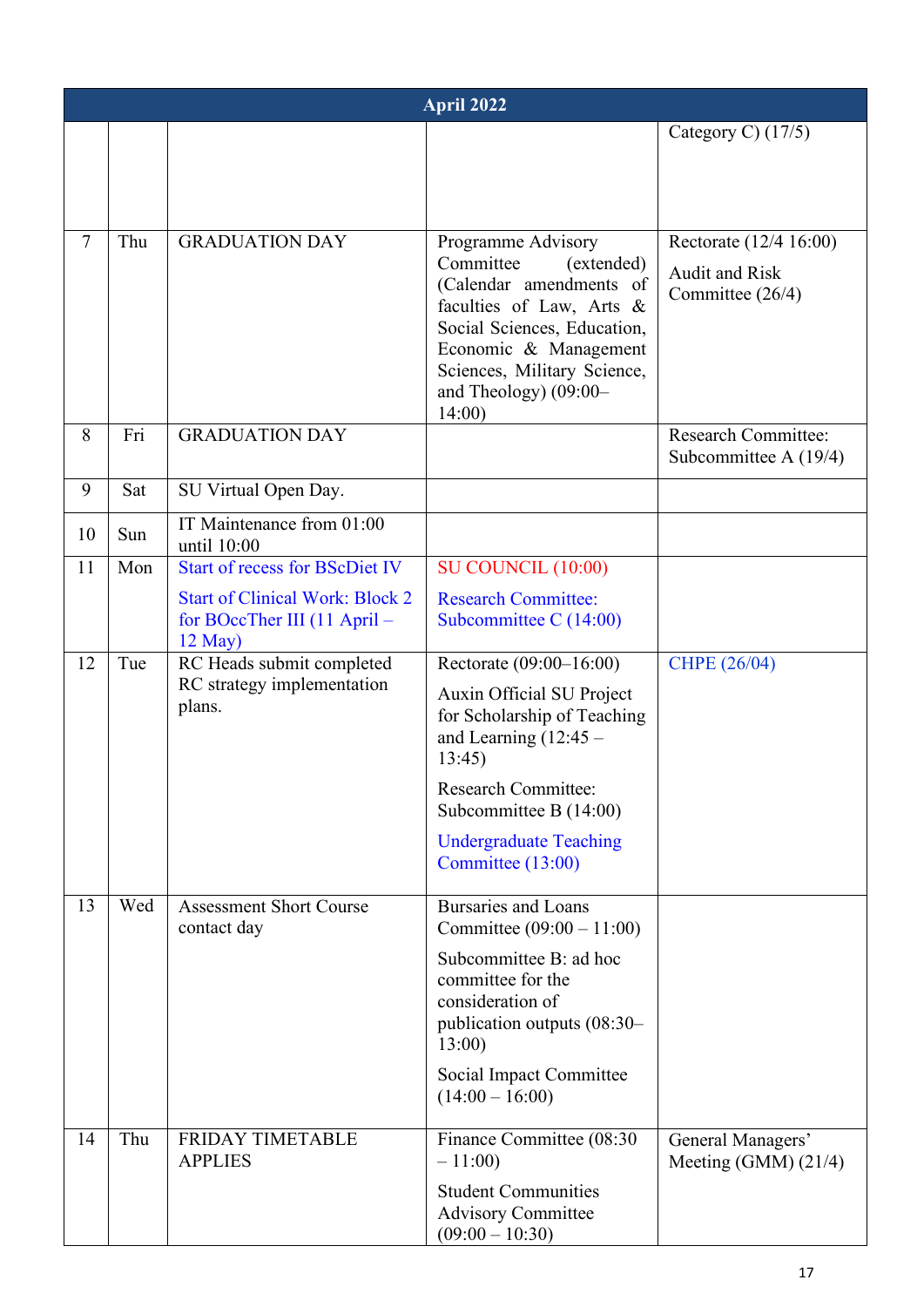|          |            |                                                                                               | April 2022                                                                                                                                                                                                                                                                                                                                                            |                                                                                                                         |
|----------|------------|-----------------------------------------------------------------------------------------------|-----------------------------------------------------------------------------------------------------------------------------------------------------------------------------------------------------------------------------------------------------------------------------------------------------------------------------------------------------------------------|-------------------------------------------------------------------------------------------------------------------------|
|          |            |                                                                                               | Committee for Learning<br>and Teaching (14:00)<br>Training Forum (14:00-<br>16:00                                                                                                                                                                                                                                                                                     |                                                                                                                         |
| 15       | Fri        | <b>GOOD FRIDAY</b><br>(PUBLIC HOLIDAY)                                                        |                                                                                                                                                                                                                                                                                                                                                                       | <b>Research Ethics</b><br>Committee: Biological<br>and Environmental<br>Safety (REC:BES)<br>(12/5)                      |
| 16       | Sat        | Assessment free day -<br>Passover (Pesach day 1)                                              |                                                                                                                                                                                                                                                                                                                                                                       |                                                                                                                         |
| 17       | Sun        |                                                                                               |                                                                                                                                                                                                                                                                                                                                                                       |                                                                                                                         |
| 18       | Mon        | <b>FAMILY DAY/EASTER</b><br><b>MONDAY (PUBLIC</b><br>HOLIDAY)<br>End of recess for BScDiet IV |                                                                                                                                                                                                                                                                                                                                                                       |                                                                                                                         |
| 19       | Tue        | MONDAY TIMETABLE                                                                              | <b>Research Committee:</b>                                                                                                                                                                                                                                                                                                                                            | $EC(S)$ (25/4)                                                                                                          |
|          |            | <b>APPLIES</b><br><b>Start of Internship for</b><br><b>BScDiet IV</b>                         | Subcommittee A $(14:00)$                                                                                                                                                                                                                                                                                                                                              | <b>Faculty Boards</b><br><b>Medicine &amp; Health</b><br><b>Sciences (9/05),</b>                                        |
| 20       | Wed        |                                                                                               | Subcommittee A: ad hoc<br>committee for the<br>consideration of<br>publication outputs (08:30-<br>16:30)<br><b>Health Research Ethics</b><br>Committee $2(13:00)$<br>Research Ethics<br>Committee: Animal Care<br>and Use (REC:ACU)<br>$(14:00 - 16:00)$<br>SRC(EC) and management<br>$(15:00-16:30)$                                                                 | <b>Health Research Ethics</b><br><b>Committee 2</b><br><b>(Submission</b><br>deadline 18/5) (12:00)<br>Rectorate (25/4) |
| 21<br>22 | Thu<br>Fri |                                                                                               | General Managers'<br>Meeting $(10:00 - 12:00)$<br><b>Research Ethics</b><br>Committee: Social<br><b>Behavioural and Education</b><br>Research (10:00)<br><b>Employment Equity</b><br><b>Advisory Committee</b><br>$(14:00-16:00)$<br><b>Residential Head Forum</b><br>$(17:00 - 19:00)$<br>Agenda discussion: Audit<br>and Risk Committee (26/4)<br>$(09:00 - 10:00)$ | <b>Academic Planning</b><br>Committee (4/5).<br><b>Student Fees Committee</b><br>(5/5)                                  |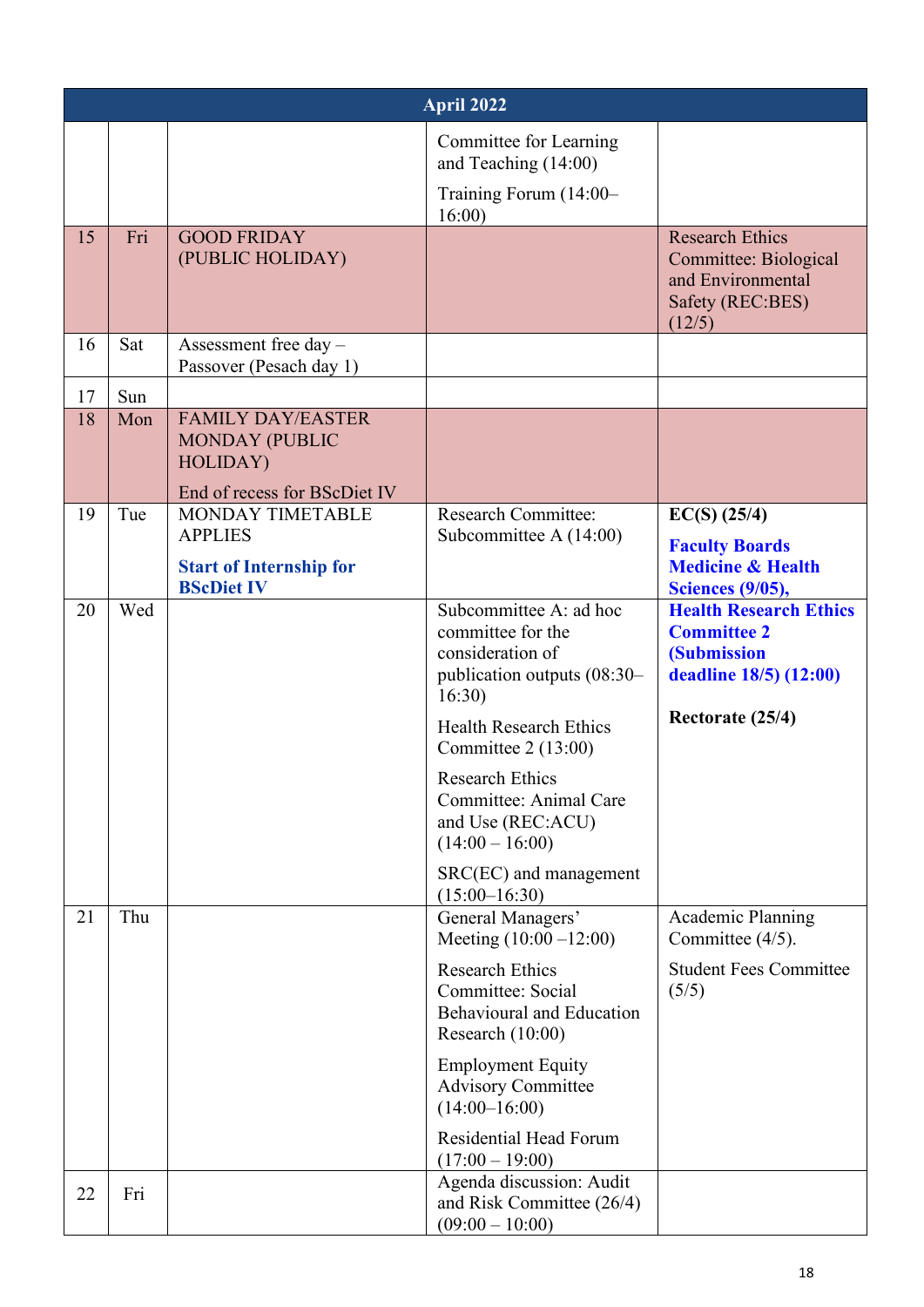|    |     |                                                                                                                    | April 2022                                               |                                                                                                       |
|----|-----|--------------------------------------------------------------------------------------------------------------------|----------------------------------------------------------|-------------------------------------------------------------------------------------------------------|
|    |     |                                                                                                                    | Agenda discussion: EC(S)<br>$(25/4) (10:00 - 11:00)$     |                                                                                                       |
| 23 | Sat | On-campus Open Day Series:<br>STEM@SU<br>*Subject to Covid-19 gathering<br>restrictions<br>Assessment free day $-$ |                                                          |                                                                                                       |
| 24 | Sun | Passover (Pesach day 8)                                                                                            |                                                          |                                                                                                       |
| 25 | Mon |                                                                                                                    | <b>Rectorate Deans Forum</b><br>$(08:00 - 09:30)$        | Appointments<br>Committee (09/05)                                                                     |
|    |     |                                                                                                                    | <b>Executive Committee</b><br>(Senate) $(09:30 - 11:00)$ | IF $(10/05)$                                                                                          |
|    |     |                                                                                                                    | Rectorate (11:00 - 16:30)                                |                                                                                                       |
|    |     |                                                                                                                    | <b>Faculty Committee</b><br>(FMHS) (14:00)               |                                                                                                       |
| 26 | Tue |                                                                                                                    | <b>Audit and Risk Committee</b><br>$(10:00 - 14:00)$     | <b>Finance Committee</b><br>(6/5)                                                                     |
|    |     |                                                                                                                    | <b>CHPE</b> Postgraduate<br>Committee $(14:00 - 16:30)$  |                                                                                                       |
| 27 | Wed | <b>FREEDOM DAY</b><br>(PUBLIC HOLIDAY)                                                                             |                                                          |                                                                                                       |
| 28 | Thu |                                                                                                                    |                                                          | <b>Research Ethics</b><br>Committee: Social<br>Behavioural and<br><b>Education Research</b><br>(19/5) |
| 29 | Fri | Final day for officially<br>discontinuing first-semester<br>modules with faculty<br>administrators in Admin A.     | Library Committee (10:00)                                | <b>Research Committee</b><br>(10/5)                                                                   |
|    |     | Final day for amending<br>(prescribed) book lists for<br>second semester 2023.                                     |                                                          |                                                                                                       |
|    |     | SU International winter school<br>for international students<br>application deadline.                              |                                                          |                                                                                                       |
|    |     | Closing date for new<br>applications for examination<br>concessions.                                               |                                                          |                                                                                                       |
| 30 | Sat |                                                                                                                    |                                                          |                                                                                                       |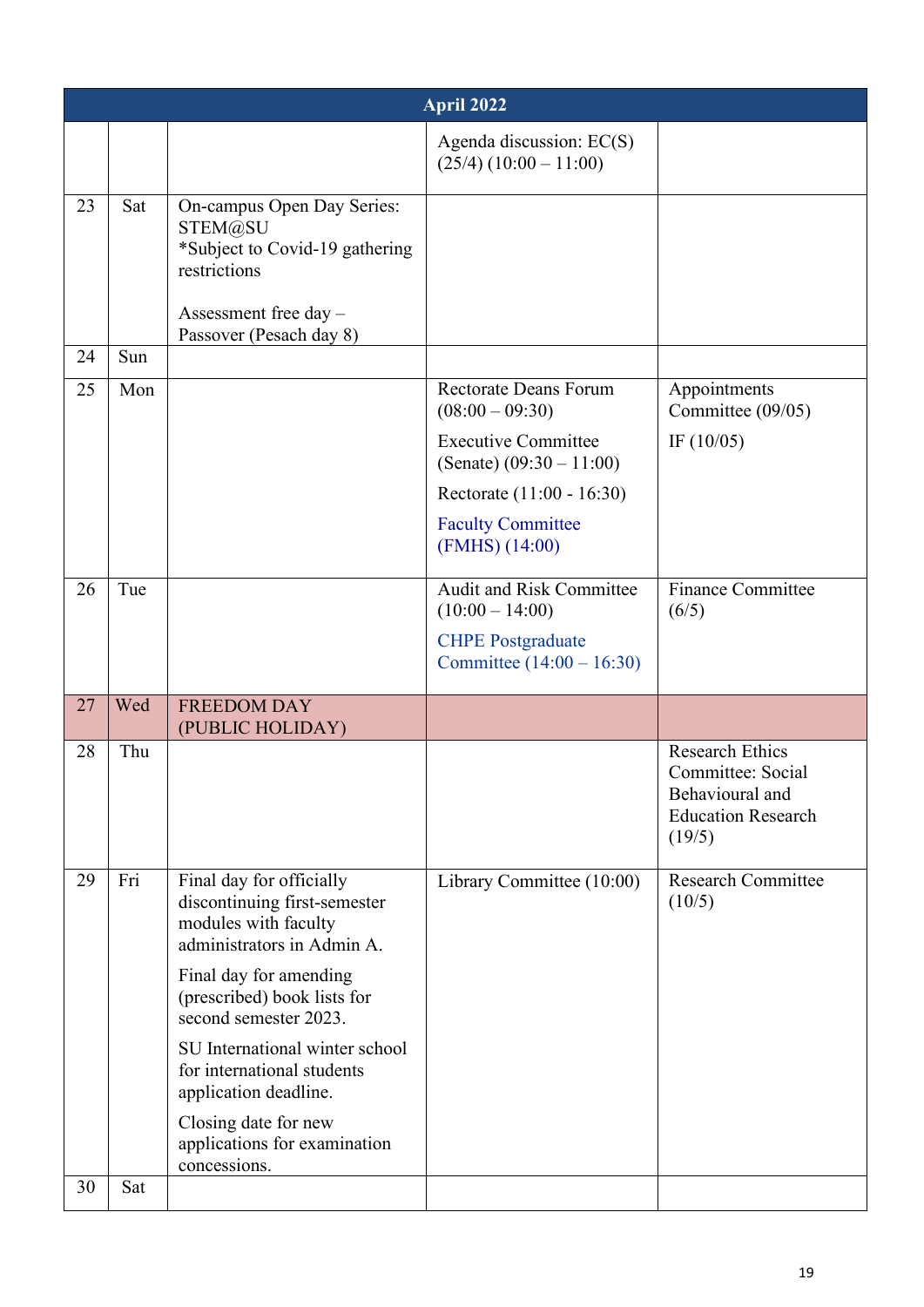|                | <b>May 2022</b> |                                                                                                    |                                                                                            |                                              |  |
|----------------|-----------------|----------------------------------------------------------------------------------------------------|--------------------------------------------------------------------------------------------|----------------------------------------------|--|
|                |                 | <b>GENERAL</b>                                                                                     | <b>MEETINGS</b>                                                                            | <b>CLOSING DATES</b><br><b>FOR AGENDAS</b>   |  |
| $\mathbf{1}$   | Sun             | <b>WORKERS' DAY (PUBLIC</b><br>HOLIDAY)                                                            |                                                                                            |                                              |  |
|                |                 | End of classes/rotation for<br><b>MBChB V</b>                                                      |                                                                                            |                                              |  |
| $\overline{2}$ | Mon             | <b>PUBLIC HOLIDAY BECAUSE</b><br>OF WORKERS' DAY ON<br><b>SUNDAY</b>                               |                                                                                            |                                              |  |
|                |                 | Assessment free day – Eid-ul-Fitr<br>- tentative)                                                  |                                                                                            |                                              |  |
| $\overline{3}$ | Tue             | Final day for submitting<br>moderated papers to the                                                | Executive Committee (IF)<br>$(10:00 - 11:00)$                                              | <b>Investment Committee</b><br>(16/5)        |  |
|                |                 | Examination Division for the first<br>and second examination<br>opportunities in June and July     |                                                                                            | <b>Honorary Degrees</b><br>Committee (17/05) |  |
|                |                 | (not applicable to Tygerberg<br>campus).                                                           |                                                                                            | Language Committee<br>(16/5)                 |  |
|                |                 |                                                                                                    |                                                                                            | Faculty Board:<br><b>Military Science</b>    |  |
| $\overline{4}$ | Wed             |                                                                                                    | Academic Planning<br>Committee (10:00)                                                     | <b>Health Research Ethics</b><br>Committee 1 |  |
|                |                 |                                                                                                    | <b>Health Research Ethics</b><br>Committee $1(13:00)$                                      | (Submission deadline<br>$1/6$ (12:00)        |  |
| 5              | Thu             |                                                                                                    | <b>Student Fees Committee</b><br>$(10:00 - 13:00)$                                         |                                              |  |
|                |                 |                                                                                                    | <b>Institutional Advisory</b><br>Committee on<br>Internationalisation<br>$(11:00 - 13:00)$ |                                              |  |
|                |                 |                                                                                                    | $SRC(EC)$ and<br>management $(15:00-$<br>16:30                                             |                                              |  |
| 6              | Fri             |                                                                                                    | <b>Finance Committee</b><br>$(09:00-12:00)$                                                | <b>Research Ethics</b><br>Committee: Animal  |  |
|                |                 |                                                                                                    | ICTTL $(14:00-16:00)$                                                                      | Care and Use<br>(REC:ACU) (25/5)             |  |
|                |                 |                                                                                                    |                                                                                            | <b>Human Resources</b><br>Committee (20/5)   |  |
|                |                 |                                                                                                    |                                                                                            | Rectorate $(11/05)$                          |  |
| $\tau$         | Sat             | On-campus Open Day Series:<br>SOCIAL SCIENCES@SU<br>*Subject to Covid-19 gathering<br>restrictions |                                                                                            |                                              |  |
|                |                 | <b>Annual Centre for Student</b>                                                                   |                                                                                            |                                              |  |
|                |                 | Leadership, Experential                                                                            |                                                                                            |                                              |  |
|                |                 | <b>Education and Citizenship</b><br>Leadership Summit for Aspiring                                 |                                                                                            |                                              |  |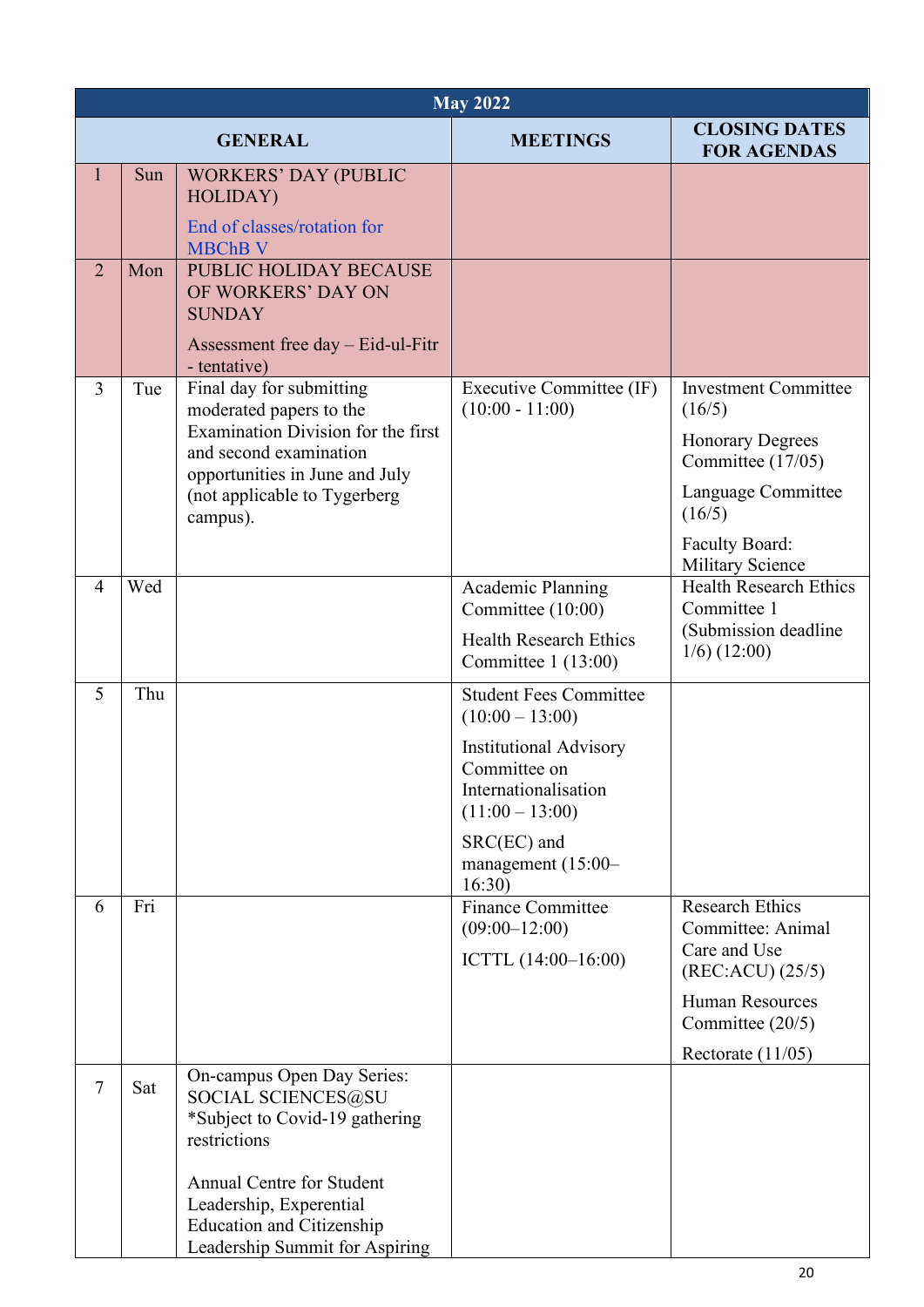|    | <b>May 2022</b> |                                                                                                                                                                                                                              |                                                                                                                                                                                                                 |                                       |  |
|----|-----------------|------------------------------------------------------------------------------------------------------------------------------------------------------------------------------------------------------------------------------|-----------------------------------------------------------------------------------------------------------------------------------------------------------------------------------------------------------------|---------------------------------------|--|
|    |                 | Leaders                                                                                                                                                                                                                      |                                                                                                                                                                                                                 |                                       |  |
| 8  | Sun             | LSAL Conference & Cluster<br>Prospective Leaders Training<br>On-campus Open Day Series:<br>BUSINESS and LAW@SU<br>*Subject to Covid-19 gathering<br>restrictions<br>IT Maintenance from 01:00 until<br>10:00                 |                                                                                                                                                                                                                 |                                       |  |
| 9  | Mon             | Closing date for non-degree and<br>postgraduate international student<br>applications for admission in the<br>second semester.<br><b>Start of examination for MBChB</b><br>V                                                 | Appointments Committee<br>$(09:00-12:00)$<br><b>Teaching Development</b><br><b>Fund Steering Committee</b><br>$(14:00-16:00)$<br><b>Faculty Board: Medicine</b><br>& Health Sciences<br>(14:00)                 |                                       |  |
| 10 | Tue             |                                                                                                                                                                                                                              | <b>Research Committee</b><br>(14:00)<br><b>AAPC (FMHS) (08:00-</b><br>16:30<br>Institutional Forum (10:00<br>$-13:00$                                                                                           |                                       |  |
| 11 | Wed             |                                                                                                                                                                                                                              | Rectorate (09:00–16:00)                                                                                                                                                                                         |                                       |  |
| 12 | Thu             | Division of Learning and<br><b>Teaching Enhancement Seminar</b><br>- Official SU Project for<br>Scholarship and Learning<br>End of clinical block 2 for<br><b>BOccTher III</b><br>Rural Research Day 2022 (08:30<br>$-16:00$ | <b>Ukwanda Centre for</b><br><b>Rural Health Governing</b><br>Board Meeting $(09:00 -$<br>11:00<br><b>Research Ethics</b><br>Committee: Biological<br>and Environmental Safety<br>$(REC:BES) (14:00 -$<br>16:00 |                                       |  |
| 13 | Fri             | End of clinical block 2 for<br><b>BOccTher IV</b>                                                                                                                                                                            |                                                                                                                                                                                                                 | Programme Advisory<br>Committee (2/6) |  |
| 14 | Sat             |                                                                                                                                                                                                                              |                                                                                                                                                                                                                 |                                       |  |
| 15 | Sun             |                                                                                                                                                                                                                              |                                                                                                                                                                                                                 |                                       |  |
| 16 | Mon             | Final day for announcing class                                                                                                                                                                                               | <b>Investment Committee</b>                                                                                                                                                                                     | $EC(C)$ (23/5)                        |  |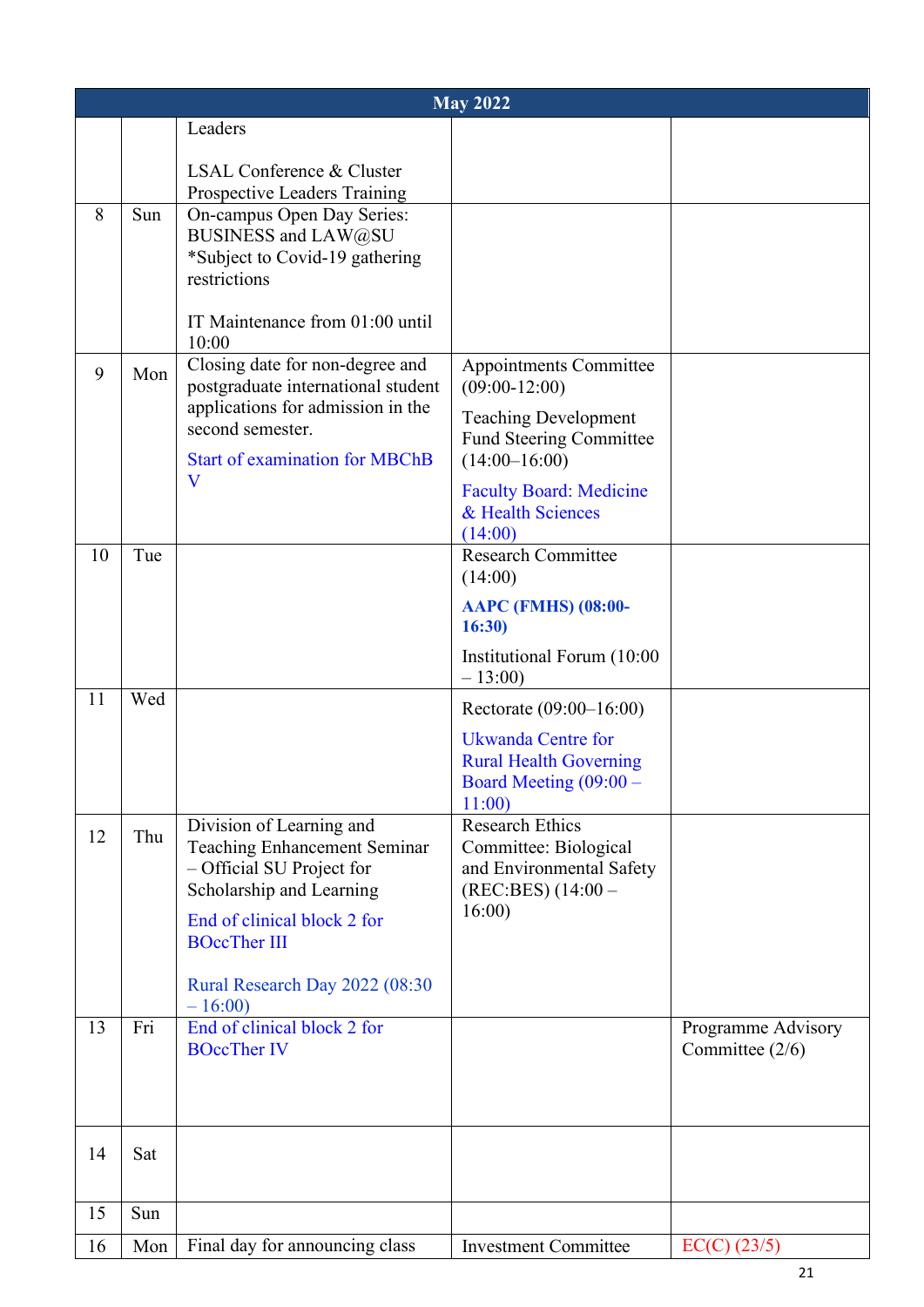|    | <b>May 2022</b> |                                                                                                                                                                                                                                                                                                                                                                   |                                                                                                                                                                 |                                                                                                                                        |  |  |
|----|-----------------|-------------------------------------------------------------------------------------------------------------------------------------------------------------------------------------------------------------------------------------------------------------------------------------------------------------------------------------------------------------------|-----------------------------------------------------------------------------------------------------------------------------------------------------------------|----------------------------------------------------------------------------------------------------------------------------------------|--|--|
|    |                 | marks for first-semester modules.                                                                                                                                                                                                                                                                                                                                 | $(14:00 - 17:00)$                                                                                                                                               |                                                                                                                                        |  |  |
|    |                 |                                                                                                                                                                                                                                                                                                                                                                   | Language Committee<br>$(09:00 - 11:00)$                                                                                                                         |                                                                                                                                        |  |  |
|    |                 |                                                                                                                                                                                                                                                                                                                                                                   | Agenda discussion:<br><b>Honorary Degrees</b><br>Committee $(11:00 -$<br>12:00                                                                                  |                                                                                                                                        |  |  |
| 17 | Tue             |                                                                                                                                                                                                                                                                                                                                                                   | <b>Honorary Degrees</b><br>Committee (09:00 -<br>11:00<br><b>Strategic Fund Committee</b><br>$(13:30 - 17:00)$                                                  | Reports for Senate<br>(3/6)<br>$EC(S)$ (FB reports)<br>(24/5)<br><b>Audit and Risk</b><br>Committee (30/5)                             |  |  |
| 18 | Wed             |                                                                                                                                                                                                                                                                                                                                                                   | Language Planning and<br><b>Management Project</b><br>Team $(9:00-11:00)$<br><b>Health Research Ethics</b><br>Committee $2(13:00)$                              | <b>Health Research Ethics</b><br>Committee 2<br>(Submission<br>deadline $15/6$ ) (12:00)<br>Undergraduate<br><b>Teaching Committee</b> |  |  |
| 19 | Thu             |                                                                                                                                                                                                                                                                                                                                                                   | <b>Research Ethics</b><br>Committee: Social<br>Behavioural and<br><b>Education Research</b><br>(10:00)<br><b>Residential Head Training</b><br>$(17:00 - 19:00)$ | (31/05)<br>Naming of Buildings<br>Committee (03/06)<br><b>Rectorate Deans</b><br>Forum $(24/5)$                                        |  |  |
| 20 | Fri             | <b>END OF CLASSES FOR</b><br>SECOND TERM (except for<br>Military Science).<br>Final day for students to submit<br>applications for readmission with<br>a view to the second semester of<br>2022.<br>End of $2nd$ term for BScDiet II<br>and III and BOccTher I<br>End of classes and clinical<br>training for 1 <sup>st</sup> Semester for BSL<br>and HT I and II | Agenda discussion: $EC(C)$<br>$(23/5)$ $(09:00-10:00)$<br><b>Human Resources</b><br>Committee (10:00-12:00)                                                     | Rectorate $(25/5)$                                                                                                                     |  |  |
| 21 | Sat             |                                                                                                                                                                                                                                                                                                                                                                   |                                                                                                                                                                 |                                                                                                                                        |  |  |
| 22 | Sun             |                                                                                                                                                                                                                                                                                                                                                                   |                                                                                                                                                                 |                                                                                                                                        |  |  |
| 23 | Mon             | Start of June examinations<br>(1 <sup>st</sup> opportunity).<br>Start of 1 <sup>st</sup> semester examination<br>(A2) for BOccTher I and II<br><b>Start of examination for BScDiet</b>                                                                                                                                                                            | Agenda discussion: EC(S)<br>$(24/5)$ $(09:00-10:00)$<br><b>Executive Committee</b><br>(Council) (10:00)<br><b>Distributed Training</b>                          | <b>Research</b><br>Subcommittee C $(6/6)$                                                                                              |  |  |
|    |                 |                                                                                                                                                                                                                                                                                                                                                                   | <b>Platform Committee</b>                                                                                                                                       |                                                                                                                                        |  |  |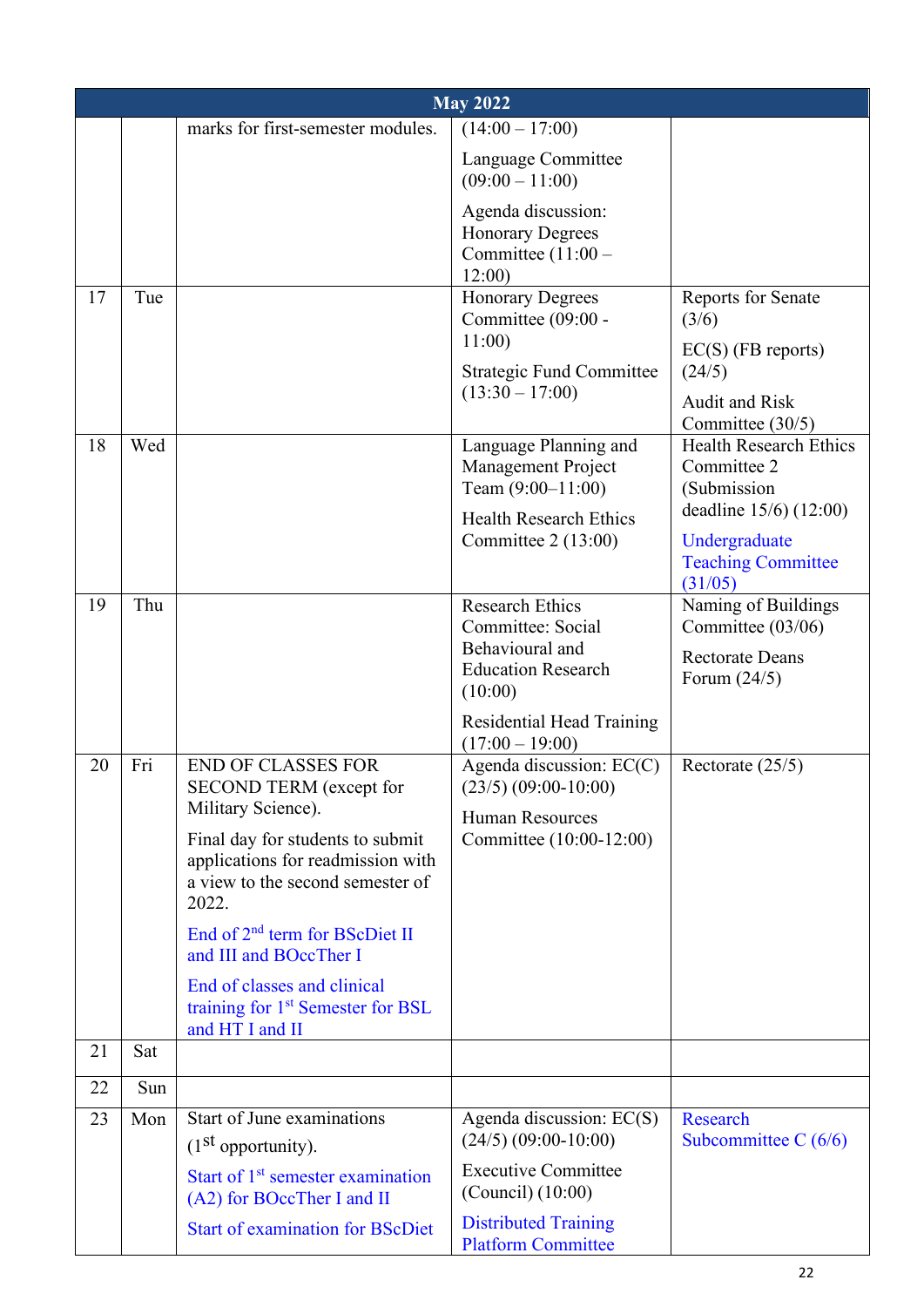|    | <b>May 2022</b> |                                          |                                                                                               |                                                                                                      |  |
|----|-----------------|------------------------------------------|-----------------------------------------------------------------------------------------------|------------------------------------------------------------------------------------------------------|--|
|    |                 | II and III                               | $(14:00 - 16:00)$                                                                             |                                                                                                      |  |
| 24 | Tue             |                                          | <b>Rectorate Deans Forum</b><br>$(08:30-10:00)$                                               |                                                                                                      |  |
|    |                 |                                          | Executive<br>Committee<br>(Senate) (FB)<br>reports)<br>$(10:00 - 13:00)$                      |                                                                                                      |  |
|    |                 |                                          | Council (20/6) agenda<br>planning (14:00-15:00)                                               |                                                                                                      |  |
|    |                 |                                          | Auxin Official SU Project<br>for Scholarship of<br>Teaching and Learning<br>$(12:45 - 13:45)$ |                                                                                                      |  |
|    |                 |                                          | <b>Institutional Academic</b><br><b>Pathology Committee</b><br>$(IAPC)$ 14:00 - 16:00         |                                                                                                      |  |
| 25 | Wed             |                                          | Agenda discussion: Audit<br>and Risk Committee<br>$(30/5)$ $(08:30-09:30)$                    | <b>Research Ethics</b><br>Committee: Biological<br>and Environmental                                 |  |
|    |                 |                                          | Rectorate $(09:30 - 16:00)$                                                                   | Safety (REC:BES)<br>(15/6)                                                                           |  |
|    |                 |                                          | <b>Research Ethics</b><br>Committee: Animal Care<br>and Use (REC:ACU)<br>$(14:00 - 16:00)$    |                                                                                                      |  |
|    |                 |                                          | <b>FMHS</b> Social Impact<br>Committee $(14:00 -$<br>16:00                                    |                                                                                                      |  |
| 26 | Thu             |                                          | Agenda discussion:<br>Programme Advisory<br>Committee (12:00)                                 | <b>Research Ethics</b><br>Committee: Social<br>Behavioural and                                       |  |
|    |                 |                                          | <b>Institutional Committee</b><br>for Staff Health &                                          | <b>Education Research</b><br>(17/6)                                                                  |  |
|    |                 |                                          | Wellbeing $(14:00 -$                                                                          | Co-curriculum                                                                                        |  |
|    |                 |                                          | 16:00                                                                                         | Recognition<br>Committee                                                                             |  |
| 27 | Fri             | End of examination for<br><b>MBChB V</b> | Institutional<br>Transformation<br>Committee $(09:00 -$                                       | Constitutions of<br>centres, institutes,<br>schools (CIS)                                            |  |
|    |                 |                                          | 11:00                                                                                         | <b>Research Committee:</b><br>Subcommittee B (7/6)                                                   |  |
|    |                 |                                          |                                                                                               | <b>Senate Research Ethics</b><br>Committee (10/6)                                                    |  |
|    |                 |                                          |                                                                                               | <b>Postgraduate Teaching</b><br>Committee (07/06)                                                    |  |
|    |                 |                                          |                                                                                               | <b>Committee for</b><br><b>Postgraduate Research</b><br>(submission deadline)<br>$(09/06)$ $(12:00)$ |  |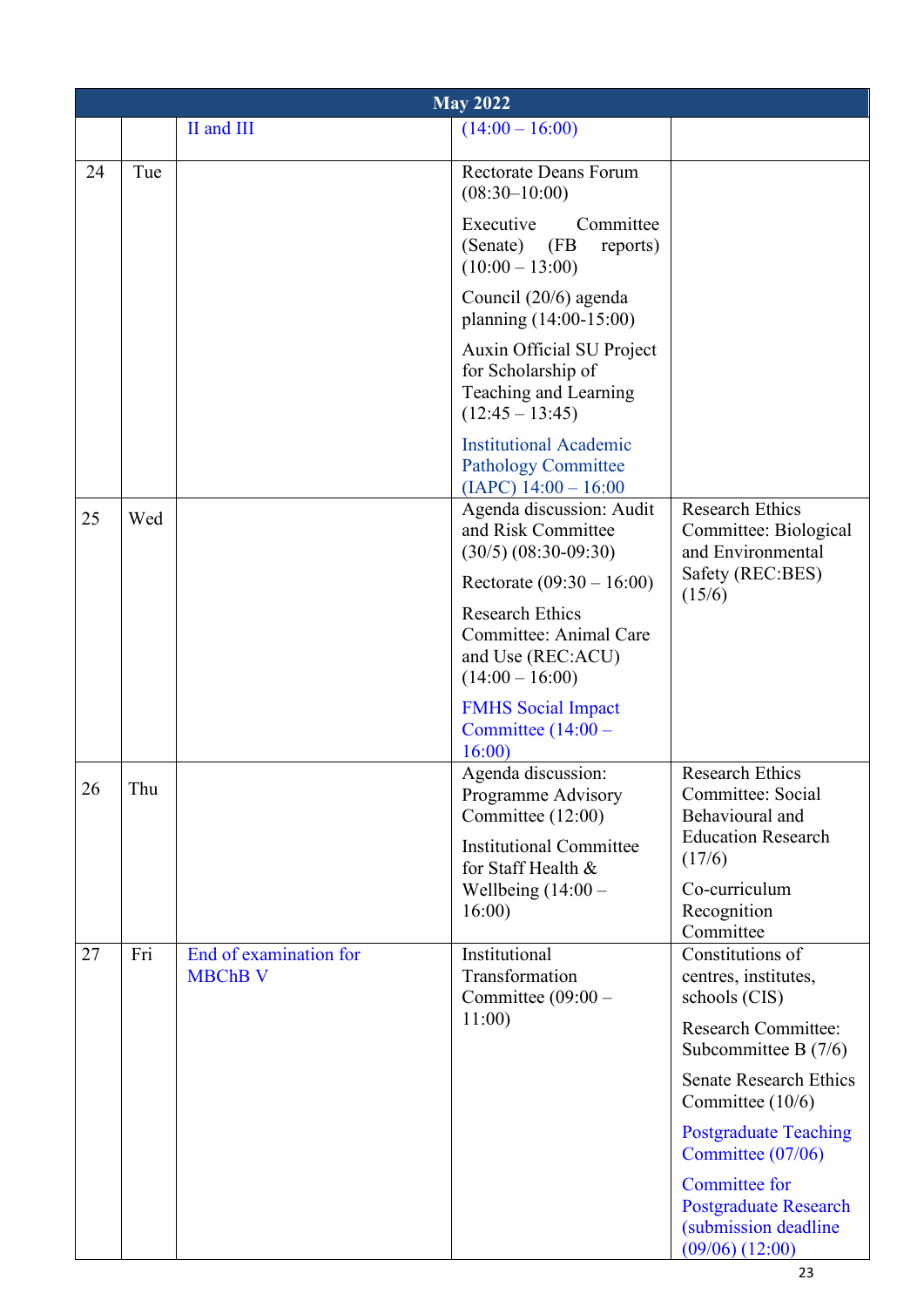|    | <b>May 2022</b> |                                        |                              |                          |  |  |
|----|-----------------|----------------------------------------|------------------------------|--------------------------|--|--|
| 28 | Sat             |                                        |                              |                          |  |  |
| 29 | Sun             | <b>End of Late Clinical Rotation:</b>  |                              |                          |  |  |
|    |                 | <b>MBChB VI</b>                        |                              |                          |  |  |
| 30 | Mon             | <b>Start of Clinical Rotations for</b> | <b>Audit and Risk</b>        | <b>Finance Committee</b> |  |  |
|    |                 | <b>MBChB V</b>                         | Committee (10:00–14:00)      | (8/6)                    |  |  |
|    |                 | <b>Start of examination for MBChB</b>  | <b>Joint Management Team</b> |                          |  |  |
|    |                 | VI                                     | (JMT) Metro & Rural          |                          |  |  |
|    |                 |                                        | Health Committee (14:00      |                          |  |  |
|    |                 |                                        | $-16:00$                     |                          |  |  |
| 31 | Tue             | Closing date for certain               | Undergraduate                | COUNCIL $(20/6)$         |  |  |
|    |                 | postgraduate programmes for            | Teaching                     | <b>AGENDA</b>            |  |  |
|    |                 | International and/or South African     | Committee $(13:00)$          | (final day for           |  |  |
|    |                 | applicants. Consult the Prospective    |                              | submission of            |  |  |
|    |                 | Postgraduate Student website for       |                              | documents in             |  |  |
|    |                 | confirmation.                          |                              | Afrikaans and            |  |  |
|    |                 | <b>FINAL DAY FOR PAYMENT</b>           |                              | English).                |  |  |
|    |                 | OF 75% OF 2022 STUDENT                 |                              |                          |  |  |
|    |                 | FEES.                                  |                              |                          |  |  |

|                | <b>June 2022</b> |                                                                                                                            |                                                                   |                                                                                                       |  |
|----------------|------------------|----------------------------------------------------------------------------------------------------------------------------|-------------------------------------------------------------------|-------------------------------------------------------------------------------------------------------|--|
|                |                  | <b>GENERAL</b>                                                                                                             | <b>MEETINGS</b>                                                   | <b>CLOSING DATES</b><br><b>FOR AGENDAS</b>                                                            |  |
| $\mathbf{1}$   | Wed              |                                                                                                                            | Agenda discussion:<br>Senate (3/6) (09:00)                        |                                                                                                       |  |
|                |                  |                                                                                                                            | Committee for Learning<br>and Teaching (14:00-<br>16:30           |                                                                                                       |  |
|                |                  |                                                                                                                            | <b>Health Research Ethics</b><br>Committee $1(13:00)$             |                                                                                                       |  |
|                |                  |                                                                                                                            | <b>AAPC (FMHS) (08:00-</b><br>16:30)                              |                                                                                                       |  |
| $\overline{2}$ | Thu              |                                                                                                                            | Programme Advisory<br>Committee (extended)<br>$(09:00 -$<br>13:00 |                                                                                                       |  |
|                |                  |                                                                                                                            | Monitoring and Advisory<br>Committee on Crime<br>$(12:00-14:00)$  |                                                                                                       |  |
|                |                  |                                                                                                                            | Naming of Buildings<br>Committee (08:00 - 10:00)                  |                                                                                                       |  |
| $\overline{3}$ | Fri              | End of classes and clinical training<br>for First Semester for B of Speech-<br>Language and Hearing Therapy III<br>and IV. | <b>SENATE</b> (14:00)                                             | <b>Research Committee:</b><br>Subcommittee A<br>(13/6)<br><b>Research Ethics</b><br>Committee: Animal |  |
|                |                  |                                                                                                                            |                                                                   | Care and Use<br>$(REC:ACU)$ $(23/6)$                                                                  |  |
|                |                  |                                                                                                                            |                                                                   | <b>Bursaries and Loans</b>                                                                            |  |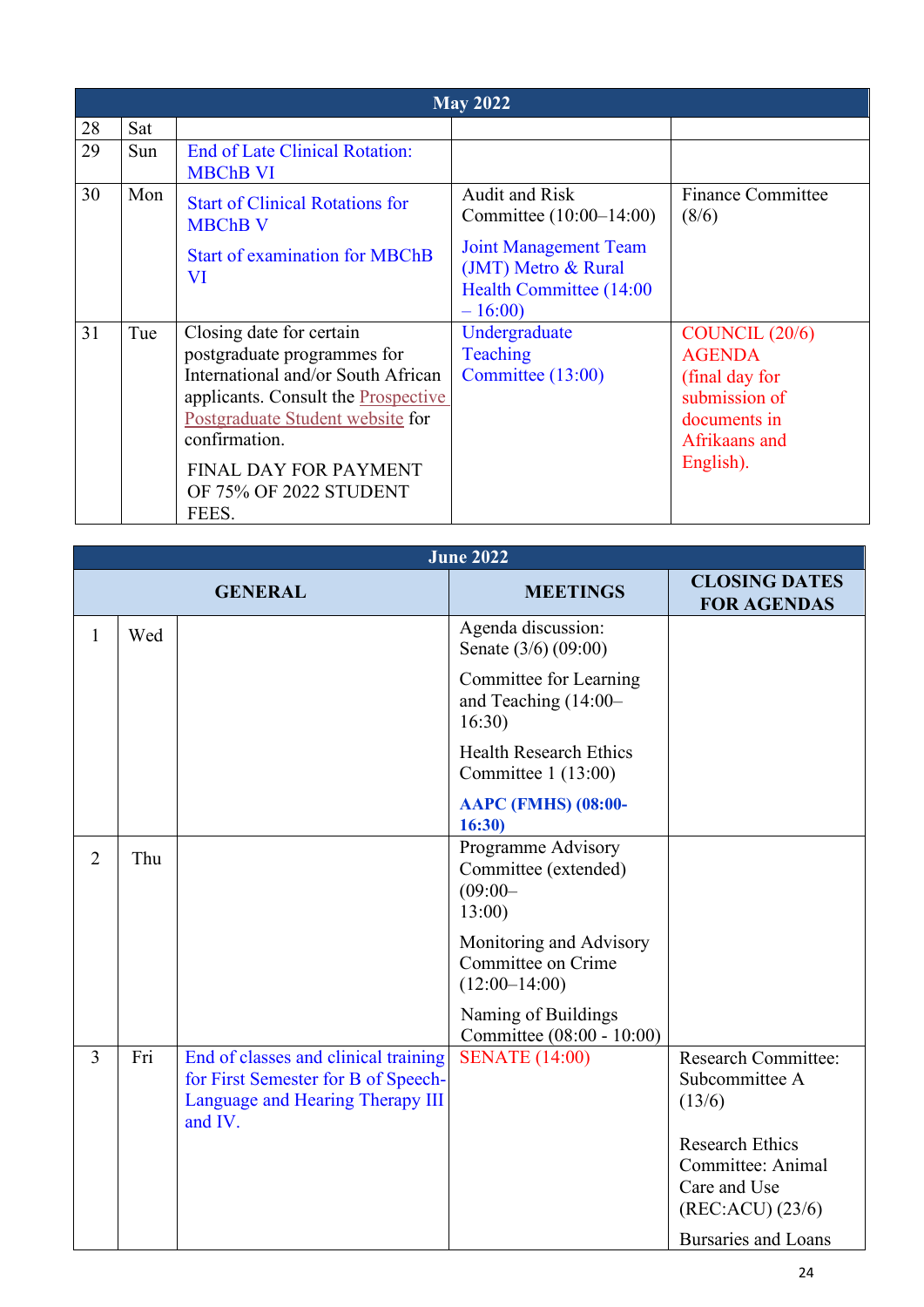|                | <b>June 2022</b> |                                                                                                               |                                                                                                                                                                                                                     |                                                                                    |  |
|----------------|------------------|---------------------------------------------------------------------------------------------------------------|---------------------------------------------------------------------------------------------------------------------------------------------------------------------------------------------------------------------|------------------------------------------------------------------------------------|--|
|                |                  |                                                                                                               |                                                                                                                                                                                                                     | Committee (10/06)                                                                  |  |
| $\overline{4}$ | Sat              |                                                                                                               |                                                                                                                                                                                                                     |                                                                                    |  |
| 5              | Sun              | Start of Military Science winter<br>recess.                                                                   |                                                                                                                                                                                                                     |                                                                                    |  |
| 6              | Mon              | Deans submit faculty strategy<br>implementation plans.                                                        | <b>Research Committee:</b><br>Subcommittee C (14:00)<br><b>Joint Management Team</b><br>(JMT) Tygerberg<br>Committee $(08:30 - 10:30)$                                                                              |                                                                                    |  |
| $\tau$         | Tue              |                                                                                                               | Research<br>Committee:<br>Subcommittee B<br>(14:00)<br>Postgraduate<br>Teaching<br>Committee (14:00)                                                                                                                |                                                                                    |  |
| 8              | Wed              | <b>Assessment Short Course</b><br>contact day                                                                 | <b>Finance Committee</b><br>$(09:00 -$<br>12:00                                                                                                                                                                     | $EC(S)$ (15/6)                                                                     |  |
| 9              | Thu              |                                                                                                               | Campus Renewal<br>Project Programme<br><b>Executive Committee</b><br>$(14:00 - 15:30)$<br>Co-curriculum<br>Recognition<br>Committee $(14:00 -$<br>16:00<br><b>Committee for</b><br>Postgraduate<br>Research (14:00) | <b>Rectorate Deans Forum</b><br>(14/6)                                             |  |
| 10             | Fri              | End of 2 <sup>nd</sup> term for BScDiet I<br>End of examination for<br><b>MBChB VI</b>                        | <b>Senate Research Ethics</b><br>Committee (10:30)<br><b>Bursaries and Loans</b><br>Committee meeting (09:00<br>$-11:00$                                                                                            | Closing date for<br><b>FIRLT/FINLO</b><br>applications<br>Rectorate (15/6) (16:00) |  |
| 11             | Sat              | End of June examination<br>$(1st$ opportunity).<br>Conclusion of examination (A2)<br><b>BOccTher I and II</b> |                                                                                                                                                                                                                     |                                                                                    |  |
| 12             | Sun              |                                                                                                               |                                                                                                                                                                                                                     |                                                                                    |  |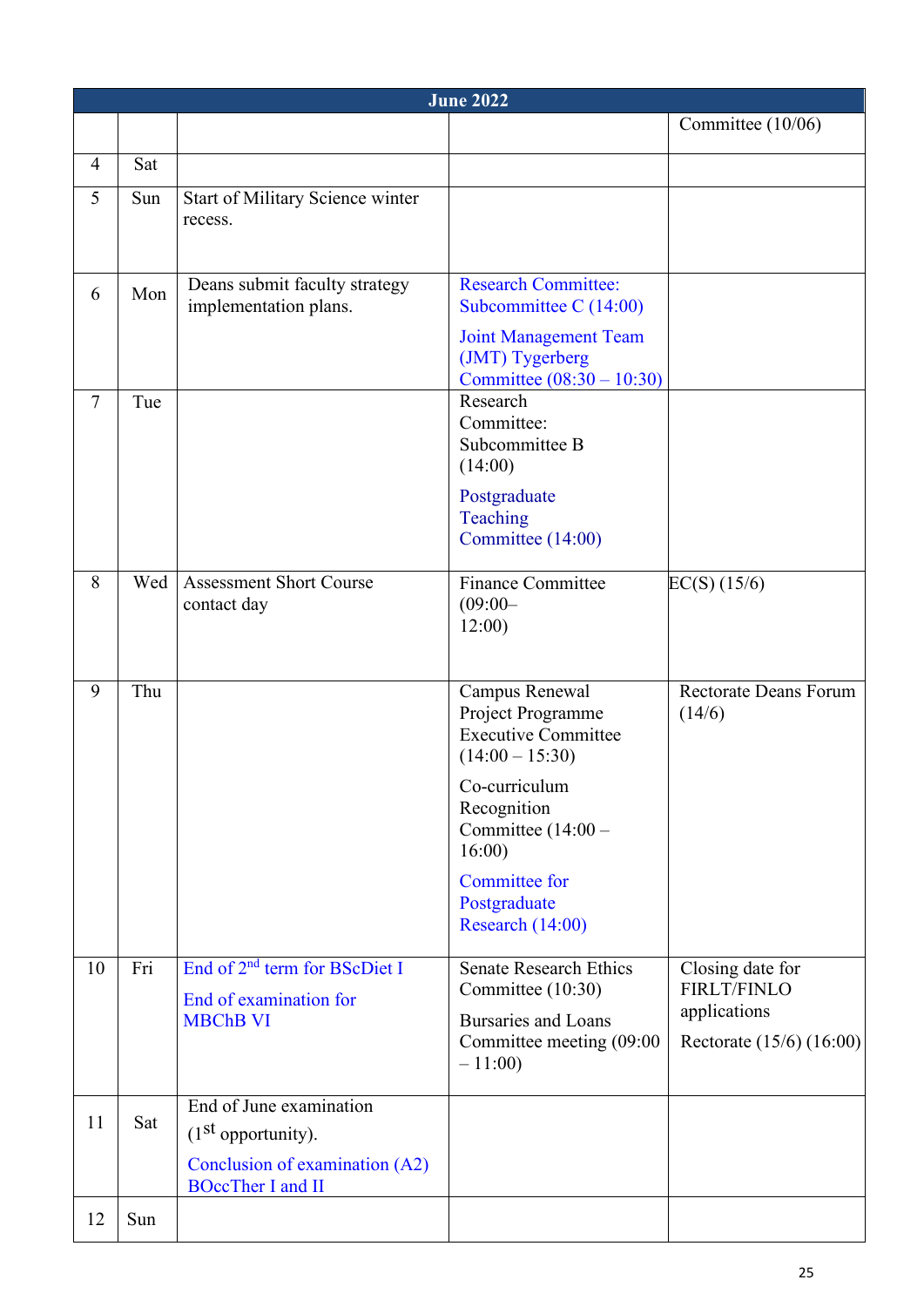|          | <b>June 2022</b> |                                                                                         |                                                                                                                                                                                                                                                                                                                                                                                                                    |  |  |
|----------|------------------|-----------------------------------------------------------------------------------------|--------------------------------------------------------------------------------------------------------------------------------------------------------------------------------------------------------------------------------------------------------------------------------------------------------------------------------------------------------------------------------------------------------------------|--|--|
| 13       | Mon              | Start of June examination 2 <sup>nd</sup><br>opportunity                                | Agenda discussion: EC(S)<br>$(14/6)$ $(09:00-10:00)$                                                                                                                                                                                                                                                                                                                                                               |  |  |
|          |                  | Commencement of 1 <sup>st</sup> semester<br>examination (A3) BOccTher I<br>and II       | <b>Research Committee:</b><br>Subcommittee A $(10:00)$                                                                                                                                                                                                                                                                                                                                                             |  |  |
|          |                  | <b>Start of examination for BSc</b><br>Diet I                                           |                                                                                                                                                                                                                                                                                                                                                                                                                    |  |  |
|          |                  | <b>BNurMid II-IV clinical practice</b><br>for learning /role taking period<br>commences |                                                                                                                                                                                                                                                                                                                                                                                                                    |  |  |
|          |                  | <b>Start of recess for MBChB VI</b>                                                     |                                                                                                                                                                                                                                                                                                                                                                                                                    |  |  |
|          |                  | PREDAC contact day.                                                                     |                                                                                                                                                                                                                                                                                                                                                                                                                    |  |  |
| 14       | Tue              |                                                                                         | <b>Rectorate Deans Forum</b><br>$(08:30-10:00)$                                                                                                                                                                                                                                                                                                                                                                    |  |  |
|          |                  |                                                                                         | <b>Executive Committee</b><br>(Senate) $(10:00 - 13:00)$                                                                                                                                                                                                                                                                                                                                                           |  |  |
| 15       | Wed              |                                                                                         | <b>Employment Equity</b><br>Advisory<br>Committee $(14:00 -$<br>16:00<br>Council agenda<br>discussion $(20/6)$ $(09:00)$<br><b>Research Ethics</b><br>Committee: Social<br>Behavioural and<br><b>Education Research</b><br>(10:00)<br><b>Research Ethics</b><br>Committee: Biological<br>and Environmental Safety<br>$(REC:BES) (14:00 -$<br>16:00<br>Rectorate $(10:00 - 16:00)$<br><b>Health Research Ethics</b> |  |  |
|          |                  |                                                                                         | Committee 2 (13:00)                                                                                                                                                                                                                                                                                                                                                                                                |  |  |
| 16       | Thu              | YOUTH DAY<br>(PUBLIC HOLIDAY)                                                           |                                                                                                                                                                                                                                                                                                                                                                                                                    |  |  |
| 17       | Fri              | End of 1 <sup>st</sup> term for BOccTher IV                                             |                                                                                                                                                                                                                                                                                                                                                                                                                    |  |  |
| 18       | Sat              |                                                                                         |                                                                                                                                                                                                                                                                                                                                                                                                                    |  |  |
| 19       | Sun              | End of recess for MBChB VI                                                              |                                                                                                                                                                                                                                                                                                                                                                                                                    |  |  |
| 20       | Mon              | <b>Start of recess: MBChB II</b>                                                        | SU COUNCIL (10:00)                                                                                                                                                                                                                                                                                                                                                                                                 |  |  |
|          |                  | <b>Start of Late Clinical Rotation:</b><br><b>MBChB VI</b>                              |                                                                                                                                                                                                                                                                                                                                                                                                                    |  |  |
| 21<br>22 | Tue<br>Wed       |                                                                                         | <b>AAPC (FMHS) (08:00-</b><br>16:30)                                                                                                                                                                                                                                                                                                                                                                               |  |  |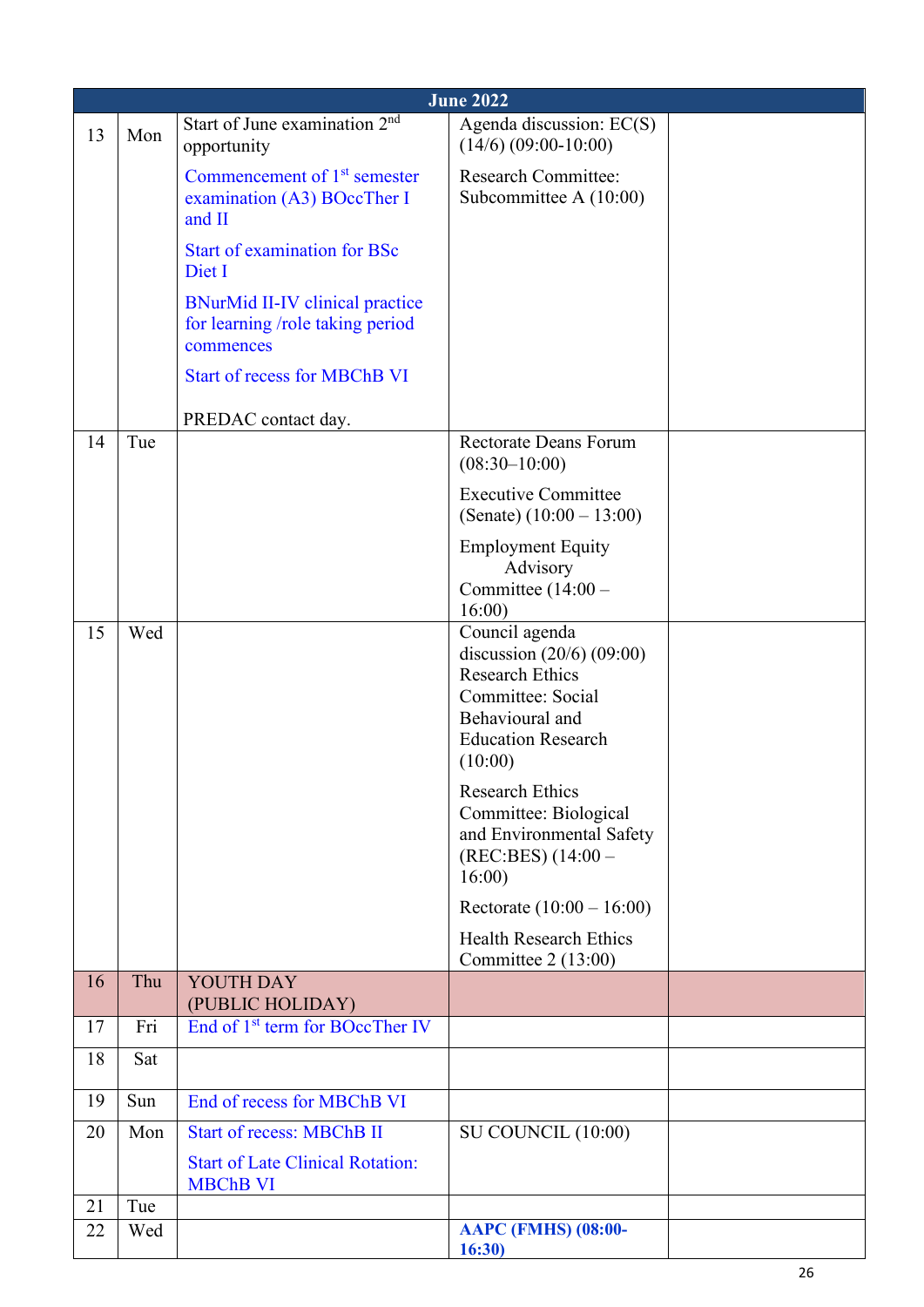|    | <b>June 2022</b> |                                                                                                                                                         |                                                                                                                                            |                                                                   |  |  |
|----|------------------|---------------------------------------------------------------------------------------------------------------------------------------------------------|--------------------------------------------------------------------------------------------------------------------------------------------|-------------------------------------------------------------------|--|--|
| 23 | Thu              |                                                                                                                                                         | <b>Readmission Appeals</b><br>Committee (only<br>applications for<br>readmission with a view<br>to the second semester of<br>2022) (08:30) |                                                                   |  |  |
|    |                  |                                                                                                                                                         | <b>Research Ethics</b><br>Committee: Animal Care<br>and Use (REC:ACU)<br>$(14:00 - 16:00)$                                                 |                                                                   |  |  |
| 24 | Fri              | ADA Winter School (until 11<br>July).                                                                                                                   | Housing Committee<br>$(15:00 - 16:00)$                                                                                                     | <b>Quality Committee</b><br>(18/7)                                |  |  |
|    |                  | End of first semester for USB<br>programmes.                                                                                                            |                                                                                                                                            |                                                                   |  |  |
|    |                  | Final day for submitting<br>proposals to the Registrar for the<br>awarding of honorary degrees in<br>December 2022 and March 2023                       |                                                                                                                                            |                                                                   |  |  |
|    |                  | <b>BNurMid II-IV clinical practice</b><br>for learning/role taking period<br>ends                                                                       |                                                                                                                                            |                                                                   |  |  |
|    |                  | End of 1 <sup>st</sup> semester for BSL and<br>HT III and BScPhysio $I - IV$                                                                            |                                                                                                                                            |                                                                   |  |  |
|    |                  | End of 1 <sup>st</sup> term for BOccTher III                                                                                                            |                                                                                                                                            |                                                                   |  |  |
|    |                  | End of classes for MBChB IV                                                                                                                             |                                                                                                                                            |                                                                   |  |  |
| 25 | Sat              | End of June examination (2nd)<br>opportunity).<br>Conclusion of examination (A3)<br>and end of 1 <sup>st</sup> semester for<br><b>BOccTher I and II</b> |                                                                                                                                            |                                                                   |  |  |
|    |                  | <b>END OF FIRST</b><br>SEMESTER, except for Military<br>Science and certain programmes<br>on Tygerberg campus.                                          |                                                                                                                                            |                                                                   |  |  |
| 26 | Sun              | MID-YEAR RECESS (until 15)<br>July)                                                                                                                     |                                                                                                                                            |                                                                   |  |  |
|    |                  | End of classes for MBChB III                                                                                                                            |                                                                                                                                            |                                                                   |  |  |
| 27 | Mon              | <b>Start of recess for MBChB III</b><br>and IV and BScPhysio I - IV                                                                                     |                                                                                                                                            |                                                                   |  |  |
| 28 | Tue              |                                                                                                                                                         |                                                                                                                                            |                                                                   |  |  |
| 29 | Wed              |                                                                                                                                                         |                                                                                                                                            |                                                                   |  |  |
| 30 | Thu              | Closing date for certain                                                                                                                                |                                                                                                                                            | <b>Research Ethics</b>                                            |  |  |
|    |                  | postgraduate programmes for<br>International and/or South<br>African applicants. Consult the                                                            |                                                                                                                                            | Committee: Social<br>Behavioural and<br><b>Education Research</b> |  |  |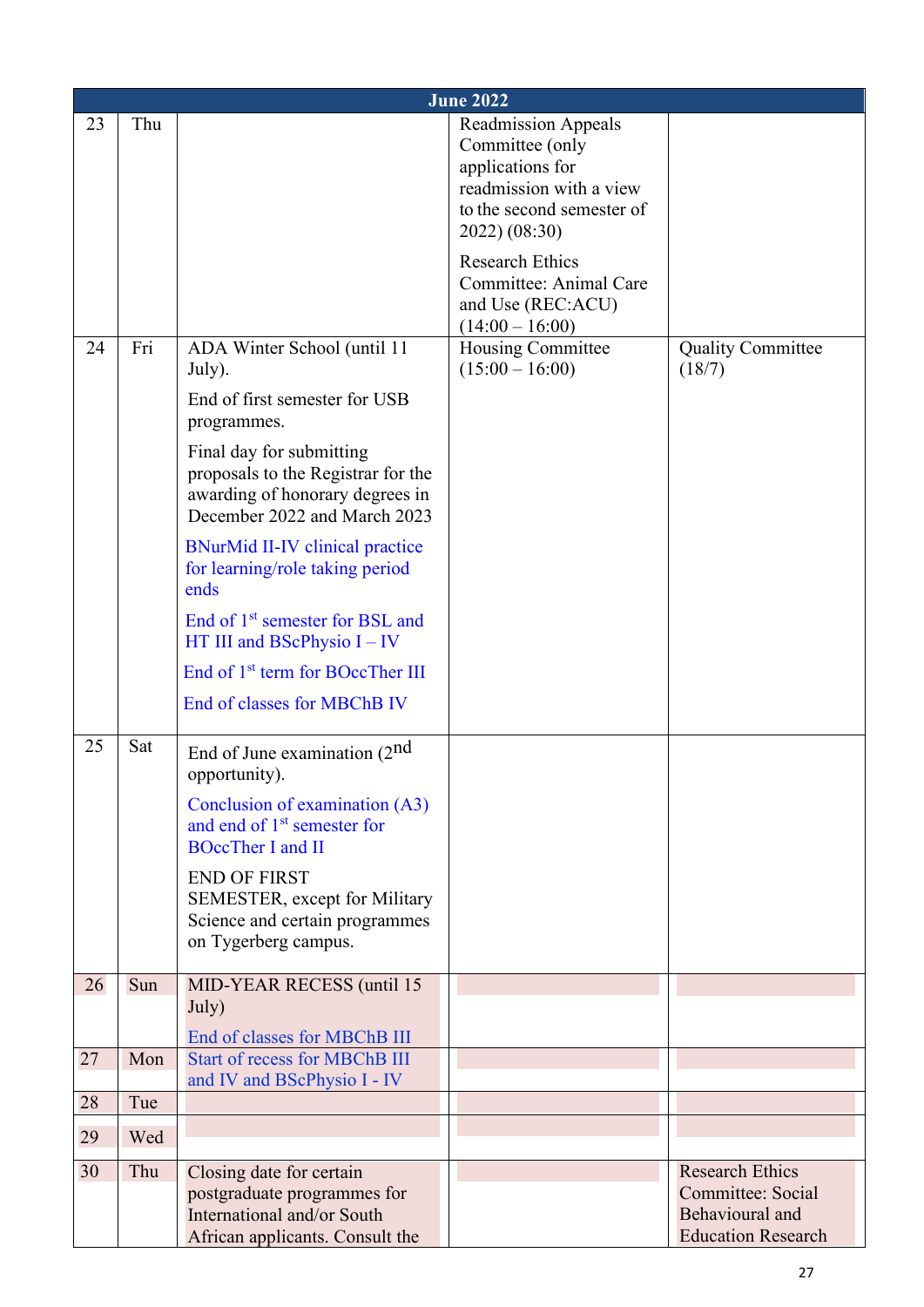| <b>June 2022</b>                                                                                                                    |  |        |  |
|-------------------------------------------------------------------------------------------------------------------------------------|--|--------|--|
| <b>Prospective Postgraduate Student</b><br>website for confirmation.<br>End of 1 <sup>st</sup> semester for BSL and<br><b>HT IV</b> |  | (21/7) |  |

|                |     | <b>GENERAL</b>                                                                      | <b>MEETINGS</b> | <b>CLOSING DATES</b><br><b>FOR AGENDAS</b>                                                                                                                                                                                                       |
|----------------|-----|-------------------------------------------------------------------------------------|-----------------|--------------------------------------------------------------------------------------------------------------------------------------------------------------------------------------------------------------------------------------------------|
| $\mathbf{1}$   | Fri | <b>IT Maintenance from</b><br>17:00 until 07:00 on<br>Monday 4 July                 |                 |                                                                                                                                                                                                                                                  |
| $\overline{2}$ | Sat | IT Maintenance until<br>07:00 on Monday 4 July                                      |                 |                                                                                                                                                                                                                                                  |
| $\overline{3}$ | Sun | IT Maintenance until<br>07:00 on Monday 4 July                                      |                 |                                                                                                                                                                                                                                                  |
|                |     | <b>End of Recess for</b><br><b>MBChB II</b>                                         |                 |                                                                                                                                                                                                                                                  |
| $\overline{4}$ | Mon | IT Maintenance until<br>07:00                                                       |                 | <b>SCoRSA</b> (19/7)                                                                                                                                                                                                                             |
|                |     | Start of classes for<br><b>MBChB II</b>                                             |                 |                                                                                                                                                                                                                                                  |
|                |     | <b>Start of classes and</b><br>clinical training for 3rd<br>term for BSL and HT III |                 |                                                                                                                                                                                                                                                  |
| 5              | Tue |                                                                                     |                 |                                                                                                                                                                                                                                                  |
| 6              | Wed |                                                                                     |                 | <b>Faculty Board:</b><br>Medicine & Health<br>Sciences $(25/7)$<br><b>Health Research Ethics</b><br>Committee 1<br>(Submission<br>deadline 3/8) (12:00)<br><b>Health Research Ethics</b><br>Committee 2<br>(Submission<br>deadline 17/8) (12:00) |
| $\overline{7}$ | Thu |                                                                                     |                 |                                                                                                                                                                                                                                                  |
| 8              | Fri |                                                                                     |                 | <b>Research Ethics</b><br><b>Committee: Animal Care</b><br>and Use (REC:ACU)<br>(27/7)<br><b>Research Ethics</b><br>Committee: Biological<br>and Environmental Safety<br>$(REC:BES)$ $(4/8)$                                                     |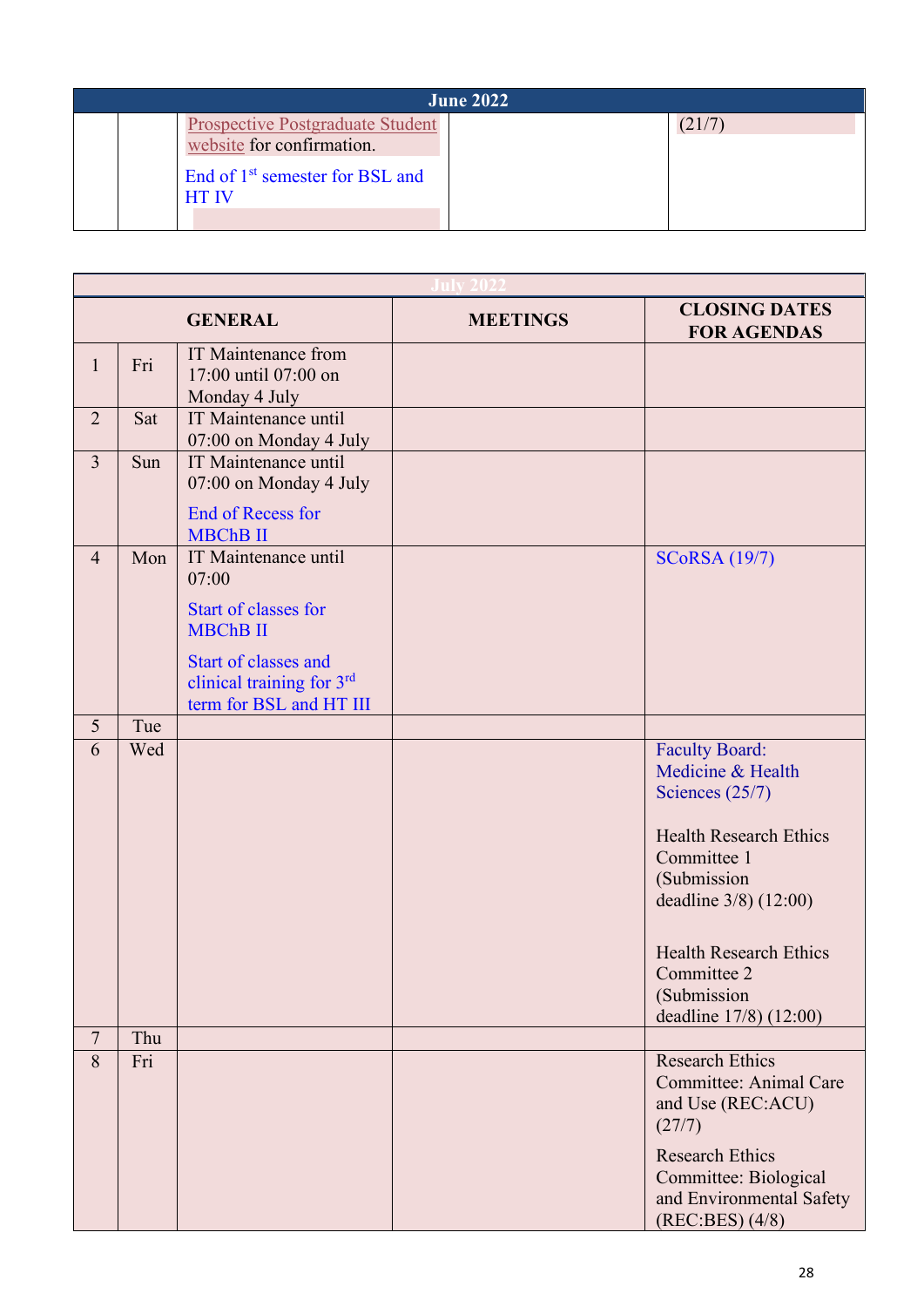| 9  | Sat |                                                                                                                                                                                           |                                                                                 |                                                                                         |
|----|-----|-------------------------------------------------------------------------------------------------------------------------------------------------------------------------------------------|---------------------------------------------------------------------------------|-----------------------------------------------------------------------------------------|
| 10 | Sun | Assessment free day -<br>Eid-ul-Adha - tentative                                                                                                                                          |                                                                                 |                                                                                         |
|    |     | <b>End of Recess for</b><br><b>MBChB III and IV</b>                                                                                                                                       |                                                                                 |                                                                                         |
| 11 | Mon | Commencement of<br>classes for MBChB III<br>and IV                                                                                                                                        |                                                                                 |                                                                                         |
|    |     | Commencement of<br>classes for $2nd$ semester<br>and 3 <sup>rd</sup> term for<br><b>BOccTher III and IV</b>                                                                               |                                                                                 |                                                                                         |
|    |     | Start of classes and<br>clinical training for 3rd<br>term for BSL and HT IV                                                                                                               |                                                                                 |                                                                                         |
| 12 | Tue | Final day for submitting<br>applications for<br>admission with a view to<br>the second semester of<br>2022, excluding<br>readmission applications<br>(which already closed on             | AAPC (FMHS) (08:00-16:30)                                                       |                                                                                         |
| 13 | Wed | 18 June).                                                                                                                                                                                 | <b>Faculty Committee (FMHS)</b><br>(14:00)                                      |                                                                                         |
| 14 | Thu | SU International winter<br>school for international<br>students $(14$ July $-6$<br>August)                                                                                                |                                                                                 | Finance Committee (25/7)<br><b>Student Fees Committee</b><br>(28/7)                     |
| 15 | Fri | Final day for departments<br>to load internally and<br>externally moderated<br>final marks for all June<br>examinations, as well as<br>first-semester progress<br>marks for year modules. |                                                                                 | <b>Academic Planning</b><br>Committee (22/7)                                            |
| 16 | Sat | Final day for amending<br>meal quotas on student<br>accounts.                                                                                                                             |                                                                                 |                                                                                         |
| 17 | Sun | <b>End of Military Science</b><br>winter recess.<br><b>END OF MID-YEAR</b>                                                                                                                |                                                                                 |                                                                                         |
| 18 | Mon | <b>RECESS</b><br>End of recess for<br><b>BScPhysio I - IV</b><br><b>START OF CLASSES</b><br>FOR SECOND<br><b>SEMESTER AND</b><br><b>THIRD TERM</b><br>(except for certain                 | Quality Committee (10:00-<br>13:00<br>SRC(EC) and management<br>$(15:00-16:30)$ | Faculty Board:<br><b>Military Science</b><br>$EC(S)$ (26/7)<br>Rectorate (21/7) (16:00) |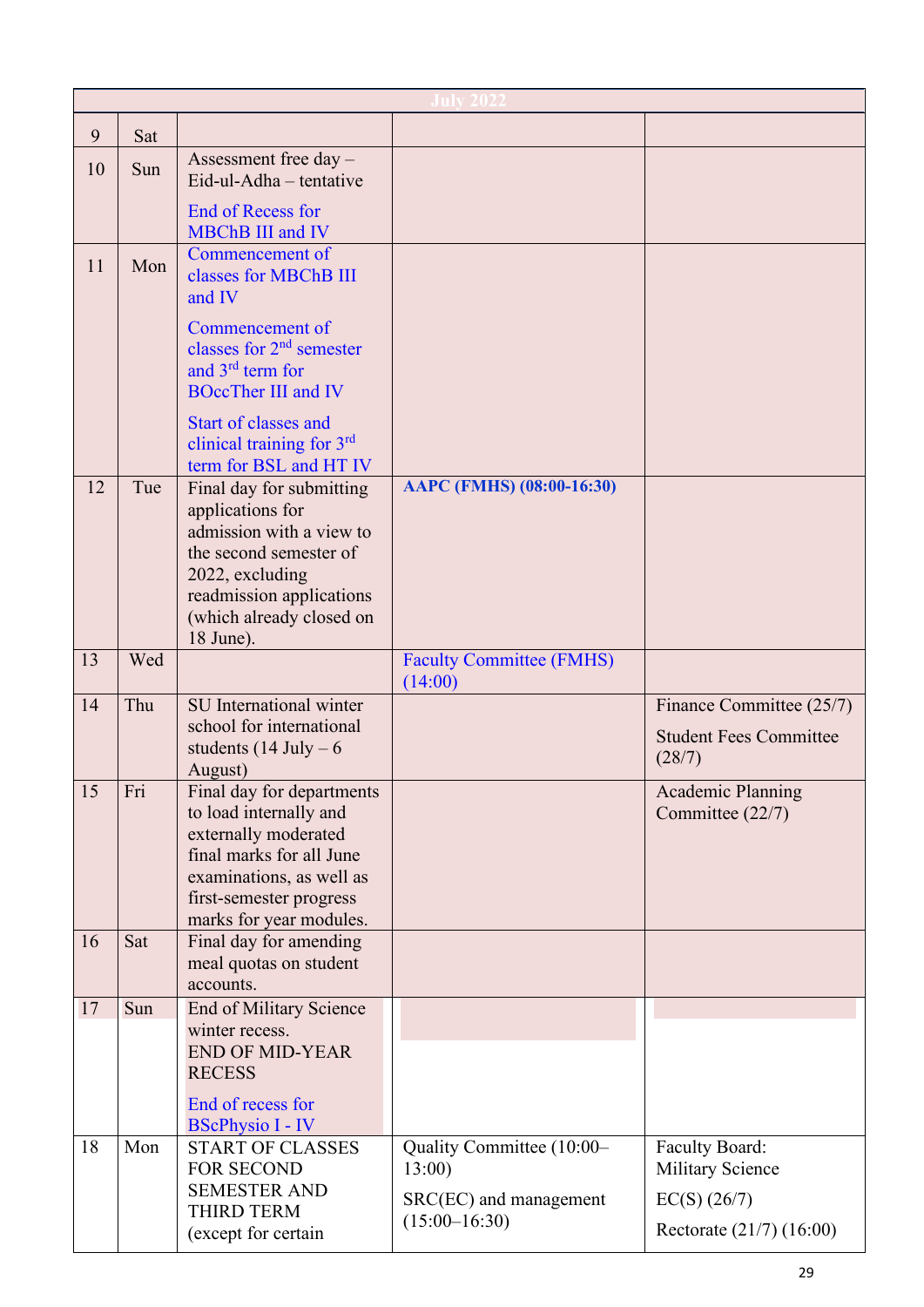|    |     | programmes on<br>Tygerberg campus).                                                                                                                                      |                                                                                                          |                                                                                             |
|----|-----|--------------------------------------------------------------------------------------------------------------------------------------------------------------------------|----------------------------------------------------------------------------------------------------------|---------------------------------------------------------------------------------------------|
|    |     | Start of $3rd$ term for<br><b>BScDiet I-III and</b><br><b>BScPhysio <math>I - IV</math></b>                                                                              |                                                                                                          |                                                                                             |
|    |     | Start of classes and<br>clinical training for 3ed<br>term for BSL and HT<br>R                                                                                            |                                                                                                          |                                                                                             |
|    |     | Commencement of<br>classes for $2nd$ semester<br>and 3 <sup>rd</sup> term for<br><b>BOccTher I and II</b>                                                                |                                                                                                          |                                                                                             |
| 19 | Tue | Commencement of<br><b>Clinical Work: Block 3</b><br>for BOccTher IV (19)<br>$July - 26 August)$<br>Nelson Mandela Day                                                    | <b>Strategic Committee on</b><br><b>Recruitment Selection and</b><br>Admissions (SCoRSA) 9:00 -<br>11:30 | EC(IF) (1/8)<br>$SCoRSA$ (4/7)                                                              |
| 20 | Wed | (students)<br>Introduction to<br><b>Assessment Short Course</b>                                                                                                          | FELITAC Committee (09:30<br>$-11:30$                                                                     | <b>Research Committee</b><br>(27/7)                                                         |
|    |     |                                                                                                                                                                          |                                                                                                          | 13:00 Strategic Fund<br>applications (Categories<br>A & B: Round 2;<br>Category C) $(24/8)$ |
| 21 | Thu |                                                                                                                                                                          | <b>Research Ethics Committee:</b><br>Social Behavioural and                                              | <b>Rectorate Deans Forum</b><br>(26/7)                                                      |
|    |     |                                                                                                                                                                          | Education Research (10:00)<br>Rectorate $(9:00 - 16:30)$                                                 | <b>Honorary Degrees</b><br>Committee $(1/8)$                                                |
|    |     |                                                                                                                                                                          |                                                                                                          | <b>CHPE Postgraduate</b><br>Committee (04/08)                                               |
| 22 | Fri | Closing date for<br>applications for<br>reassessment of<br>examination papers for<br>both June examinations<br>(except for certain<br>programmes on<br>Tygerberg campus) | Academic Planning<br>Committee (10:00)                                                                   | Social and Business<br>Ethics Committee (05/8)                                              |
| 23 | Sat |                                                                                                                                                                          |                                                                                                          |                                                                                             |
| 24 | Sun | <b>End of Clinical Rotation</b><br>for MBChB V                                                                                                                           |                                                                                                          |                                                                                             |
| 25 | Mon | Start of recess for<br><b>BScDiet IV</b>                                                                                                                                 | Agenda discussion: EC(S)<br>$(26/7)$ $(09:00-10:00)$                                                     |                                                                                             |
|    |     | <b>MCS/OSCE MBChB V</b><br><b>Start of Clinical Work:</b>                                                                                                                | Finance Committee (10:00-<br>13:00                                                                       |                                                                                             |
|    |     | <b>Block 3 for BOccTher III</b><br>$(25 \text{ July} - 2 \text{ September})$                                                                                             | Executive Committee (IF)<br>$(10:00 - 11:00)$                                                            |                                                                                             |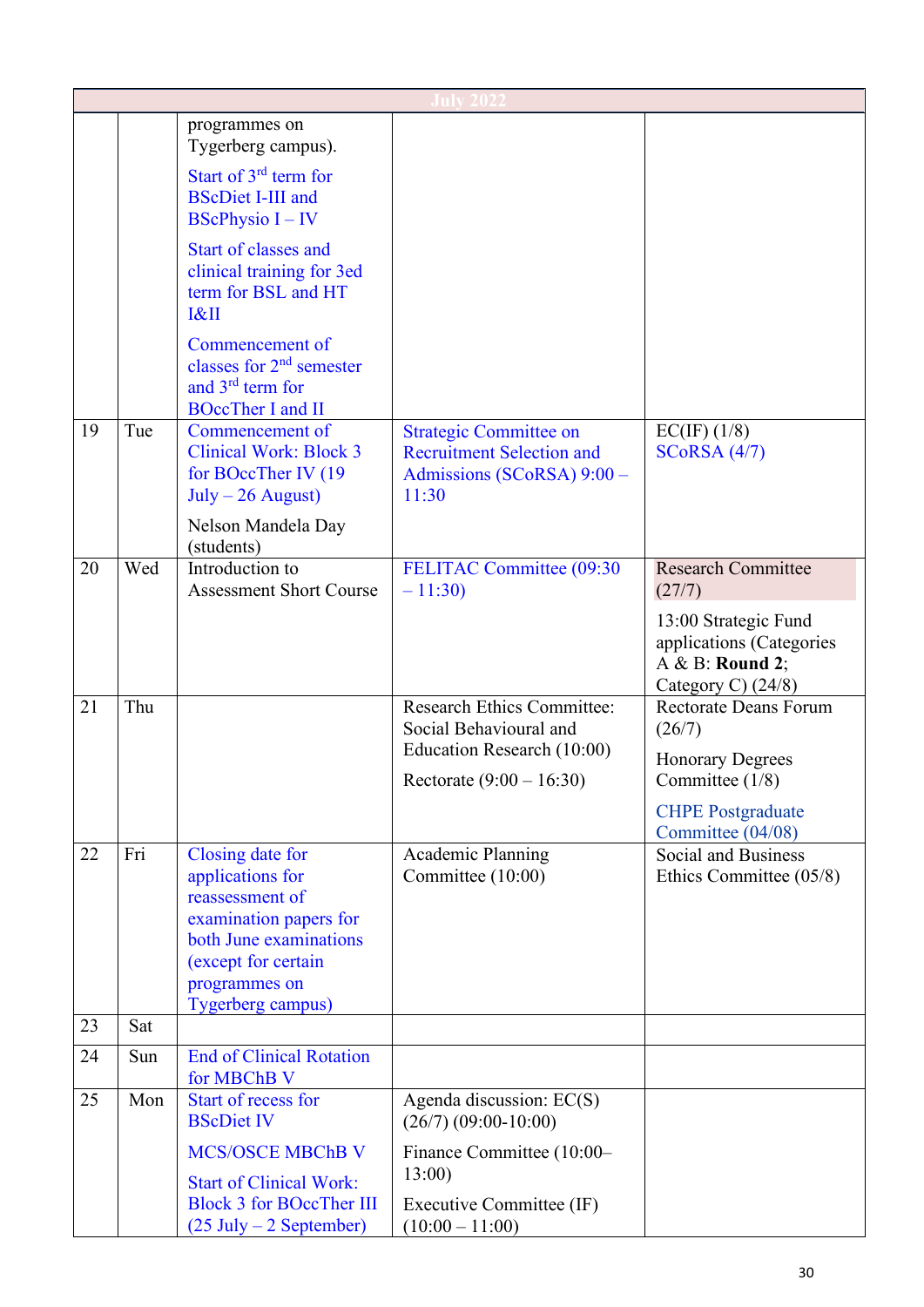|    |     |                                                                                                                                                                                                                                                                                       | <b>Faculty Board:</b><br>Medicine & Health Sciences<br>(14:00)                                                                          |                                                                                    |  |
|----|-----|---------------------------------------------------------------------------------------------------------------------------------------------------------------------------------------------------------------------------------------------------------------------------------------|-----------------------------------------------------------------------------------------------------------------------------------------|------------------------------------------------------------------------------------|--|
| 26 | Tue | <b>MCS/OSCE MBChB V</b>                                                                                                                                                                                                                                                               | Rectorate Deans Forum (08:30<br>$-10:00$                                                                                                |                                                                                    |  |
|    |     |                                                                                                                                                                                                                                                                                       | <b>Executive Committee (Senate)</b><br>$(10:00-12:00)$                                                                                  |                                                                                    |  |
|    |     |                                                                                                                                                                                                                                                                                       | Social Impact Committee<br>(12:00)                                                                                                      |                                                                                    |  |
|    |     |                                                                                                                                                                                                                                                                                       | Auxin Official SU Project for<br>Scholarship of Teaching and<br>Learning $(12:45 - 13:45)$                                              |                                                                                    |  |
| 27 | Wed | Start of recess for<br><b>MBChB V</b>                                                                                                                                                                                                                                                 | <b>Student Finance Committee</b><br>$(08:30 - 10:00)$                                                                                   |                                                                                    |  |
|    |     |                                                                                                                                                                                                                                                                                       | <b>Student Fees Committee</b><br>$(10:30 - 13:00)$                                                                                      |                                                                                    |  |
|    |     |                                                                                                                                                                                                                                                                                       | Research Committee (14:00)                                                                                                              |                                                                                    |  |
|    |     |                                                                                                                                                                                                                                                                                       | <b>Research Ethics Committee:</b><br>Animal Care and Use<br>$(REC:ACU) (14:00 - 16:00)$                                                 |                                                                                    |  |
| 28 | Thu |                                                                                                                                                                                                                                                                                       | <b>Welcoming Programme</b><br>Committee (10:00-12:00)                                                                                   | Rectorate $(2/8)$ $(16:00)$                                                        |  |
| 29 | Fri | <b>FINAL DAY FOR</b><br><b>MODULE AND</b><br><b>PROGRAMME</b><br>AMENDMENTS, AND<br>FOR REGISTRATION<br>OF STUDENTS<br><b>ADMITTED TO</b><br><b>RESIDE AS FROM THE</b><br>SECOND SEMESTER.                                                                                            | <b>Institutional Transformation</b><br>Committee $(09:00 - 11:00)$<br>Agenda discussion: Honorary<br>Degrees Committee (1/8)<br>(12:00) | Faculty Board:<br>Arts & Social Sciences<br>General Managers'<br>Meeting $(10/08)$ |  |
| 30 | Sat |                                                                                                                                                                                                                                                                                       |                                                                                                                                         |                                                                                    |  |
| 31 | Sun | Closing date for<br>applications by<br>prospective students who<br>wish to be considered for<br>undergraduate<br>programmes in all<br>faculties and for<br>residence placement for<br>2023.<br>Closing date for current<br>students to reapply for<br>residence placement for<br>2023 |                                                                                                                                         |                                                                                    |  |
|    |     | Closing date for certain<br>postgraduate programmes                                                                                                                                                                                                                                   |                                                                                                                                         |                                                                                    |  |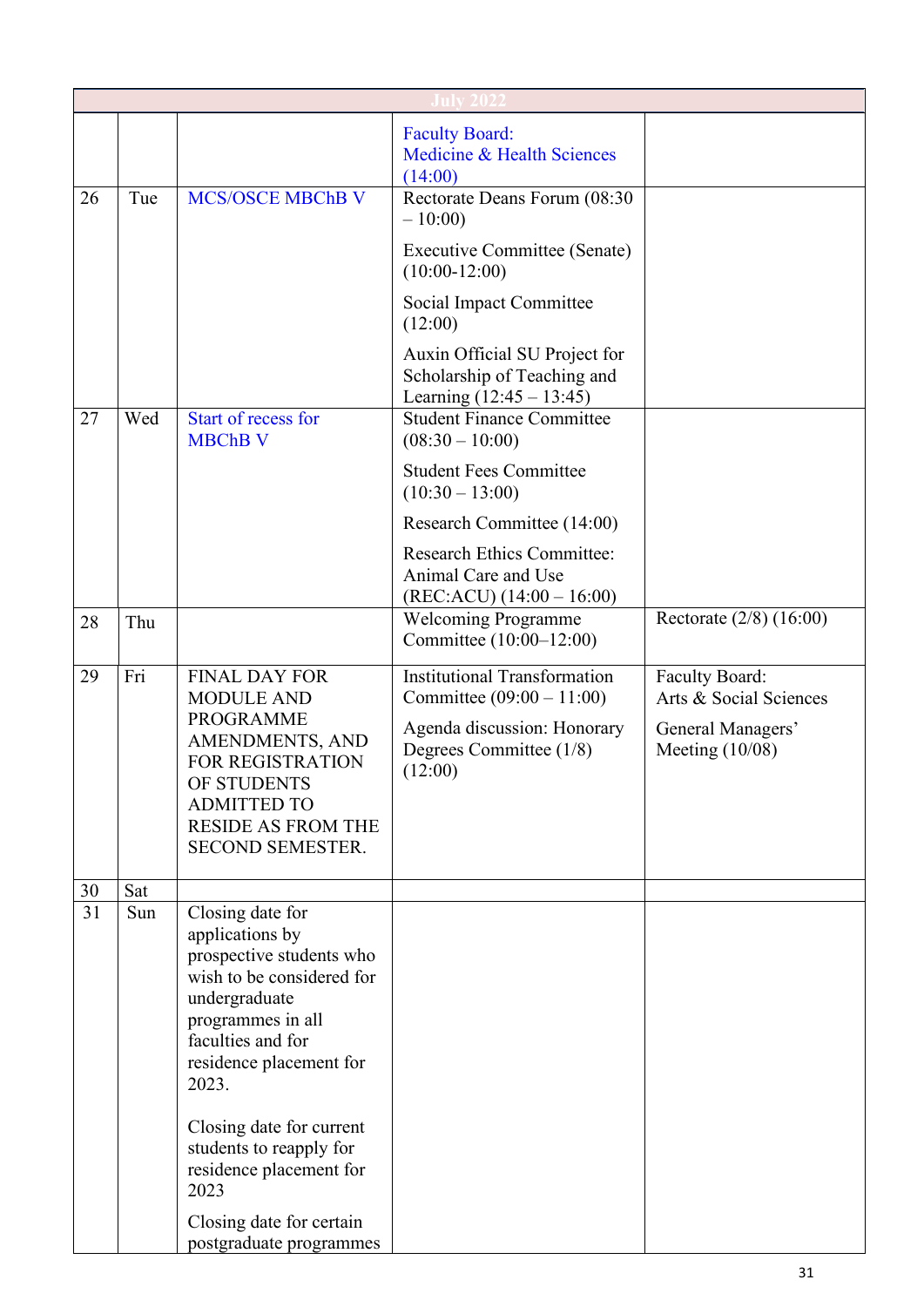| for International and/or<br>South African applicants.<br>Consult the Prospective |  |  |  |
|----------------------------------------------------------------------------------|--|--|--|
| <b>Postgraduate Student</b><br>website for confirmation.                         |  |  |  |
|                                                                                  |  |  |  |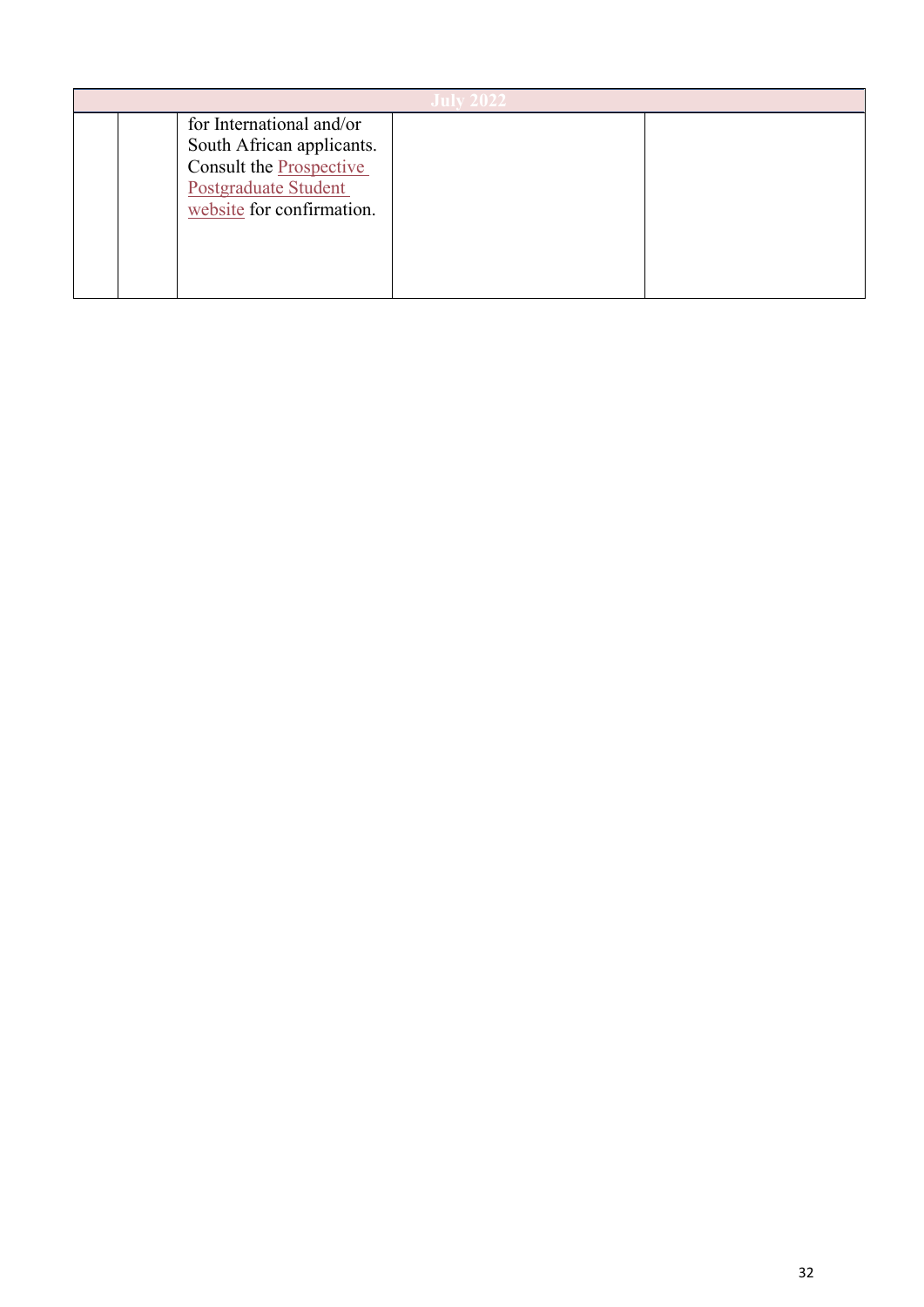|                | <b>August 2022</b> |                                                                |                                                                                                                |                                                                          |  |  |
|----------------|--------------------|----------------------------------------------------------------|----------------------------------------------------------------------------------------------------------------|--------------------------------------------------------------------------|--|--|
|                |                    | <b>GENERAL</b>                                                 | <b>MEETINGS</b>                                                                                                | <b>CLOSING DATES</b><br><b>FOR AGENDAS</b>                               |  |  |
| $\mathbf{1}$   | Mon                | Start of welcoming<br>programme for<br>international students. | <b>Student Communities</b><br>Advisory Committee (09:00 -<br>10:30)                                            | Appointments Committee<br>(15/8)                                         |  |  |
|                |                    | Closing of submission<br>period for PhD                        | <b>Honorary Degrees Committee</b><br>$(14:00 - 16:00)$                                                         |                                                                          |  |  |
|                |                    | dissertations for possible<br>graduation in December           | Institutional Forum $(9:00 -$<br>12:00)                                                                        |                                                                          |  |  |
|                |                    | (FMHS)                                                         | <b>Joint Management Team</b><br>(JMT) Tygerberg Committee<br>$(08:30 - 10:30)$                                 |                                                                          |  |  |
| $\overline{2}$ | Tue                |                                                                | Rectorate (09:00-16:00)                                                                                        | $EC(S)$ (10/8)                                                           |  |  |
|                |                    |                                                                | AAPC (FMHS) (08:00-16:30)                                                                                      |                                                                          |  |  |
| $\overline{3}$ | Wed                |                                                                | <b>Health Research Ethics</b><br>Committee $1(13:00)$                                                          | <b>Health Research Ethics</b><br>Committee 1 (Submission                 |  |  |
|                |                    |                                                                | Institutional Committee for<br>Staff Health & Wellbeing<br>$(10:00 - 12:00)$                                   | deadline 7/9) (12:00)                                                    |  |  |
| $\overline{4}$ | Thu                |                                                                | <b>Executive Planning Forum</b><br>(EPF) full day<br>Training Forum (14:00-<br>16:00                           | <b>Research Ethics</b><br><b>Committee: Social</b>                       |  |  |
|                |                    |                                                                | <b>Research Ethics Committee:</b><br><b>Biological and Environmental</b><br>Safety (REC:BES) (14:00 -<br>16:00 | Behavioural and<br><b>Education Research</b><br>(25/8)<br>$EC(C)$ (15/8) |  |  |
|                |                    |                                                                | <b>CHPE Postgraduate</b><br>Committee $(14:00 - 16:30)$                                                        |                                                                          |  |  |
|                |                    |                                                                | <b>Executive Planning Forum</b><br>(EPF) full day                                                              |                                                                          |  |  |
| 5              | Fri                | Ratification of June<br>examination results by                 | Agenda discussion: EC(S)<br>$(10/8) (09:00 - 10:00)$                                                           | <b>Research Ethics</b><br>Committee: Animal Care                         |  |  |
|                |                    | Vice-Rector (Learning $&$<br>Teaching).                        | Social and Business Ethics<br>Committee $(10:00 - 13:00)$                                                      | and Use (REC:ACU)<br>(24/8)                                              |  |  |
|                |                    | <b>End of Recess for</b><br><b>BScDiet IV</b>                  | <b>Central Analytical Facility</b><br>Subcommittee (14:00)                                                     | <b>Research Committee:</b><br>Subcommittee A $(15/8)$                    |  |  |
| 6              | Sat                |                                                                |                                                                                                                |                                                                          |  |  |
| $\tau$         | Sun                | IT Maintenance from<br>01:00 until 10:00                       |                                                                                                                |                                                                          |  |  |
|                |                    | <b>End of Recess for</b><br><b>MBChB V</b>                     |                                                                                                                |                                                                          |  |  |
| 8              | Mon                | <b>Start of Elective for</b><br><b>MBChB V</b>                 |                                                                                                                | <b>Research Committee:</b><br>Subcommittee C $(22/8)$                    |  |  |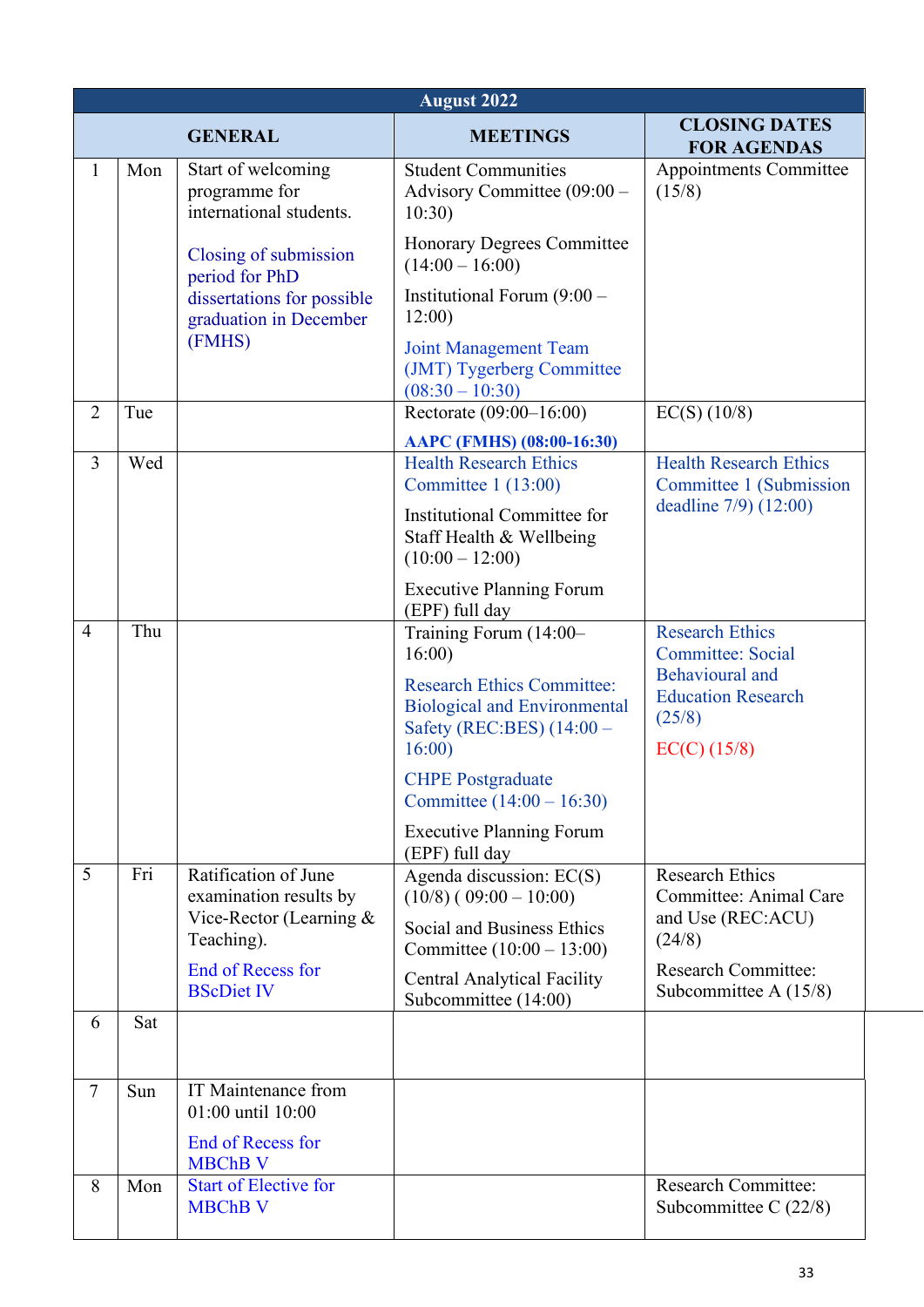|          | <b>August 2022</b> |                                                                                                                                                                         |                                                                                                                                                                                                                                       |                                                                                                                                                                                           |  |  |
|----------|--------------------|-------------------------------------------------------------------------------------------------------------------------------------------------------------------------|---------------------------------------------------------------------------------------------------------------------------------------------------------------------------------------------------------------------------------------|-------------------------------------------------------------------------------------------------------------------------------------------------------------------------------------------|--|--|
| 9        | Tue                | <b>NATIONAL WOMEN'S</b><br>DAY (PUBLIC<br>HOLIDAY)                                                                                                                      |                                                                                                                                                                                                                                       |                                                                                                                                                                                           |  |  |
| 10       | Wed                | Institutional Women's<br>Day                                                                                                                                            | <b>Executive Committee (Senate)</b><br>$(09:00-11:00)$                                                                                                                                                                                | <b>Investment Committee</b><br>(24/8)                                                                                                                                                     |  |  |
| 11       | Thu                |                                                                                                                                                                         | General Managers' Meeting<br>$(14:00-16:00)$<br>Budget 2023: Discussions<br>with Rectorate, Deans,<br>Faculty Managers, HR<br>practitioners, PASS division<br>heads $(08:00 - 17:00)$                                                 | Language Committee<br>(23/8)<br><b>Senate Research Ethics</b><br>Committee (29/8)<br>Finance Committee (23/8)<br>Rectorate (16/08) (16:00)<br><b>Human Resources</b><br>Committee (22/08) |  |  |
| 12       | Fri                |                                                                                                                                                                         | Agenda discussion EC(C)<br>$(15/8)$ $(08:00)$<br>SU staff meeting $(12:45 -$<br>13:45                                                                                                                                                 | <b>Research Committee:</b><br>Subcommittee B (23/8)                                                                                                                                       |  |  |
|          |                    |                                                                                                                                                                         | SRC(EC) and management<br>$(15:00-16:30)$                                                                                                                                                                                             |                                                                                                                                                                                           |  |  |
| 13<br>14 | Sat<br>Sun         |                                                                                                                                                                         |                                                                                                                                                                                                                                       |                                                                                                                                                                                           |  |  |
| 15       | Mon                | Closing date for new<br>applications for<br>examination concessions.<br>Application deadline for<br>outgoing international<br>mobility for the 1st<br>semester of 2023. | <b>Executive Committee</b><br>$(Council)$ $(10:00)$<br><b>Teaching Development Fund</b><br>Steering Committee (12:00-<br>14:00<br><b>Research Committee:</b><br>Subcommittee A $(10:00)$<br>Appointments Committee<br>$(14:00-16:00)$ |                                                                                                                                                                                           |  |  |
| 16       | Tue                | 2022 National Extended<br>Degree / Curriculum<br>Programme Conference                                                                                                   | Rectorate (09:00 - 16:00)                                                                                                                                                                                                             |                                                                                                                                                                                           |  |  |
| 17       | Wed                | 2022 National Extended<br>Degree / Curriculum<br>Programme Conference                                                                                                   | <b>Health Research Ethics</b><br>Committee $2(13:00)$                                                                                                                                                                                 | <b>Health Research Ethics</b><br>Committee 2 (Submission<br>deadline 21/9) (12:00)                                                                                                        |  |  |
| 18       | Thu                |                                                                                                                                                                         | Monitoring and Advisory<br>Committee on Crime (12:00–<br>14:00<br>Committee for Learning and<br>Teaching $(10:00)$<br><b>Employment Equity Advisory</b><br>Committee (14:00-16:00)                                                    | Programme Advisory<br>Committee (8/9)                                                                                                                                                     |  |  |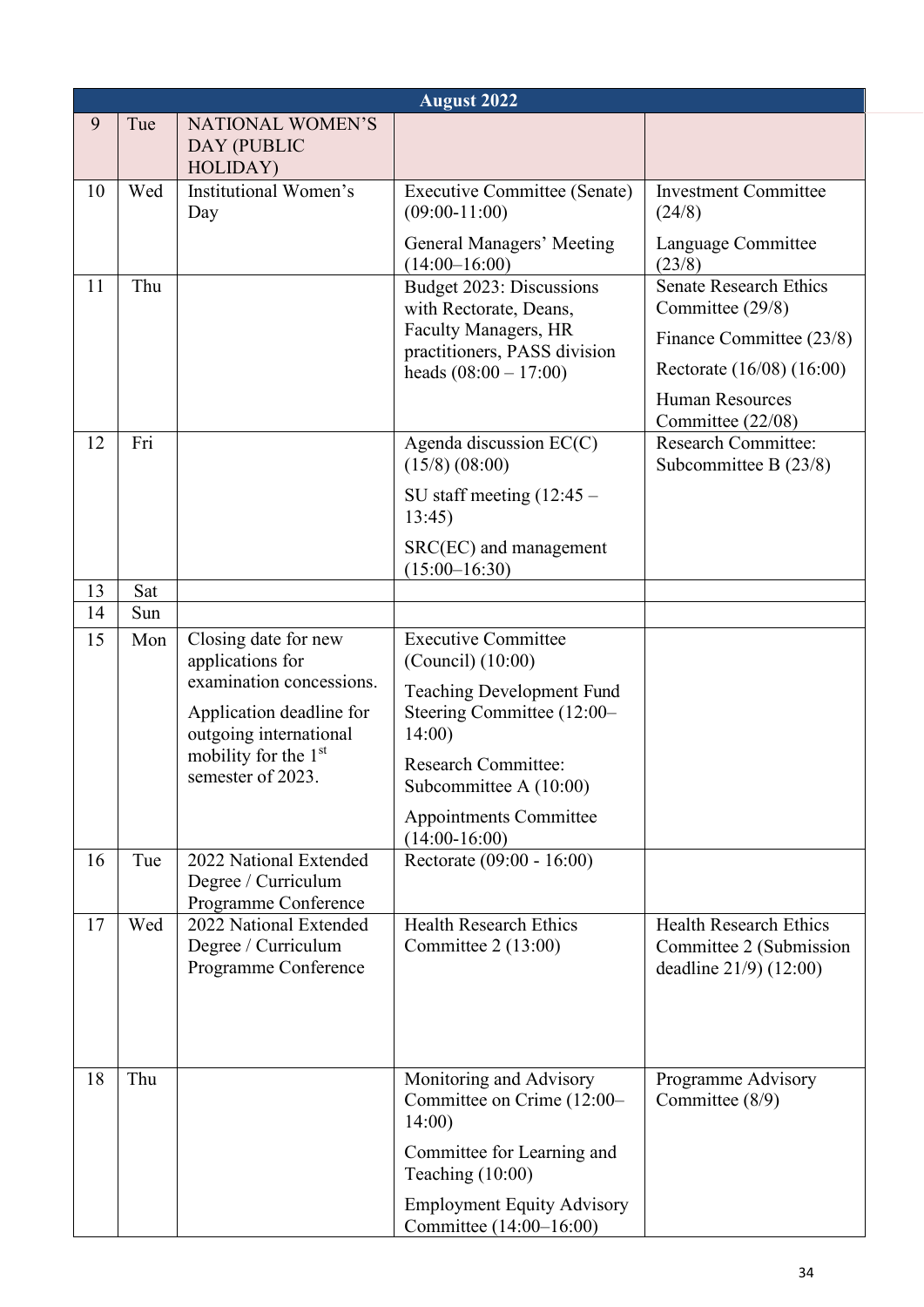|    | <b>August 2022</b>                                             |                                                                              |                                                                                             |                                                                                                                                                    |  |
|----|----------------------------------------------------------------|------------------------------------------------------------------------------|---------------------------------------------------------------------------------------------|----------------------------------------------------------------------------------------------------------------------------------------------------|--|
|    |                                                                |                                                                              | Residential Head Forum<br>$(17:00 - 19:00)$                                                 |                                                                                                                                                    |  |
|    |                                                                |                                                                              |                                                                                             |                                                                                                                                                    |  |
| 19 | Fri                                                            | Eskom Expo for Young<br>Scientists:<br>Stellenbosch<br>regional competition. |                                                                                             | <b>Research Ethics</b><br>Committee: Biological<br>and Environmental Safety<br>(REC:BES) (15/9)<br><b>Bursaries and Loans</b><br>Committee (26/08) |  |
|    |                                                                |                                                                              |                                                                                             |                                                                                                                                                    |  |
| 20 | Sat                                                            | Eskom Expo for Young<br>Scientists:<br>Stellenbosch<br>regional competition. |                                                                                             |                                                                                                                                                    |  |
| 21 | Sun                                                            |                                                                              |                                                                                             |                                                                                                                                                    |  |
| 22 | <b>Student Communities:</b><br>Mon<br><b>Cluster Alignment</b> | Human Resources Committee<br>$(09:00-11:00)$                                 | Quality Committee (12/9)                                                                    |                                                                                                                                                    |  |
|    |                                                                | Conversations                                                                | <b>Research Committee:</b><br>Subcommittee C $(14:00)$                                      |                                                                                                                                                    |  |
|    |                                                                |                                                                              | <b>Distributed Training Platform</b><br>Committee $(14:00 - 16:0)$                          |                                                                                                                                                    |  |
| 23 | Tue                                                            | <b>Student Communities:</b><br>Cluster Alignment<br>Conversations            | <b>Strategic Fund Committee</b><br>$(14:00 - 17:00)$<br>Finance Committee (09:00-<br>12:00) | Reports for Senate (9/9)<br>$EC(S)$ (FB reports) (30/8)                                                                                            |  |
|    |                                                                |                                                                              | Language Committee (09:00 -<br>11:00                                                        |                                                                                                                                                    |  |
|    |                                                                |                                                                              | Auxin Official SU Project for<br>Scholarship of Teaching and<br>Learning $(12:45 - 13:45)$  |                                                                                                                                                    |  |
|    |                                                                |                                                                              | <b>Research Committee:</b><br>Subcommittee B $(14:00)$                                      |                                                                                                                                                    |  |
|    |                                                                |                                                                              | AAPC (FMHS) (08:00-16:30)                                                                   |                                                                                                                                                    |  |
|    |                                                                |                                                                              | <b>Institutional Academic</b><br>Pathology Committee (IAPC)<br>$(14:00 - 16:00)$            |                                                                                                                                                    |  |
| 24 | Wed                                                            | <b>Student Communities:</b><br><b>Cluster Alignment</b>                      | <b>Investment Committee</b><br>$(09:00-12:00)$                                              |                                                                                                                                                    |  |
|    |                                                                | Conversations                                                                | <b>FMHS</b> Social Impact<br>Committee $(14:00 - 16:00)$                                    |                                                                                                                                                    |  |
|    |                                                                |                                                                              | <b>Research Ethics Committee:</b><br>Animal Care and Use<br>$(REC:ACU) (14:00 - 16:00)$     |                                                                                                                                                    |  |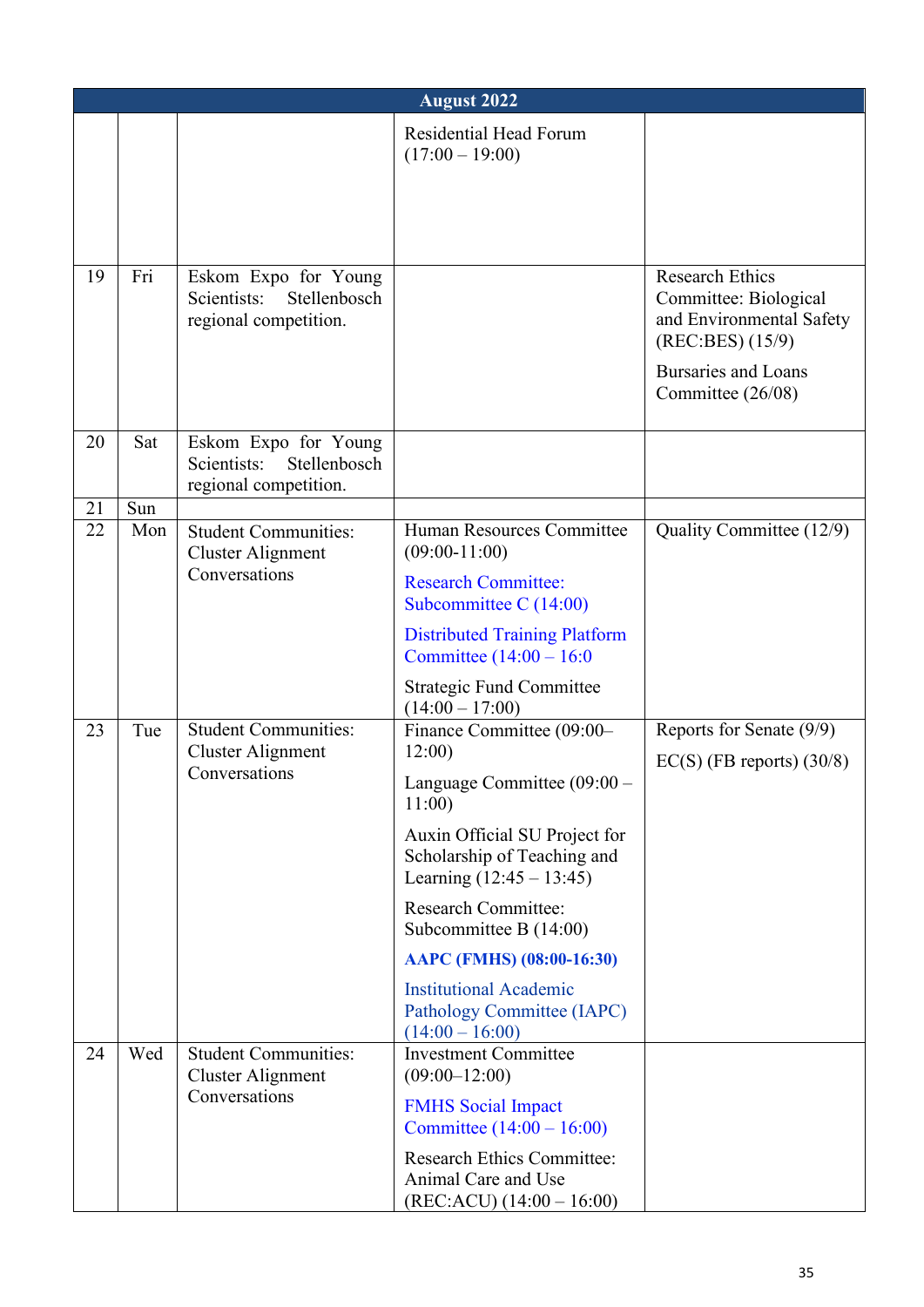|    | <b>August 2022</b> |                                                                                                                                                                                                                                              |                                                                                                                                                                                                                                                              |                                                                                  |  |  |  |
|----|--------------------|----------------------------------------------------------------------------------------------------------------------------------------------------------------------------------------------------------------------------------------------|--------------------------------------------------------------------------------------------------------------------------------------------------------------------------------------------------------------------------------------------------------------|----------------------------------------------------------------------------------|--|--|--|
| 25 | Thu                | <b>Student Communities:</b><br><b>Cluster Alignment</b><br>Conversations                                                                                                                                                                     | <b>Research Ethics Committee:</b><br>Social Behavioural and<br>Education Research (10:00)<br><b>Institutional Advisory</b><br>Committee on<br>Internationalisation $(11:00 -$<br>13:00<br><b>Student Communities</b><br>Advisory Committee (14:00 -<br>15:30 | Naming of Buildings<br>Committee (8/9)<br><b>Rectorate Deans Forum</b><br>(30/8) |  |  |  |
| 26 | Fri                | Conclusion of Clinical<br>Work:<br><b>Block</b><br>$\overline{3}$<br>for<br><b>BOccTher IV</b>                                                                                                                                               | <b>Bursaries and Loans</b><br>Committee $(09:00 - 11:00)$                                                                                                                                                                                                    | Rectorate (31/8) (16:00)                                                         |  |  |  |
| 27 | Sat                |                                                                                                                                                                                                                                              |                                                                                                                                                                                                                                                              |                                                                                  |  |  |  |
| 28 | Sun                |                                                                                                                                                                                                                                              |                                                                                                                                                                                                                                                              |                                                                                  |  |  |  |
| 29 | Mon                |                                                                                                                                                                                                                                              | Agenda discussion: EC(S)<br>$(30/8) (09:00 - 10:00)$<br><b>Senate Research Ethics</b><br>Committee (14:00)<br><b>Joint Management Team</b>                                                                                                                   | Finance Committee (7/9)<br><b>Remuneration Committee</b><br>(5/9)                |  |  |  |
|    |                    |                                                                                                                                                                                                                                              | (JMT) Metro & Rural Health<br>Committee $(14:00 - 16:00)$                                                                                                                                                                                                    |                                                                                  |  |  |  |
| 30 | Tue                |                                                                                                                                                                                                                                              | <b>Rectorate Deans Forum</b><br>$(08:30-10:00)$<br>Executive Committee (Senate)<br>(Faculty Board Reports)<br>$(10:00 - 13:00)$                                                                                                                              | <b>Student Fees Committee</b><br>(28/9)                                          |  |  |  |
| 31 | Wed                | <b>Annual FMHS Academic</b><br>Day $(12:00)$<br>Closing date for certain<br>postgraduate programmes<br>for International and/or<br>South African applicants.<br>Consult the Prospective<br>Postgraduate Student<br>website for confirmation. | Rectorate (09:00 - 16:00)                                                                                                                                                                                                                                    |                                                                                  |  |  |  |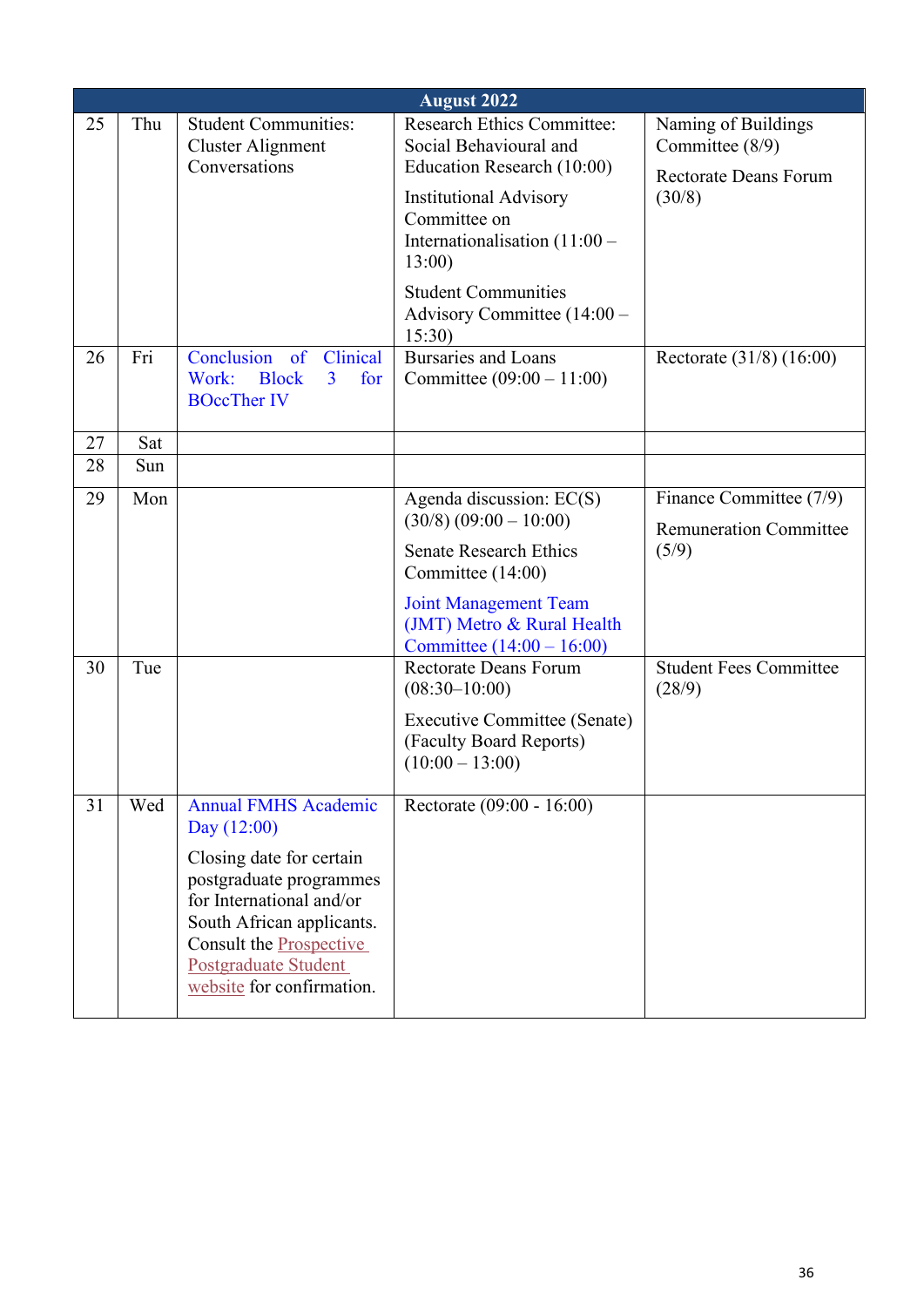|                | September 2022 |                                                                                                                      |                                                               |                                              |
|----------------|----------------|----------------------------------------------------------------------------------------------------------------------|---------------------------------------------------------------|----------------------------------------------|
|                |                | <b>GENERAL</b>                                                                                                       | <b>MEETINGS</b>                                               | <b>CLOSING DATES</b><br><b>FOR AGENDAS</b>   |
| $\mathbf{1}$   | Thu            | <b>Annual FMHS Academic</b><br>Day $(12:00)$                                                                         | Social Impact Symposium<br>$(08:00-16:00)$                    | <b>Research Ethics</b><br>Committee: Social  |
|                |                | PREDAC contact day.                                                                                                  | Council agenda planning<br>$(08:30 - 09:30)$                  | Behavioural and<br><b>Education Research</b> |
|                |                | Closing of submission<br>period for research<br>masters' theses for possible<br>graduation in December<br>(FMHS)     | Agenda discussion:<br>Programme Advisory<br>Committee (11:30) | (22/9)                                       |
| $\overline{2}$ | Fri            | THIRD TERM CLASSES<br><b>END</b> (except for Military<br>Science and certain<br>programmes at Tygerberg<br>Campus).  |                                                               |                                              |
|                |                | Final day for submitting<br>moderated question papers<br>for October/November<br>examination on Tygerberg<br>campus. |                                                               |                                              |
|                |                | Final day for submitting<br>prescribed book lists for<br>2023.                                                       |                                                               |                                              |
|                |                | End of $3^{rd}$ term for<br><b>BScDiet I-III, BScPhysio I</b><br>- IV and BOccTher I, II<br>and IV                   |                                                               |                                              |
|                |                | End of classes and clinical<br>training for 3 <sup>rd</sup> term for<br><b>BSL &amp; HT I-II</b>                     |                                                               |                                              |
|                |                | End of Elective for<br><b>MBChB V</b>                                                                                |                                                               |                                              |
|                |                | End of clinical work:<br><b>Block 3 for BOccTher III</b>                                                             |                                                               |                                              |
|                |                | End of 3 <sup>rd</sup> term for<br><b>BOccTher IV</b>                                                                |                                                               |                                              |
|                |                | IT Maintenance from<br>22:00 until 07:00 on<br>Monday 5 September                                                    |                                                               |                                              |
| $\overline{3}$ | Sat            | Open day for<br>undergraduate students<br>provisionally admitted<br>$(10:00 - 12:30)$                                |                                                               |                                              |
|                |                | IT Maintenance until 07:00<br>on Monday 5 September                                                                  |                                                               |                                              |
| 4              | Sun            | IT Maintenance until 07:00<br>on Monday 5 September                                                                  |                                                               |                                              |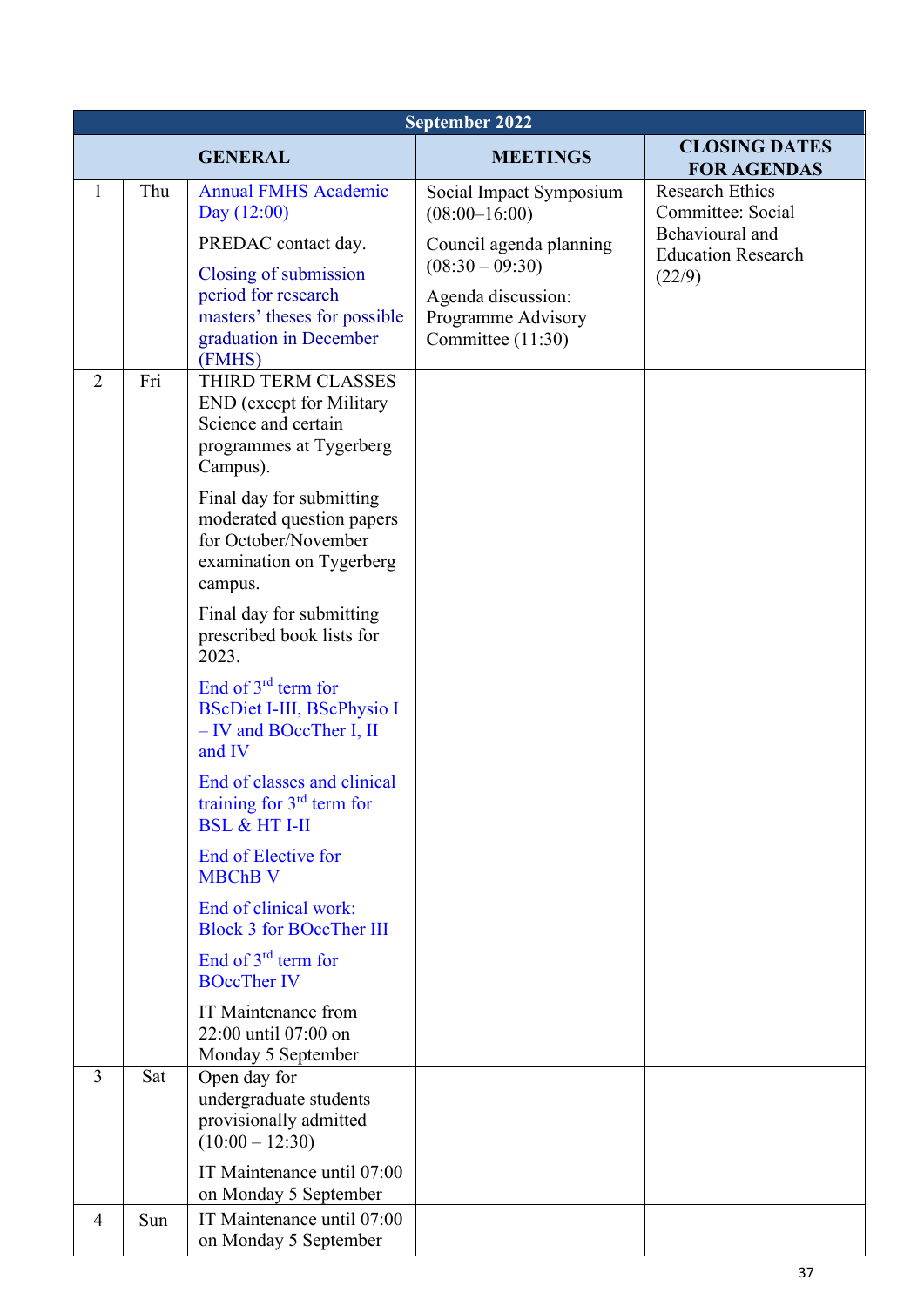|                | September 2022 |                                                                                                                                     |                                                               |                                                                                 |  |
|----------------|----------------|-------------------------------------------------------------------------------------------------------------------------------------|---------------------------------------------------------------|---------------------------------------------------------------------------------|--|
| 5              | Mon            | <b>SU RECESS UNTIL 11</b><br><b>SEPT</b>                                                                                            | <b>Remuneration Committee</b><br>$(09:00 - 10:00)$            |                                                                                 |  |
|                |                | IT Maintenance until 07:00                                                                                                          | <b>Joint Management Team</b>                                  |                                                                                 |  |
|                |                | <b>Start of recess for MBChB</b><br>V and BScPhysio II - IV                                                                         | (JMT) Tygerberg<br>Committee $(08:30 - 10:30)$                |                                                                                 |  |
| 6              | Tue            | Entrepreneurship<br>Workshop.                                                                                                       | <b>AAPC (FMHS) (08:00-</b><br>16:30)                          |                                                                                 |  |
| $\overline{7}$ | Wed            | Entrepreneurship<br>Workshop.                                                                                                       | Discussion Senate agenda<br>$(10/9)$ $(08:00-09:00)$          | COUNCIL (26/9)<br><b>AGENDA</b>                                                 |  |
|                |                |                                                                                                                                     | <b>Finance Committee</b><br>$(09:00 - 12:00)$                 | (final day for submitting<br>documents in Afrikaans<br>and English)             |  |
|                |                |                                                                                                                                     | <b>Health Research Ethics</b><br>Committee 1 (13:00)          | <b>Health Research Ethics</b><br>Committee 1 (Submission                        |  |
|                |                |                                                                                                                                     | Library Committee (14:00)                                     | deadline 5/10) (12:00)                                                          |  |
| 8              | Thu            | Division of Learning and<br><b>Teaching Enhancement</b>                                                                             | Naming of Buildings<br>Committee (08:30-10:00)                | Co-curriculum<br><b>Recognition Committee</b>                                   |  |
|                |                | Seminar - Official SU<br>Project for Scholarship and<br>Learning                                                                    | Programme Advisory<br>Committee (extended)<br>$(09:00-13:00)$ | Rectorate (13/9) (16:00)                                                        |  |
|                |                |                                                                                                                                     | <b>Student Achievement</b><br>Committee $(14:00 - 16:00)$     |                                                                                 |  |
| 9              | Fri            |                                                                                                                                     | <b>SENATE</b> (14:00)                                         | <b>Research Ethics</b><br>Committee: Animal Care<br>and Use (REC:ACU)<br>(28/9) |  |
| 10             | Sat            |                                                                                                                                     |                                                               |                                                                                 |  |
| 11             | Sun            | <b>END OF SEPTEMBER</b><br>RECESS.                                                                                                  |                                                               |                                                                                 |  |
|                |                | <b>End of Recess for MBChB</b><br>V and BScPhysio I - IV                                                                            |                                                               |                                                                                 |  |
| 12             | Mon            | <b>FOURTH TERM</b><br><b>CLASSES COMMENCE</b><br>(except for Military<br>Science and certain<br>programmes on Tygerberg<br>campus). | Quality Committee (09:00-<br>13:00                            | Constitutions of centres,<br>institutes, schools (CIS)                          |  |
|                |                | Start of $4th$ term for<br><b>BScDiet I-III, BScPhysio I</b><br>- IV and BOccTher I - IV                                            |                                                               |                                                                                 |  |
|                |                | <b>Start of clinical work:</b><br><b>Block 4 for BOccTher IV</b><br>$(12$ September – 28<br>October)                                |                                                               |                                                                                 |  |
|                |                | Start of classes and clinical<br>training for $4th$ term for<br><b>BSL</b> and HT I&II                                              |                                                               |                                                                                 |  |
|                |                | <b>Start of Late Clinical</b>                                                                                                       |                                                               |                                                                                 |  |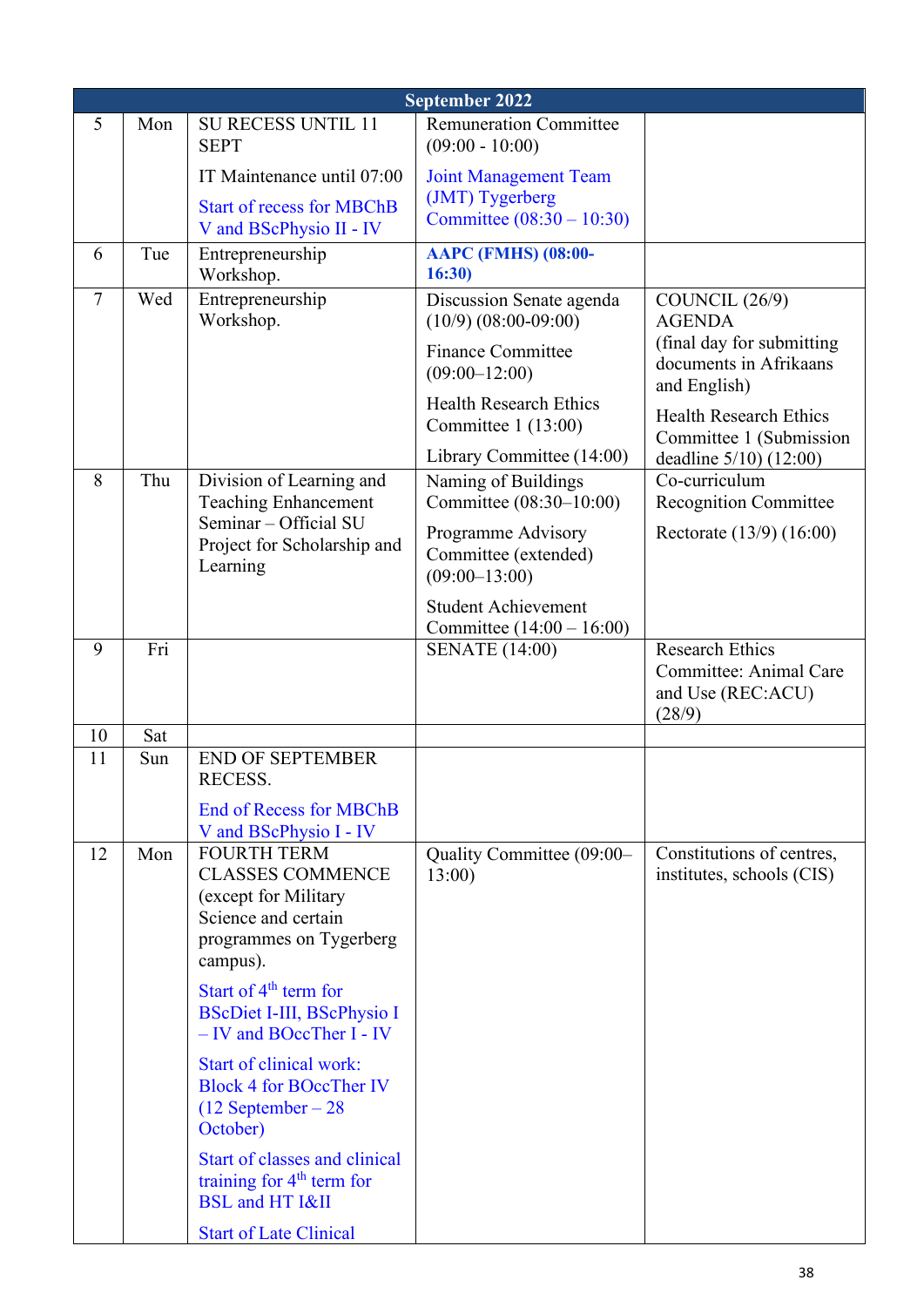|    | <b>September 2022</b> |                                                                                                                                                                                                      |                                                                                                                                                                       |                                                                                            |  |  |
|----|-----------------------|------------------------------------------------------------------------------------------------------------------------------------------------------------------------------------------------------|-----------------------------------------------------------------------------------------------------------------------------------------------------------------------|--------------------------------------------------------------------------------------------|--|--|
|    |                       | <b>Rotation for MBChB V</b>                                                                                                                                                                          |                                                                                                                                                                       |                                                                                            |  |  |
| 13 | Tue                   |                                                                                                                                                                                                      | Rectorate (09:00-14:00)                                                                                                                                               |                                                                                            |  |  |
|    |                       |                                                                                                                                                                                                      | Heritage Day: Prestige<br>lecture (17:30–19:30)                                                                                                                       |                                                                                            |  |  |
| 14 | Wed                   | Closing date for non-<br>degree postgraduate<br>international student<br>applications with a view to<br>admission in the first<br>semester of 2023.<br><b>Assessment Short Course</b><br>contact day |                                                                                                                                                                       |                                                                                            |  |  |
| 15 | Thu                   |                                                                                                                                                                                                      | Budget 2023: Individual<br>discussions with deans<br>(Rectorate, deans, CD:<br>Finance, CD: HR and<br>faculty managers) $(08:30 -$<br>14:30<br><b>Research Ethics</b> |                                                                                            |  |  |
|    |                       |                                                                                                                                                                                                      | Committee: Biological and<br><b>Environmental Safety</b><br>(REC:BES) (14:00 –<br>16:00                                                                               |                                                                                            |  |  |
|    |                       |                                                                                                                                                                                                      | $SRC(EC)$ and management<br>$(15:00-16:30)$                                                                                                                           |                                                                                            |  |  |
| 16 | Fri                   |                                                                                                                                                                                                      | Budget 2023: Individual<br>discussions with deans,<br>(Rectorate, deans, CD:<br>Finance, CD: HR and<br>faculty managers) $(08:30 -$<br>16:00                          | <b>Undergraduate Teaching</b><br>Committee (29/09)                                         |  |  |
| 17 | Sat                   |                                                                                                                                                                                                      |                                                                                                                                                                       |                                                                                            |  |  |
| 18 | Sun                   |                                                                                                                                                                                                      |                                                                                                                                                                       |                                                                                            |  |  |
| 19 | Mon                   | Communications<br>Student<br><b>Alignment Conversations</b>                                                                                                                                          | Language Planning and<br>Management Project Team<br>$(09:00 - 11:00)$                                                                                                 | $EC(S)$ (27/9)                                                                             |  |  |
| 20 | Tue                   | <b>Student Communications</b><br><b>Alignment Conversations</b>                                                                                                                                      | <b>Additional FELITAC</b><br>Committee $(09:30 - 11:30)$                                                                                                              |                                                                                            |  |  |
| 21 | Wed                   | <b>Student Communications</b><br><b>Alignment Conversations</b>                                                                                                                                      | <b>Health Research Ethics</b><br>Committee $2(13:00)$                                                                                                                 | <b>Health Research Ethics</b><br>Committee 2 (Submission<br>deadline 19/10) (12:00)        |  |  |
|    |                       |                                                                                                                                                                                                      |                                                                                                                                                                       | <b>Postgraduate Teaching</b><br>Committee (04/10)                                          |  |  |
|    |                       |                                                                                                                                                                                                      |                                                                                                                                                                       | Committee for<br><b>Postgraduate Research</b><br>(submission deadline)<br>$06/10$ ) 12:00) |  |  |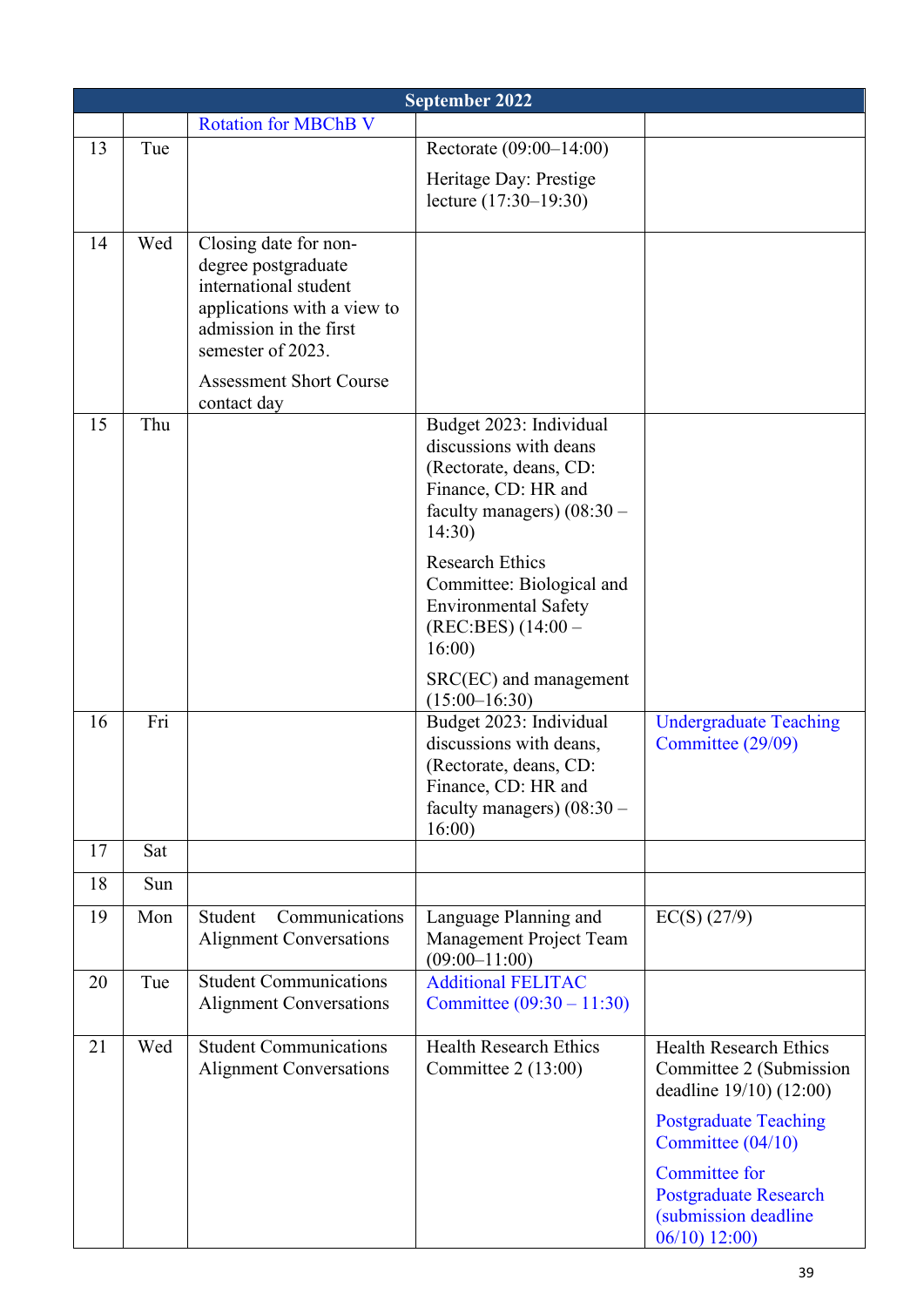|    | September 2022 |                                                                 |                                                                                                     |                                                                                                                                     |  |
|----|----------------|-----------------------------------------------------------------|-----------------------------------------------------------------------------------------------------|-------------------------------------------------------------------------------------------------------------------------------------|--|
|    |                |                                                                 |                                                                                                     | <b>Rectorate Deans Forum</b><br>(27/09)                                                                                             |  |
| 22 | Thu            | <b>Student Communications</b><br><b>Alignment Conversations</b> | Agenda discussion: EC(S)<br>$(27/9) (09:00 - 10:00)$                                                | Rectorate (27/9) (16:00)                                                                                                            |  |
|    |                |                                                                 | Language Planning and<br>Management Project Team<br>$(09:00-11:00)$                                 |                                                                                                                                     |  |
|    |                |                                                                 | Council agenda (26/9)<br>discussion $(10:00)$                                                       |                                                                                                                                     |  |
|    |                |                                                                 | Co-curriculum Recognition<br>Committee $(14:00 - 16:00)$                                            |                                                                                                                                     |  |
|    |                |                                                                 | <b>Research Ethics</b><br>Committee: Social<br><b>Behavioural and Education</b><br>Research (10:00) |                                                                                                                                     |  |
| 23 | Fri            | <b>Student Communications</b><br><b>Alignment Conversations</b> |                                                                                                     |                                                                                                                                     |  |
| 24 | Sat            | <b>HERITAGE DAY</b><br>(PUBLIC HOLIDAY)                         |                                                                                                     |                                                                                                                                     |  |
| 25 | Sun            |                                                                 |                                                                                                     |                                                                                                                                     |  |
| 26 | Mon            | Assessment free day -<br>Rosh Hashanah day 1                    | <b>SU COUNCIL (10:00)</b>                                                                           | <b>Appointments Committee</b><br>(10/10)                                                                                            |  |
| 27 | Tue            | <b>Student Communications</b><br><b>Alignment Conversations</b> | <b>Rectorate Deans Forum</b><br>$(08:30-10:00)$                                                     |                                                                                                                                     |  |
|    |                | Assessment free day $-$<br>Rosh Hashanah day 2                  | <b>Executive Committee</b><br>(Senate) $(10:00 - 12:00)$                                            |                                                                                                                                     |  |
|    |                |                                                                 | Rectorate (12:00-17:00)                                                                             |                                                                                                                                     |  |
| 28 | Wed            | <b>Student Communications</b><br><b>Alignment Conversations</b> | Housing Committee (12:00<br>$-13:00$                                                                |                                                                                                                                     |  |
|    |                |                                                                 | <b>Student Fees Committee</b><br>$(8:30 - 13:00)$                                                   |                                                                                                                                     |  |
|    |                |                                                                 | <b>AAPC (FMHS) (08:00-</b><br>16:30)                                                                |                                                                                                                                     |  |
|    |                |                                                                 | <b>Research Ethics</b><br>Committee: Animal Care<br>and Use (REC:ACU)<br>$(14:00 - 16:00)$          |                                                                                                                                     |  |
| 29 | Thu            | <b>Student Communications</b><br><b>Alignment Conversations</b> | <b>Welcoming Programme</b><br>Committee $(10:00 - 12:00)$<br>ICTTL (14:00-16:00)                    | <b>Special Finance</b><br>Committee (Budget)<br>(13/10)                                                                             |  |
|    |                |                                                                 | <b>Undergraduate Teaching</b><br>Committee (13:00)                                                  | <b>Research Ethics</b><br>Committee: Social<br>Behavioural and<br><b>Education Research</b><br>(20/10)<br>Rectorate (04/10) (16:00) |  |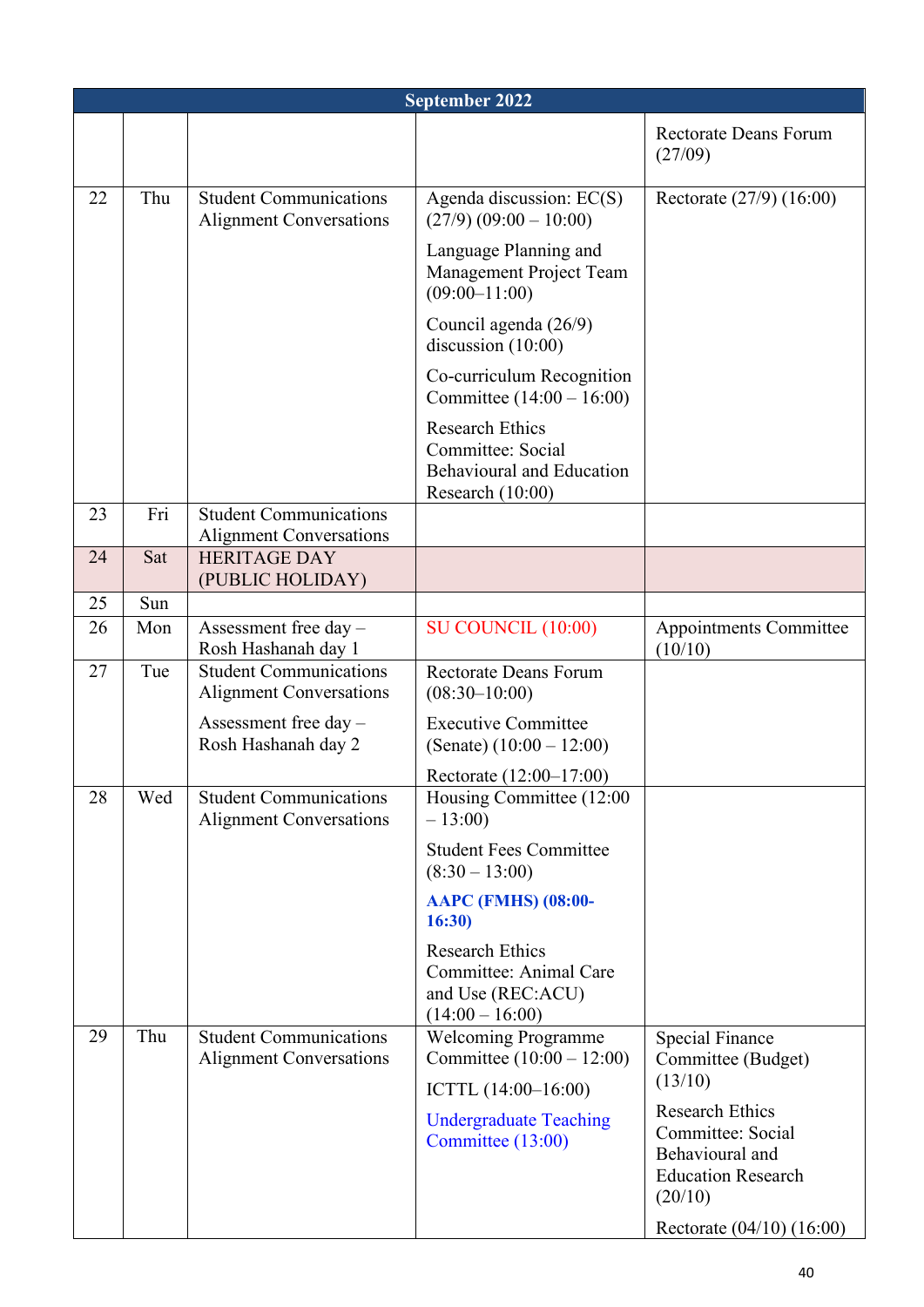|    | <b>September 2022</b> |                                                                                                                                                                                                                                                          |                                                                       |                       |  |
|----|-----------------------|----------------------------------------------------------------------------------------------------------------------------------------------------------------------------------------------------------------------------------------------------------|-----------------------------------------------------------------------|-----------------------|--|
|    |                       |                                                                                                                                                                                                                                                          |                                                                       | <b>Audit and Risk</b> |  |
|    |                       |                                                                                                                                                                                                                                                          |                                                                       | Committee $(12/10)$   |  |
| 30 | Fri                   | Final day for discontinuing<br>second-semester and year<br>modules with the faculty<br>administrators in Admin A.                                                                                                                                        | Institutional<br><b>Transformation Committee</b><br>$(10:00 - 12:00)$ | EC(IF) (7/10)         |  |
|    |                       | Application deadline for<br>incoming semester<br>international mobility for<br>the $1st$ semester of 2023.                                                                                                                                               |                                                                       |                       |  |
|    |                       | Closing date for certain<br>postgraduate programmes<br>for International and/or<br>South African applicants<br>excluding Faculty of<br>Medicine and Health<br>Sciences). Consult the<br>Prospective Postgraduate<br>Student website for<br>confirmation. |                                                                       |                       |  |
|    |                       | Closing date for<br>applications for admission<br>to postgraduate<br>programmes for the<br><b>Faculty of Medicine and</b><br><b>Health Sciences, excluding</b><br><b>MMed and PhD</b><br>programmes                                                      |                                                                       |                       |  |
|    |                       | End of classes and clinical<br>training for $3rd$ term for<br>BSL & HT III and IV                                                                                                                                                                        |                                                                       |                       |  |
|    |                       | <b>FINAL DAY FOR</b><br>PAYMENT OF<br><b>OUTSTANDING</b><br><b>BALANCE ON STUDY,</b><br><b>ACCOMMODATION</b><br>AND OTHER FEES FOR<br>2022                                                                                                               |                                                                       |                       |  |
|    |                       | <b>Student Communications</b><br><b>Alignment Conversations</b>                                                                                                                                                                                          |                                                                       |                       |  |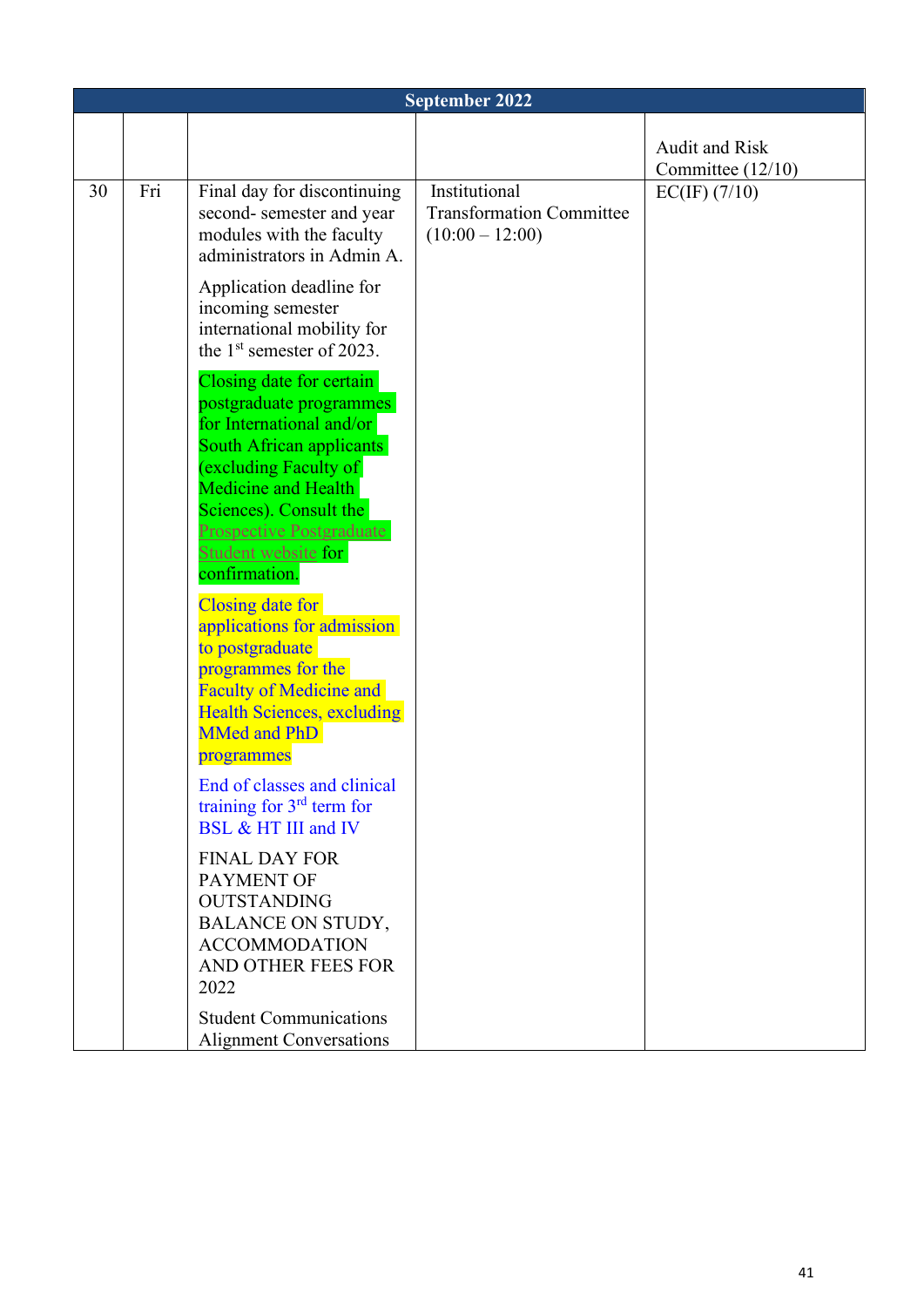| October 2022   |     |                                                                                                                                                                                                                             |                                                                                                                                       |                                                                            |
|----------------|-----|-----------------------------------------------------------------------------------------------------------------------------------------------------------------------------------------------------------------------------|---------------------------------------------------------------------------------------------------------------------------------------|----------------------------------------------------------------------------|
| <b>GENERAL</b> |     |                                                                                                                                                                                                                             | <b>MEETINGS</b>                                                                                                                       | <b>CLOSING DATES</b><br><b>FOR AGENDAS</b>                                 |
| 1              | Sat |                                                                                                                                                                                                                             |                                                                                                                                       |                                                                            |
| $\overline{2}$ | Sun | IT Maintenance from<br>01:00 until 10:00                                                                                                                                                                                    |                                                                                                                                       |                                                                            |
| $\overline{3}$ | Mon | End of classes/rotation<br>for MBChB IV<br>Final day for<br>submitting moderated<br>papers for both<br>examination<br>opportunities in<br>November to the<br><b>Examination Division,</b><br>excluding Tygerberg<br>campus. | <b>Joint Management Team</b><br>(JMT) Tygerberg Committee<br>$(08:30 - 10:30)$                                                        | Social and Business<br>Ethics Committee (17/10)                            |
|                |     | <b>Start of examination</b><br>for MBChB IV<br>Closing date for new<br>applications for<br>examination                                                                                                                      |                                                                                                                                       |                                                                            |
|                |     | concessions.                                                                                                                                                                                                                |                                                                                                                                       |                                                                            |
| 4              | Tue | <b>African Commuter</b><br>Student Colloquium                                                                                                                                                                               | Rectorate (09:00–16:00)                                                                                                               |                                                                            |
|                |     |                                                                                                                                                                                                                             | Auxin Official SU Project for<br>Scholarship of Teaching and<br>Learning $(12:45 - 13:45)$                                            |                                                                            |
|                |     |                                                                                                                                                                                                                             | <b>Committee for Postgraduate</b><br>Teaching $(14:00)$                                                                               |                                                                            |
| 5              | Wed | Assessment free day $-$<br>Yom Kippur                                                                                                                                                                                       | <b>Health Research Ethics</b><br>Committee $1(13:00)$                                                                                 | <b>Health Research Ethics</b><br>Committee 1 (Submission                   |
|                |     | <b>African Commuter</b><br>Student Colloquium                                                                                                                                                                               | Committee for Learning and<br>Teaching $(14:00)$                                                                                      | deadline 2/11) (12:00)                                                     |
|                |     | Community<br><b>Partnership Functions:</b>                                                                                                                                                                                  |                                                                                                                                       |                                                                            |
|                |     | Hybrid event in<br>various locations<br>$(08:30 - 15:00)$                                                                                                                                                                   |                                                                                                                                       |                                                                            |
| 6              | Thu | African Commuter<br>Student Colloquium                                                                                                                                                                                      | Budget 2023: Discussions<br>with Rectorate, deans, HR<br>practitioners, faculty<br>managers, PASS division<br>heads $(09:00 - 11:00)$ | Rectorate (11/10) (16:00)<br><b>CHPE Postgraduate</b><br>Committee (20/10) |
|                |     |                                                                                                                                                                                                                             | <b>Committee Postgraduate</b><br>Research (14:00)                                                                                     |                                                                            |
|                |     |                                                                                                                                                                                                                             | Social Impact Committee<br>(12:00)                                                                                                    |                                                                            |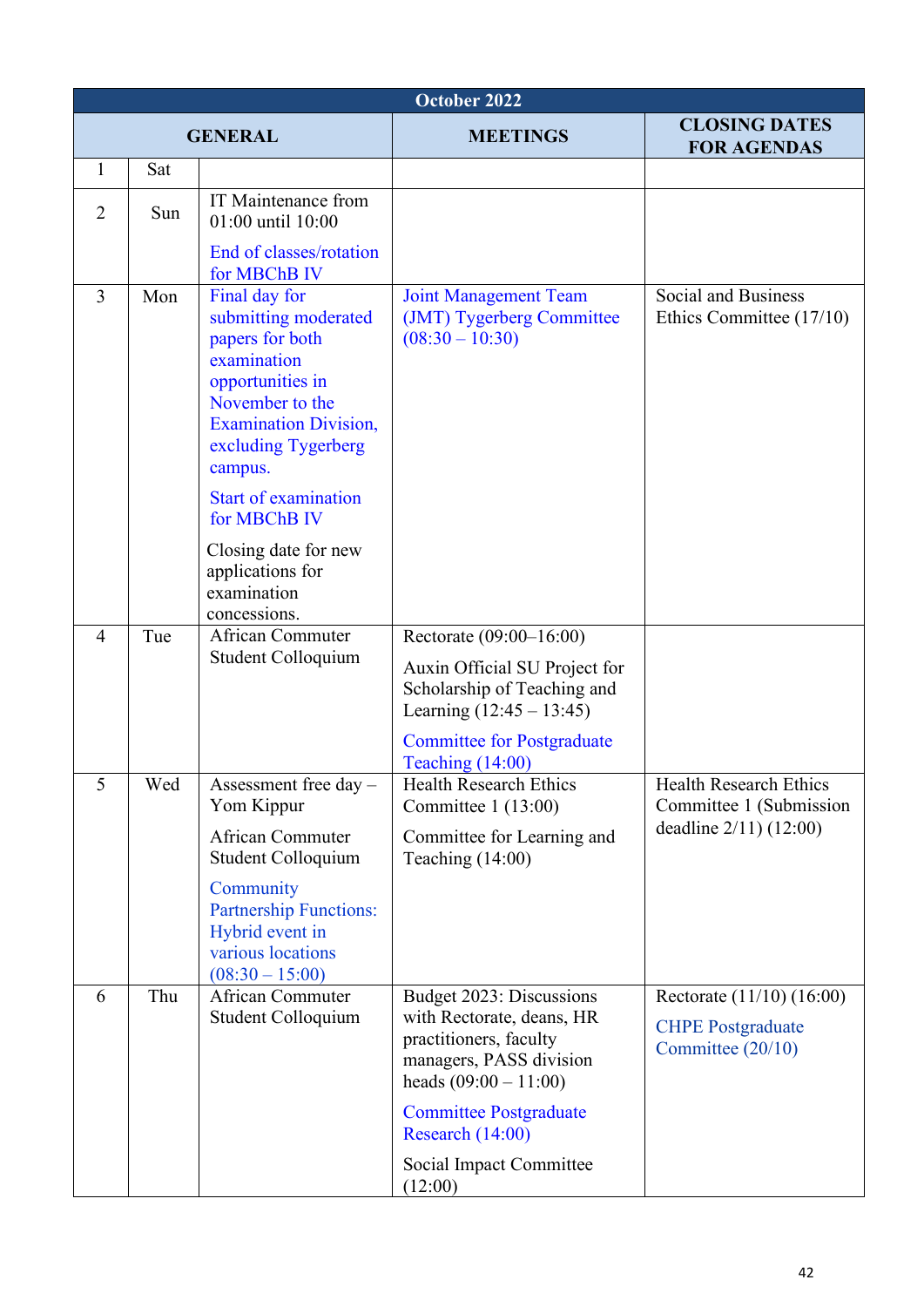|    | October 2022 |                                                                                                             |                                                                              |                                                                                                    |  |
|----|--------------|-------------------------------------------------------------------------------------------------------------|------------------------------------------------------------------------------|----------------------------------------------------------------------------------------------------|--|
| 7  | Fri          | <b>African Commuter</b><br>Student Colloquium                                                               | Executive Committee (IF)<br>$(09:00-10:00)$                                  | <b>Research Ethics</b><br>Committee: Animal Care<br>and Use (REC:ACU)<br>(26/10)                   |  |
|    |              |                                                                                                             |                                                                              | <b>Research Committee:</b><br>Subcommittee B $(17/10)$                                             |  |
| 8  | Sat          |                                                                                                             |                                                                              |                                                                                                    |  |
| 9  | Sun          |                                                                                                             |                                                                              |                                                                                                    |  |
| 10 | Mon          | <b>Start of classes and</b><br>clinical training for<br>4th Term for BSL &<br>HT III and IV                 | Appointments Committee<br>$(09:00-11:00)$<br>Agenda discussion: Audit and    | <b>Research Committee:</b><br>Subcommittee C $(24/10)$<br>Language Committee                       |  |
|    |              |                                                                                                             | Risk Committee $(12/10)$<br>$(11:00-12:00)$                                  | (24/10)                                                                                            |  |
| 11 | Tue          |                                                                                                             | Rectorate (09:00-16:00)                                                      | <b>Faculty Board:</b><br>Medicine & Health<br>Sciences $(27/10)$                                   |  |
| 12 | Wed          | End of classes and<br>clnical training for 4 <sup>th</sup>                                                  | <b>Audit and Risk Committee</b><br>$(10:00-14:00)$                           | <b>Academic Planning</b><br>Committee (19/10)                                                      |  |
|    |              | term for BSL and HT<br>I&II                                                                                 | <b>Research Ethics Committee:</b><br>Animal Care and Use (14:00)             | $EC(S)$ (19/10)                                                                                    |  |
|    |              |                                                                                                             | SRC(EC) and management<br>$(15:00-16:30)$                                    |                                                                                                    |  |
| 13 | Thu          | Student<br><b>Transformation Indaba</b>                                                                     | <b>Special Finance Committee</b><br>$(Budget) (09:00-12:00)$                 | Rectorate (18/10) (16:00)                                                                          |  |
| 14 | Fri          |                                                                                                             | Institutional Forum (10:00-<br>13:00                                         | Submission of inputs for<br>Institutional Plan 2023-<br>2028 by RC heads, deans<br>and PASS heads. |  |
| 15 | Sat          | Closing of submission<br>period for PhD<br>dissertations for possible<br>graduation in March<br>2023 (FMHS) |                                                                              |                                                                                                    |  |
| 16 | Sun          |                                                                                                             |                                                                              |                                                                                                    |  |
| 17 | Mon          |                                                                                                             | Institutional Committee for<br>Staff Health & Wellbeing<br>$(10:00 - 12:00)$ |                                                                                                    |  |
|    |              |                                                                                                             | Agenda discussion: EC(S)<br>$(19/10)$ $(09:00-10:00)$                        |                                                                                                    |  |
|    |              |                                                                                                             | Social and Business Ethics<br>Committee (10:00–13:00)                        |                                                                                                    |  |
| 18 | Tue          |                                                                                                             | <b>Faculty Committee (FMHS)</b><br>(14:00)<br>Rectorate (09:00-              |                                                                                                    |  |
|    |              |                                                                                                             | 16:00<br>AAPC (FMHS) (08:00-16:30)                                           |                                                                                                    |  |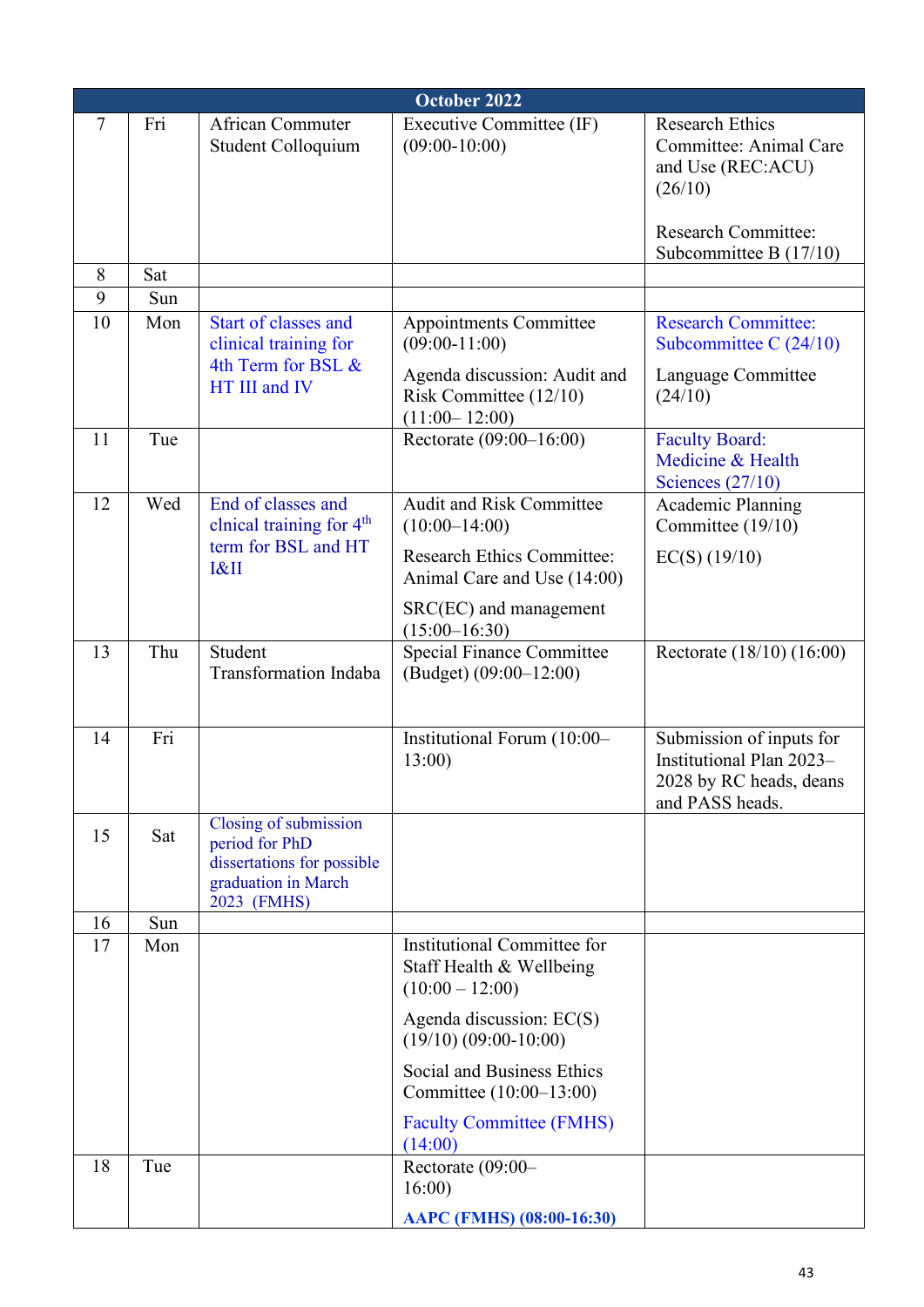|          | October 2022 |                                                                                                                                                                                                                                     |                                                                                                                                                                     |                                                                                                                                                                                                |  |
|----------|--------------|-------------------------------------------------------------------------------------------------------------------------------------------------------------------------------------------------------------------------------------|---------------------------------------------------------------------------------------------------------------------------------------------------------------------|------------------------------------------------------------------------------------------------------------------------------------------------------------------------------------------------|--|
| 19       | Wed          |                                                                                                                                                                                                                                     | Academic Planning<br>Committee (10:00)<br><b>Health Research Ethics</b><br>Committee $2(13:00)$<br><b>Employment Equity Advisory</b><br>Committee $(14:00 - 16:00)$ | Final closing date for all<br>research applications for<br>2023.<br><b>Health Research Ethics</b><br>Committee 2 (Submission<br>deadline 16/11) (12:00).<br>Human Resource<br>Committee (2/11) |  |
| 20       | Thu          | Division of Learning<br>and Teaching<br><b>Enhancement Seminar</b><br>- Official SU Project<br>for Scholarship and<br>Learning<br><b>Transformation Indaba</b>                                                                      | <b>Research Ethics Committee:</b><br>Social Behavioural and<br>Education Research (10:00)<br><b>CHPE Postgraduate</b><br>Committee $(14:00 - 16:30)$                | Rectorate (25/10) (16:00)                                                                                                                                                                      |  |
| 21       | Fri          | <b>FOURTH TERM</b><br><b>CLASSES END,</b><br>except for certain<br>programmes on<br>Tygerberg campus.<br>Final day for<br>announcement of class<br>marks.<br>End of classes for 4th<br>term for BScDiet I-III<br>and BOccTher I-III | <b>Rectorate Deans Forum</b><br>$(08:30-10:00)$<br>Executive Committee (Senate)<br>$(10:00-12:00)$                                                                  | General Managers'<br>Meeting $(28/10)$                                                                                                                                                         |  |
| 22<br>23 | Sat<br>Sun   | IT Maintenance from                                                                                                                                                                                                                 |                                                                                                                                                                     |                                                                                                                                                                                                |  |
|          |              | 01:00 until 10:00                                                                                                                                                                                                                   |                                                                                                                                                                     |                                                                                                                                                                                                |  |
| 24       | Mon          | Assessment free day -<br>Diwali<br><b>Start of examinations</b><br>for BScDiet I-III<br>Commencement of<br>final examinations<br>(A2) for BOccTher I<br>Commencement of<br>final examinations for<br><b>BOccTher II</b>             | Language Committee (09:00-<br>11:00<br><b>Research Committee:</b><br>Subcommittee C $(14:00)$                                                                       | <b>Research Committee</b><br>(31/10)                                                                                                                                                           |  |
| 25       | Tue          | <b>Start of November</b><br>examination (1 <sup>st</sup><br>opportunity).<br><b>BOccTher III Practical</b><br>re-evaluations                                                                                                        | Rectorate $(09:00-$<br>16:00<br><b>Research Committee:</b><br>Subcommittee B $(14:00)$                                                                              |                                                                                                                                                                                                |  |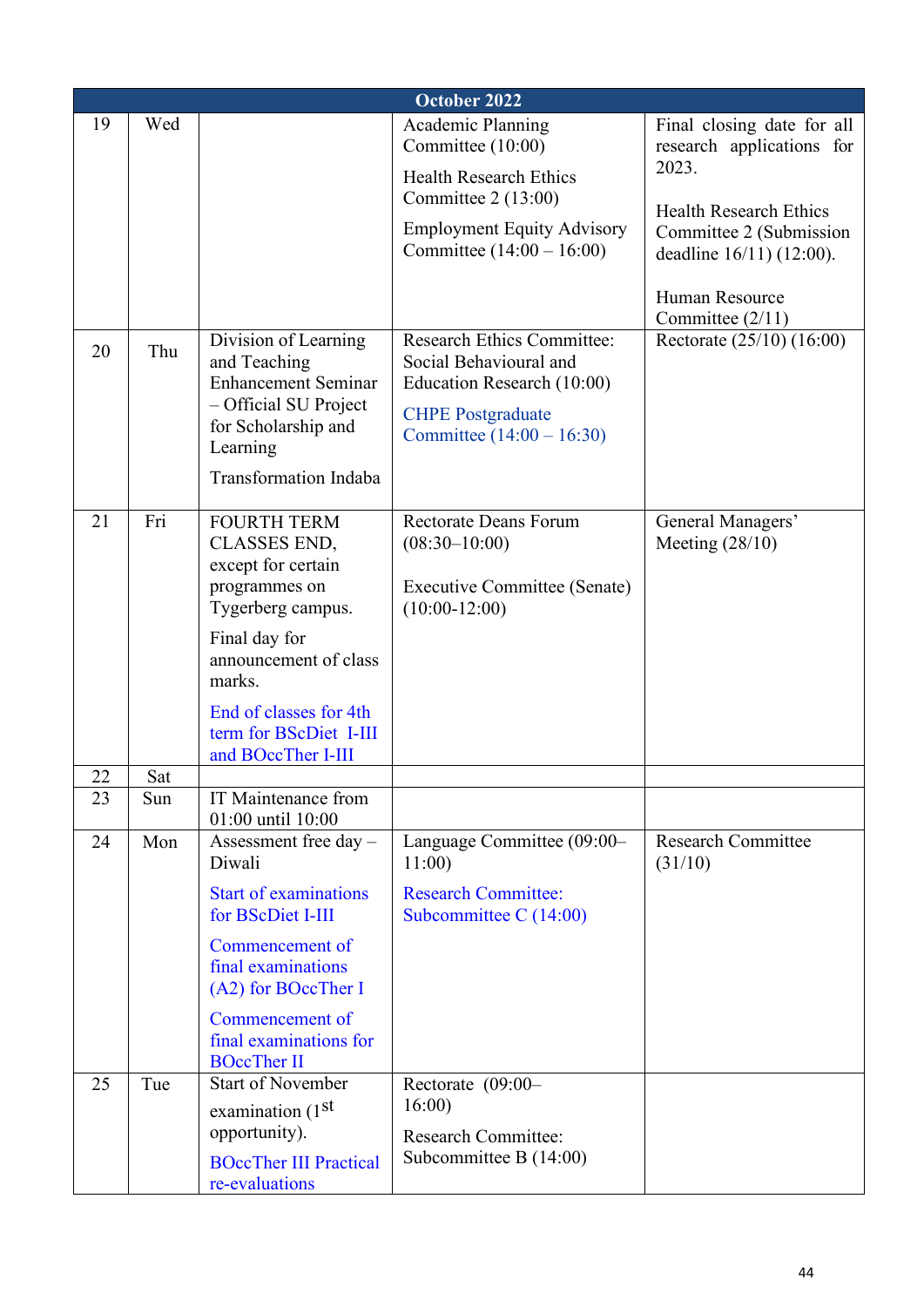|    | October 2022 |                                                                                                                                                                                                                                                                                                                                                           |                                                                                         |                                                                                                  |  |
|----|--------------|-----------------------------------------------------------------------------------------------------------------------------------------------------------------------------------------------------------------------------------------------------------------------------------------------------------------------------------------------------------|-----------------------------------------------------------------------------------------|--------------------------------------------------------------------------------------------------|--|
| 26 | Wed          | <b>BOccTher III Practical</b><br>re-evaluations                                                                                                                                                                                                                                                                                                           | <b>Research Ethics Committee:</b><br>Animal Care and Use<br>$(REC:ACU) (14:00 - 16:00)$ | $EC(C)$ (7/11)                                                                                   |  |
|    |              |                                                                                                                                                                                                                                                                                                                                                           | <b>Institutional Academic</b><br>Pathology Committee (IAPC)<br>$(14:00 - 16:00)$        |                                                                                                  |  |
| 27 | Thu          |                                                                                                                                                                                                                                                                                                                                                           | <b>Faculty Board:</b><br>Medicine & Health Sciences<br>(14:00)<br>CONVOCATION (19:00)   | <b>Research Ethics</b><br>Committee: Social<br>Behavioural and<br><b>Education Research</b>      |  |
| 28 | Fri          | Last day of BScDiet<br><b>IV</b> Internship                                                                                                                                                                                                                                                                                                               | General Managers' Meeting<br>$(09:00-11:00)$                                            | (17/11)<br><b>Senate Research Ethics</b><br>Committee (11/11)                                    |  |
|    |              | End of classes and<br>clinical training for<br>BSL & HT III and IV<br>End of examination                                                                                                                                                                                                                                                                  |                                                                                         | <b>Research Ethics</b><br>Committee: Biological<br>and Environmental Safety<br>(REC:BES) (24/11) |  |
|    |              | for MBChB IV<br><b>End of Clinical Work:</b>                                                                                                                                                                                                                                                                                                              |                                                                                         | Naming of Buildings<br>Committee (11/11)                                                         |  |
|    |              | <b>Block 4 for BOccTher</b><br>IV                                                                                                                                                                                                                                                                                                                         |                                                                                         |                                                                                                  |  |
| 29 | Sat          |                                                                                                                                                                                                                                                                                                                                                           |                                                                                         |                                                                                                  |  |
| 30 | Sun          | End of classes for<br><b>MBChB III</b>                                                                                                                                                                                                                                                                                                                    |                                                                                         |                                                                                                  |  |
| 31 | Mon          | Closing date for<br>certain postgraduate<br>programmes for<br>International and/or<br>South African<br>applicants. Consult the<br>Prospective<br>Postgraduate Student<br>website for<br>confirmation.<br><b>Start of examinations</b><br>for BScDiet IV,<br><b>BOccTher IV and</b><br><b>MBChB III</b><br><b>Start of Elective for</b><br><b>MBChB IV</b> | Research Committee (14:00)                                                              | <b>Quality Committee</b><br>(21/11)                                                              |  |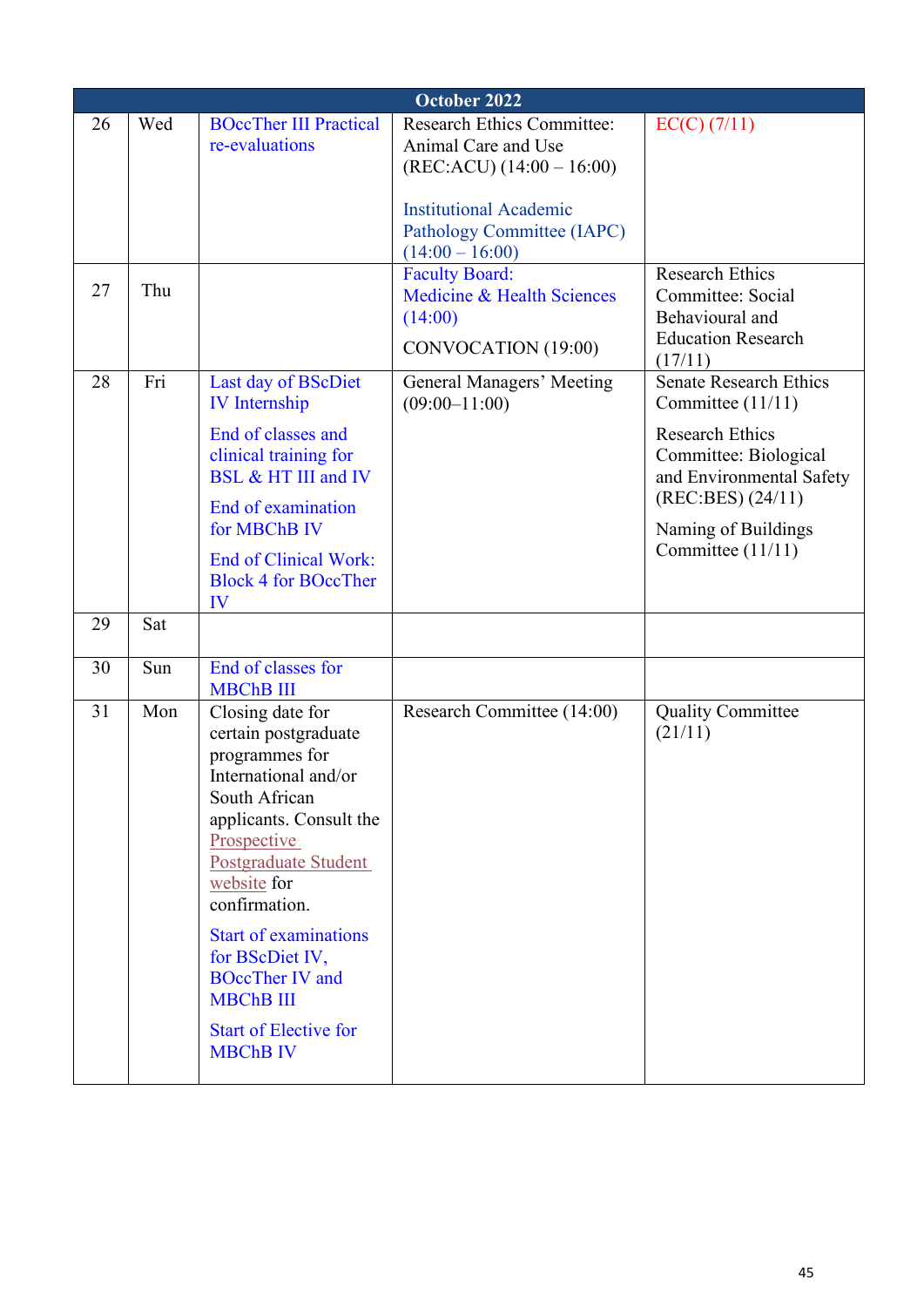|                | <b>November 2022</b> |                                                      |                                                                                                                   |                                                                                                                  |  |
|----------------|----------------------|------------------------------------------------------|-------------------------------------------------------------------------------------------------------------------|------------------------------------------------------------------------------------------------------------------|--|
| <b>GENERAL</b> |                      |                                                      | <b>MEETINGS</b>                                                                                                   | <b>CLOSING DATES</b><br><b>FOR AGENDAS</b>                                                                       |  |
| 1              | Tue                  |                                                      | <b>Institutional Transformation</b><br>Committee $(10:00 - 12:00)$                                                |                                                                                                                  |  |
|                |                      |                                                      | Training Forum $(14:00 -$<br>16:00                                                                                |                                                                                                                  |  |
| 2              | Wed                  |                                                      | <b>Faculty Boards:</b><br>Military Science (08:00),<br>Arts & Social Sciences<br>(14:00),<br>AgriSciences (14:30) | <b>Health Research Ethics</b><br>Committee 1 (Submission<br>deadline $7/12$ ) $(12:00)$<br><b>SCoRSA</b> (17/11) |  |
|                |                      |                                                      | <b>Student Communities</b><br>Advisory Committee (09:00 -<br>10:30)                                               |                                                                                                                  |  |
|                |                      |                                                      | Human Resources Committee<br>$(12:00-14:00)$                                                                      |                                                                                                                  |  |
|                |                      |                                                      | <b>Health Research Ethics</b><br>Committee $1(13:00)$                                                             |                                                                                                                  |  |
|                |                      |                                                      | FELITAC Committee (09:30<br>$-11:30$                                                                              |                                                                                                                  |  |
| $\overline{3}$ | Thu                  |                                                      | Agenda discussion: EC(C)<br>$(7/11)$ $(09:00-10:00)$                                                              | <b>Readmission Appeals</b><br>Committee                                                                          |  |
|                |                      |                                                      | <b>Residential Head Training</b><br>$(17:00 - 19:00)$                                                             | <b>Investment Committee</b><br>(17/11)                                                                           |  |
|                |                      |                                                      |                                                                                                                   | Rectorate (08/11) (16:00)                                                                                        |  |
|                |                      |                                                      |                                                                                                                   |                                                                                                                  |  |
|                |                      |                                                      |                                                                                                                   |                                                                                                                  |  |
| $\overline{4}$ | Fri                  |                                                      |                                                                                                                   | <b>Finance Committee</b><br>(14/11)                                                                              |  |
|                |                      |                                                      |                                                                                                                   | <b>Research Ethics</b><br>Committee: Animal Care<br>and Use (REC: ACU)<br>(23/11)                                |  |
| 5              | Sat                  |                                                      |                                                                                                                   |                                                                                                                  |  |
| 6              | Sun                  |                                                      |                                                                                                                   |                                                                                                                  |  |
| $\overline{7}$ | Mon                  | SoTL preconference<br>workshops                      | Council (28/11) agenda<br>planning (08:30-09:30)                                                                  |                                                                                                                  |  |
|                |                      |                                                      | $EC(C)$ (10:00-12:00)                                                                                             |                                                                                                                  |  |
|                |                      |                                                      | <b>Joint Management Team</b><br>(JMT) Tygerberg Committee<br>$(08:30 - 10:30)$                                    |                                                                                                                  |  |
| 8              | Tue                  | SoTL conference<br><b>Africa Universities</b><br>Day | Rectorate (09:00-16:00)                                                                                           | <b>Reports for Senate</b><br>$(25/11)$ EC(S) (FB<br>reports) $(15/11)$                                           |  |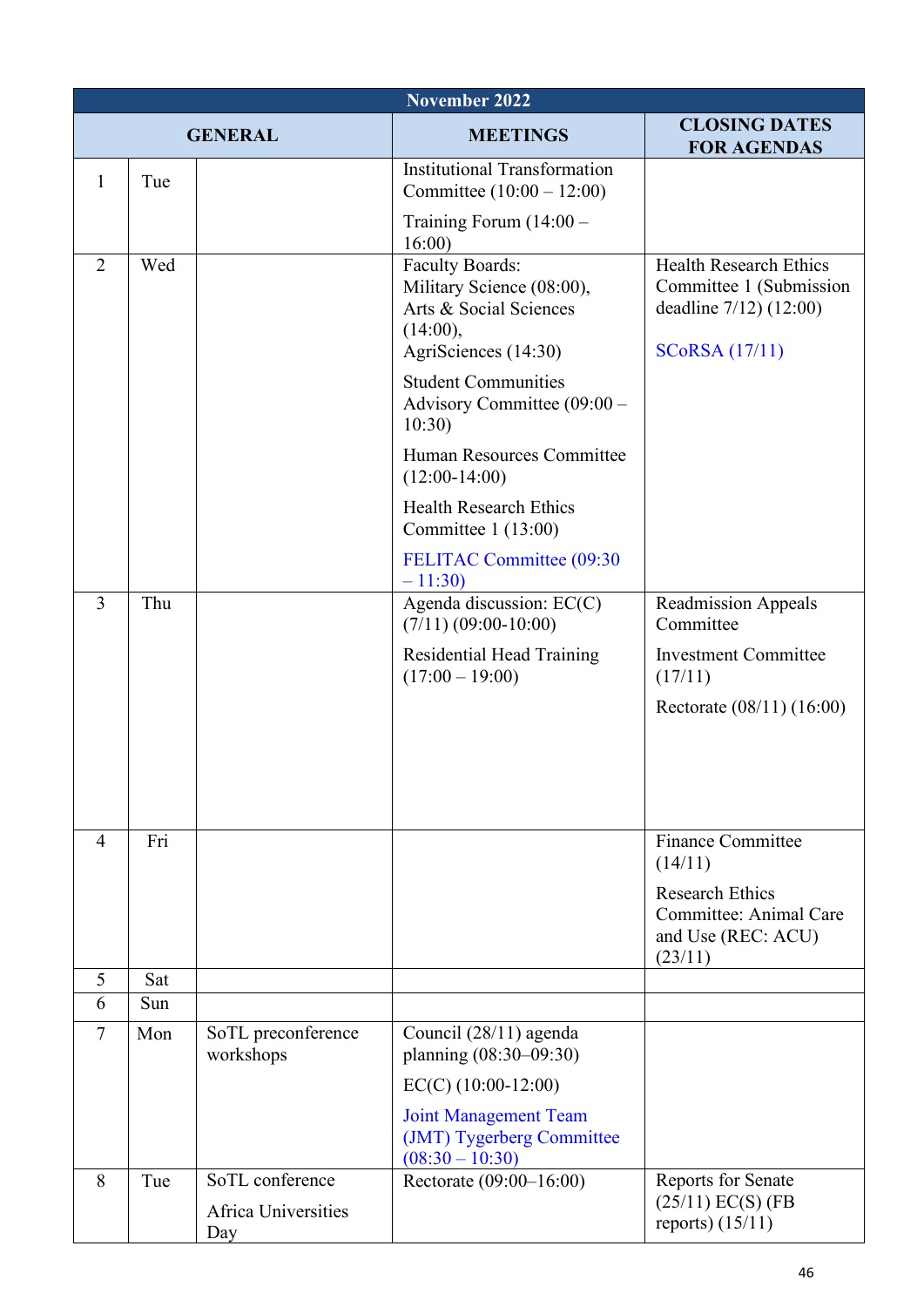|    | November 2022 |                                                                |                                                                                     |                                                                                                                |  |
|----|---------------|----------------------------------------------------------------|-------------------------------------------------------------------------------------|----------------------------------------------------------------------------------------------------------------|--|
| 9  | Wed           | SoTL conference                                                |                                                                                     | <b>COUNCIL</b> (28/11)<br><b>AGENDA</b> (final<br>day for submitting<br>documents in Afrikaans<br>and English) |  |
| 10 | Thu           |                                                                | <b>Readmission Appeals</b><br>Committee (08:30)<br><b>Institutional Advisory</b>    |                                                                                                                |  |
|    |               |                                                                | Committee on<br>Internationalisation $(11:00 -$<br>13:00)                           |                                                                                                                |  |
| 11 | Fri           |                                                                | Naming of Buildings<br>Committee (08:30-10:00)                                      |                                                                                                                |  |
|    |               |                                                                | <b>Campus Renewal Project</b><br>Programme Executive<br>Committee $(09:00 - 10:30)$ |                                                                                                                |  |
|    |               |                                                                | <b>Senate Research Ethics</b><br>Committee (14:00)                                  |                                                                                                                |  |
| 12 | Sat           |                                                                |                                                                                     |                                                                                                                |  |
| 13 | Sun           | <b>End of Late Clinical</b><br><b>Rotation for MBChB</b><br>VI |                                                                                     |                                                                                                                |  |
| 14 | Mon           | <b>Start of examination</b><br>for MBChB II and VI             | Agenda discussion: EC(S)<br>$(15/11) (09:00-10:00)$                                 |                                                                                                                |  |
|    |               |                                                                | Finance Committee (10:00-<br>13:00                                                  |                                                                                                                |  |
| 15 | Tue           |                                                                | <b>Rectorate Deans Forum</b><br>$(08:30-10:00)$                                     |                                                                                                                |  |
|    |               |                                                                | <b>Executive Committee (Senate)</b><br>$(FB$ reports) $(10:00-13:00)$               |                                                                                                                |  |
| 16 | Wed           | End of November                                                | <b>Health Research Ethics</b>                                                       |                                                                                                                |  |
|    |               | examination (1st<br>opportunity).                              | Committee $2(13:00)$                                                                |                                                                                                                |  |
|    |               | <b>Conclusion of final</b>                                     | AAPC (FMHS) (08:00-16:30)                                                           |                                                                                                                |  |
|    |               | examination $(A2)$ for<br><b>BOccTher I</b>                    |                                                                                     |                                                                                                                |  |
|    |               | <b>Assessment Short</b><br>Course contact day                  |                                                                                     |                                                                                                                |  |
| 17 | Thu           | <b>Start of November</b>                                       | Monitoring and Advisory                                                             | Co-curriculum                                                                                                  |  |
|    |               | examination $(2^{nd}$<br>opportunity).                         | Committee on Crime (12:00-<br>14:00                                                 | <b>Recognition Committee</b>                                                                                   |  |
|    |               | Commencement of                                                | <b>Research Ethics Committee:</b>                                                   | Rectorate (22/11) (16:00)                                                                                      |  |
|    |               | final examination $(A3)$<br>for BOccTher I                     | Social Behavioural and<br>Education Research (10:00)                                | SCoRSA (2/11)                                                                                                  |  |
|    |               |                                                                | <b>Investment Committee</b><br>$(14:00-17:00)$                                      |                                                                                                                |  |
|    |               |                                                                |                                                                                     |                                                                                                                |  |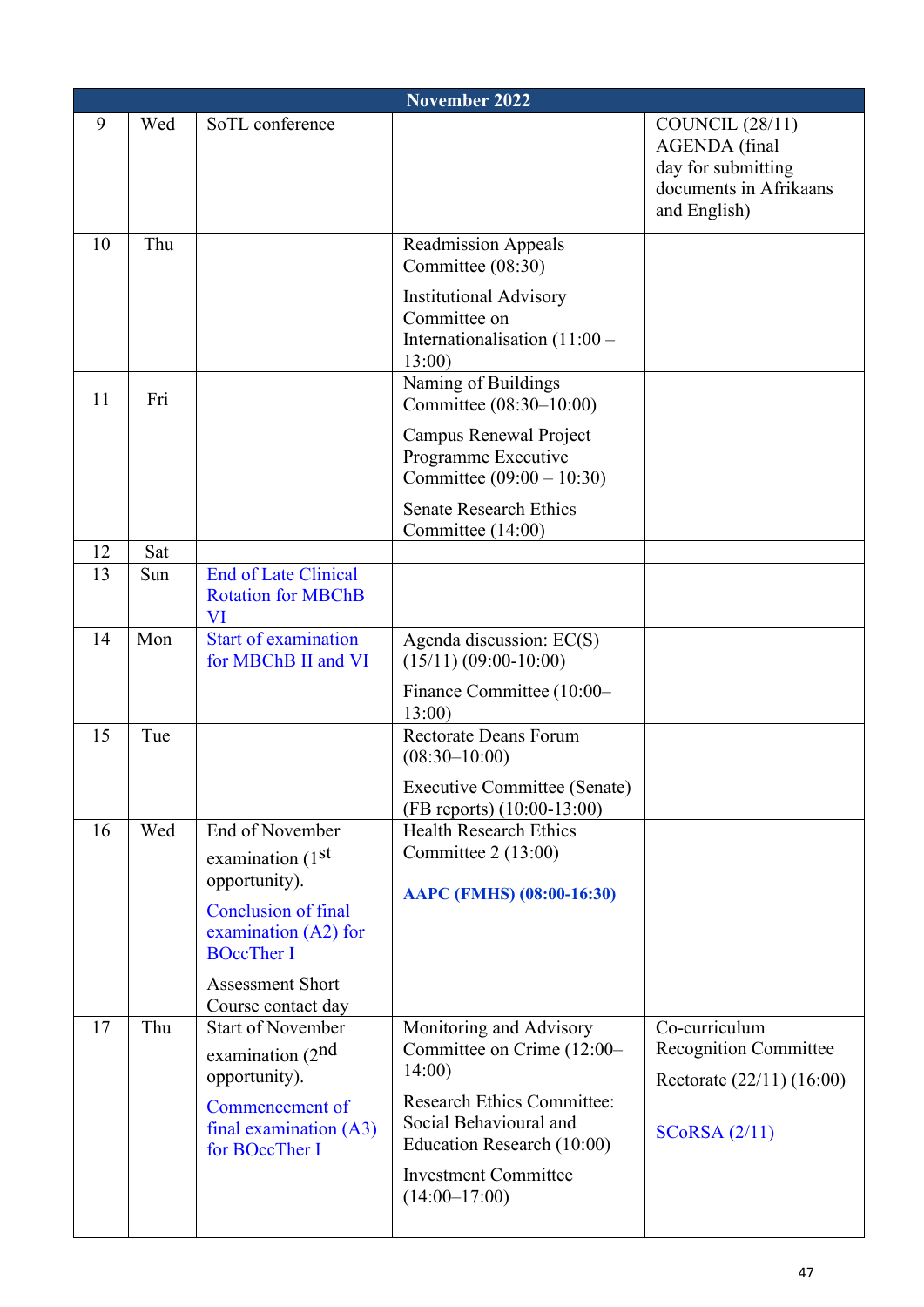|    |     |                                                                                                                 | November 2022                                                                                                         |                                                       |
|----|-----|-----------------------------------------------------------------------------------------------------------------|-----------------------------------------------------------------------------------------------------------------------|-------------------------------------------------------|
|    |     |                                                                                                                 | <b>Strategic Committee on</b>                                                                                         |                                                       |
|    |     |                                                                                                                 | <b>Recruitment Selection and</b><br>Admissions (SCoRSA) 9:00 -                                                        |                                                       |
|    |     |                                                                                                                 | 11:30                                                                                                                 |                                                       |
| 18 | Fri | Final day for<br>submitting foreign<br>bankers' drafts for<br>imports.                                          |                                                                                                                       |                                                       |
|    |     | Final day for<br>submitting<br>applications for<br>foreign bankers' drafts<br>(type A), excluding<br>imports.   |                                                                                                                       |                                                       |
|    |     | Closing date for<br><b>FIRLT/FINLO</b><br>applications                                                          |                                                                                                                       |                                                       |
| 19 | Sat |                                                                                                                 |                                                                                                                       |                                                       |
| 20 | Sun |                                                                                                                 |                                                                                                                       |                                                       |
| 21 | Mon |                                                                                                                 | Quality Committee (10:00 -<br>14:00                                                                                   |                                                       |
|    |     |                                                                                                                 | <b>Distributed Training Platform</b><br>Committee $(14:00 - 16:00)$                                                   |                                                       |
| 22 | Tue | Final day for<br>departments to load<br>final marks obtained in<br>the November<br>examination (1 <sup>st</sup> | Rectorate (final meeting for<br>2022) (09:00-<br>16:00                                                                |                                                       |
| 23 | Wed | opportunity).                                                                                                   | Agenda discussion: Senate                                                                                             | <b>Health Research Ethics</b>                         |
|    |     |                                                                                                                 | (25/11)(09:00)                                                                                                        | Committee 2 (Submission<br>deadline $25/1/2023$ )     |
|    |     |                                                                                                                 | Council agenda discussion<br>(28/11) (10:00)                                                                          | (12:00).                                              |
|    |     |                                                                                                                 | <b>FMHS</b> Social Impact<br>Committee $(14:00 - 16:00)$                                                              |                                                       |
| 24 | Thu | Final day for                                                                                                   | <b>Research Ethics Committee:</b><br>Animal Care and Use<br>$(REC:ACU) (14:00 - 16:00)$<br><b>Welcoming Programme</b> | <b>Research Committee:</b>                            |
|    |     | electronic submission<br>of theses and                                                                          | Committee $(10:00 - 12:00)$                                                                                           | Subcommittee B $(6/12)$                               |
|    |     | dissertations for<br>December graduation<br>ceremonies.                                                         | <b>Research Ethics Committee:</b><br><b>Biological and Environmental</b><br>Safety (14:00)                            | <b>Research Committee:</b><br>Subcommittee A $(5/12)$ |
| 25 | Fri | End of examination for<br>MBChB II, III and VI<br>and BOccTher IV                                               | <b>SENATE</b> (14:00)                                                                                                 |                                                       |
|    |     | End of Elective for                                                                                             |                                                                                                                       |                                                       |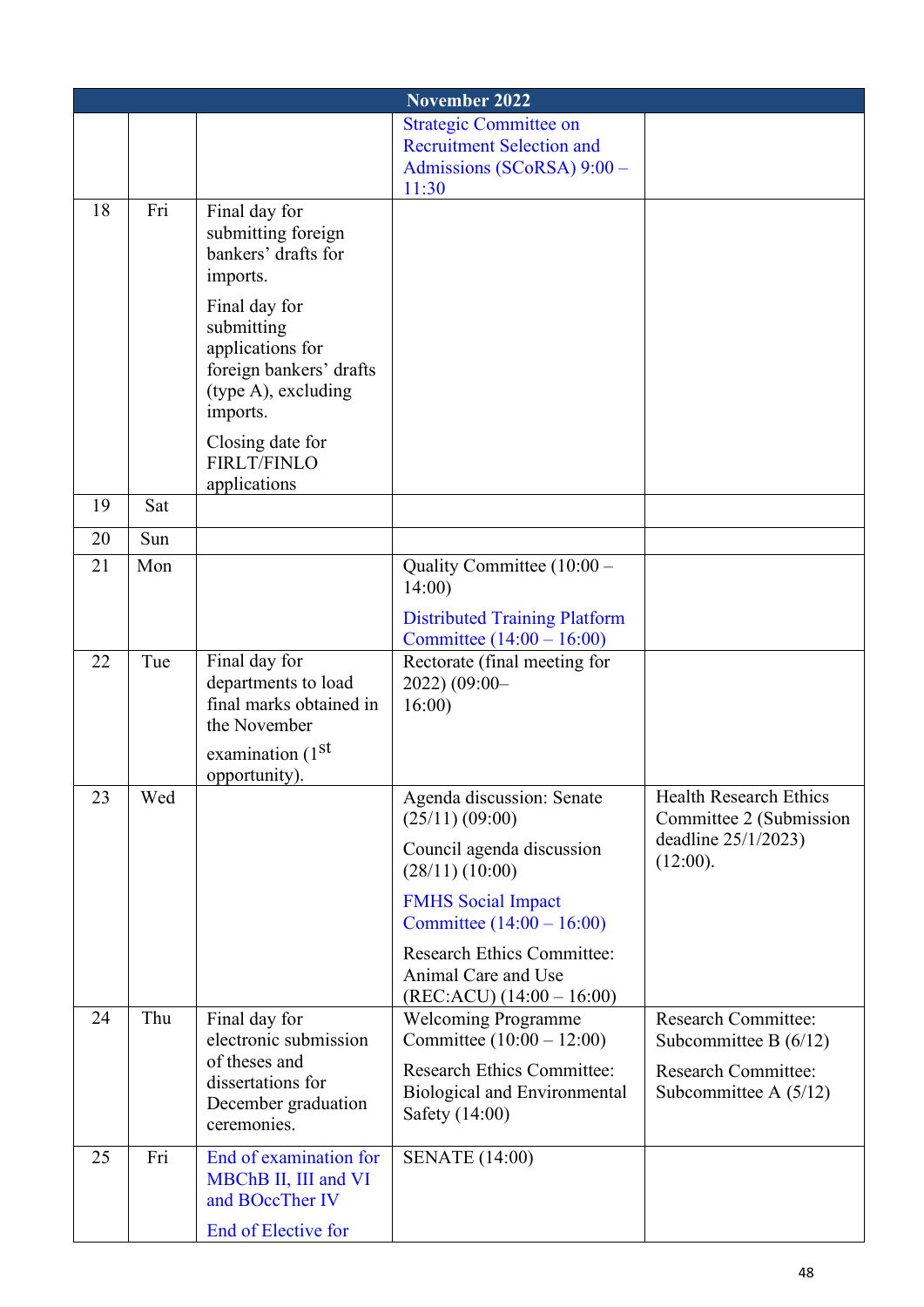|    | <b>November 2022</b> |                                                                                                                                                                                                                                                                    |                                                                                                                                                                             |                                  |  |
|----|----------------------|--------------------------------------------------------------------------------------------------------------------------------------------------------------------------------------------------------------------------------------------------------------------|-----------------------------------------------------------------------------------------------------------------------------------------------------------------------------|----------------------------------|--|
|    |                      | <b>MBChB IV</b>                                                                                                                                                                                                                                                    |                                                                                                                                                                             |                                  |  |
|    |                      |                                                                                                                                                                                                                                                                    |                                                                                                                                                                             |                                  |  |
| 26 | Sat                  |                                                                                                                                                                                                                                                                    |                                                                                                                                                                             |                                  |  |
| 27 | Sun                  |                                                                                                                                                                                                                                                                    |                                                                                                                                                                             |                                  |  |
| 28 | Mon                  | <b>BNurMid II-III:</b><br>clinical practice for<br>learning / role taking<br>period commences<br>Start of recess for<br>MBChB II, III and IV                                                                                                                       | SU COUNCIL (10:00)<br>Co-curriculum Recognition<br>Committee $(14:00 - 16:00)$<br><b>Joint Management Team</b><br>(JMT) Metro & Rural Health<br>Committee $(14:00 - 16:00)$ | $EC(S)$ (02/12) (medals<br>only) |  |
| 29 | Tue                  |                                                                                                                                                                                                                                                                    |                                                                                                                                                                             |                                  |  |
| 30 | Wed                  | Closing date for<br>certain postgraduate<br>programmes for<br>International and/or<br>South African<br>applicants (excluding<br>Faculty of Medicine<br>and Health Sciences).<br>Consult the<br>Prospective<br>Postgraduate Student<br>website for<br>confirmation. |                                                                                                                                                                             |                                  |  |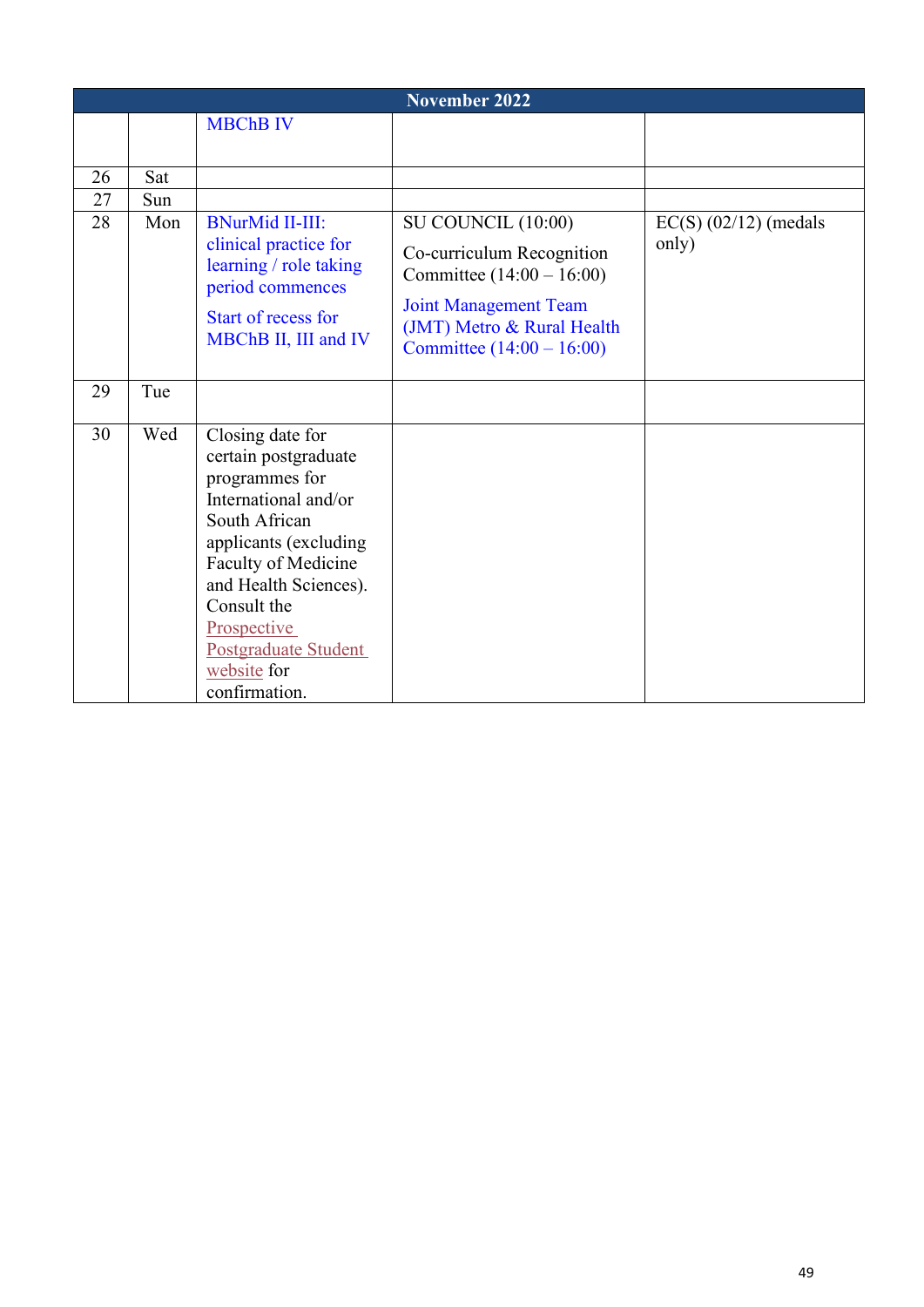| December 2022       |            |                                                                                                                                                                                                                                                                                                 |                                                                                                                                                                                                                                                                                                               |                                            |  |
|---------------------|------------|-------------------------------------------------------------------------------------------------------------------------------------------------------------------------------------------------------------------------------------------------------------------------------------------------|---------------------------------------------------------------------------------------------------------------------------------------------------------------------------------------------------------------------------------------------------------------------------------------------------------------|--------------------------------------------|--|
| <b>GENERAL</b>      |            |                                                                                                                                                                                                                                                                                                 | <b>MEETINGS</b>                                                                                                                                                                                                                                                                                               | <b>CLOSING DATES</b><br><b>FOR AGENDAS</b> |  |
| 1<br>$\overline{2}$ | Thu<br>Fri | Ratification of<br>November examination<br>results $(1st$<br>opportunity) by the<br>DVC (Learning and<br>Teaching).<br>Closing of submission<br>period for research<br>masters' theses for<br>possible graduation in<br>March $(2023)$ (FMHS)                                                   | Housing Committee $(11:00 -$<br>12:00<br><b>Executive Committee (Senate)</b><br>(awarding of medals only)<br>$(10:00-12:00)$<br>Special Rectorate (reflection<br>on 2022; no agenda items to<br>be submitted) $(12:00 - 13:00)$<br>Co-curriculum Recognition<br>Committee $!4:00 - 16:00$<br>SU Staff meeting |                                            |  |
| $\overline{3}$      | Sat        | End of November<br>examination $(2nd$<br>opportunity).<br><b>Conclusion of final</b><br>examination (A3) for<br><b>BOccTher I</b><br><b>Conclusion of final</b><br>examinatior for<br><b>BOccTher II</b>                                                                                        |                                                                                                                                                                                                                                                                                                               |                                            |  |
| 4                   | Sun        | <b>End of Late Clinical</b><br><b>Rotation for MBChB V</b>                                                                                                                                                                                                                                      |                                                                                                                                                                                                                                                                                                               |                                            |  |
| 5                   | Mon        | Start of recess for<br><b>MBChB V</b><br>First pledge ceremony,<br>Faculty of Medicine &<br><b>Health Sciences (Allied</b><br><b>Health Sciences)</b><br>(09:30).<br>Second pledge<br>ceremony, Faculty of<br>Medicine & Health<br><b>Sciences (MBChB)</b><br>(14:30).<br><b>GRADUATION DAY</b> | <b>Research Committee:</b><br>Subcommittee A $(9:00)$                                                                                                                                                                                                                                                         |                                            |  |
| 6                   | Tue        | <b>GRADUATION DAY</b><br>(Save the date for<br><b>FMHS</b> Graduation<br>Day)                                                                                                                                                                                                                   | <b>Research Committee:</b><br>Subcommittee B (9:00)<br>AAPC (FMHS) (08:00-16:30)                                                                                                                                                                                                                              |                                            |  |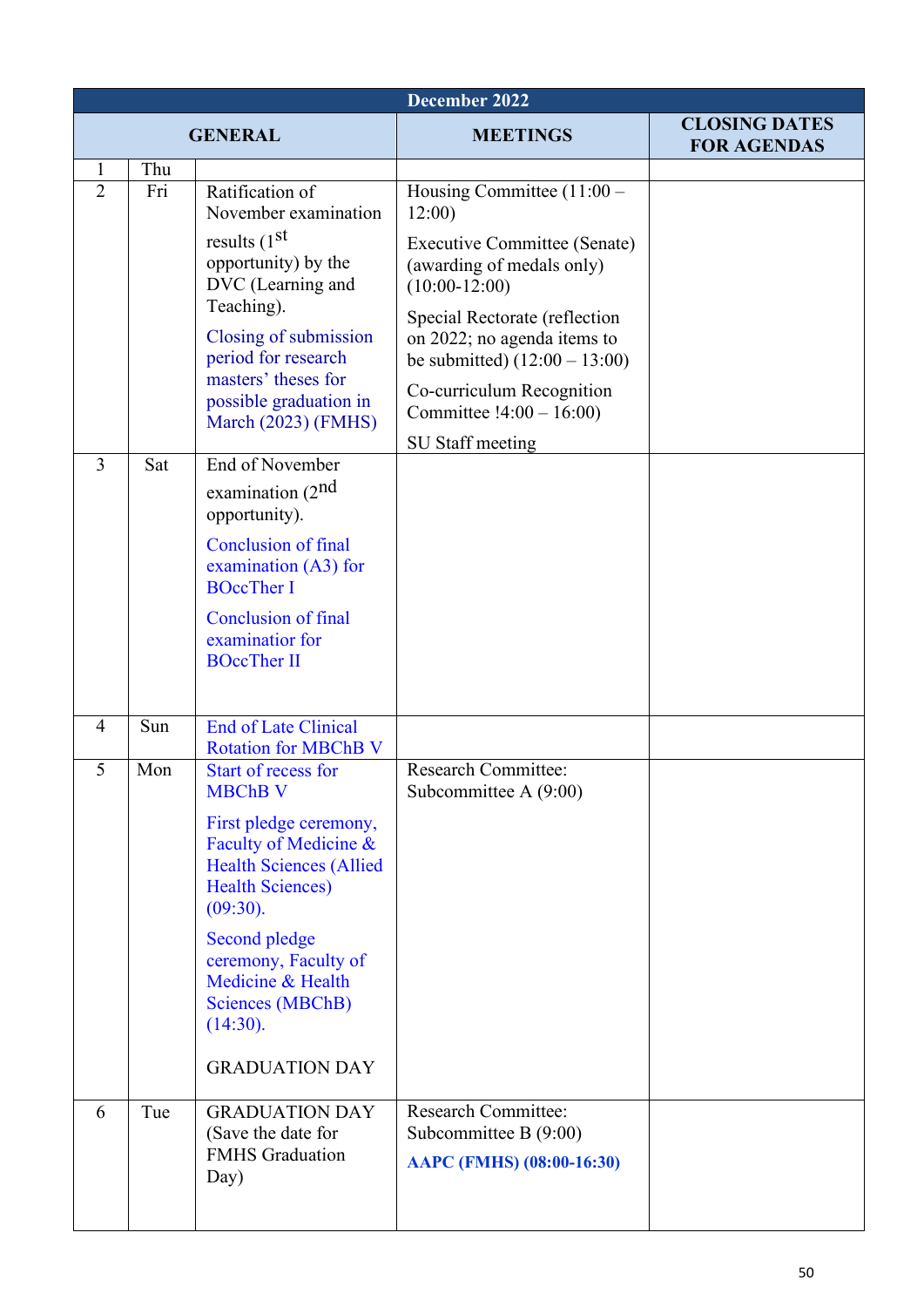|   | December 2022 |                                                                                                                                      |                                    |                                             |  |  |
|---|---------------|--------------------------------------------------------------------------------------------------------------------------------------|------------------------------------|---------------------------------------------|--|--|
| 7 | Wed           | <b>GRADUATION DAY</b>                                                                                                                | <b>Health Research Ethics</b>      |                                             |  |  |
|   |               | Award ceremony,<br><b>Faculty of Military</b><br>Science, Saldanha<br>campus (16:00).                                                | Committee $1(13:00)$               |                                             |  |  |
| 8 | Thu           | <b>GRADUATION DAY</b>                                                                                                                | <b>Readmission Appeals</b>         |                                             |  |  |
|   |               | Final day for<br>departments to load<br>internally moderated<br>final marks obtained in<br>non-final-year modules<br>in the November | Committee (FMHS) (09:00 -<br>16:00 |                                             |  |  |
|   |               | examination $(2^{nd}$<br>opportunity) (12:00).                                                                                       |                                    |                                             |  |  |
|   |               | End of second semester<br>for USB programmes.                                                                                        |                                    |                                             |  |  |
| 9 | Fri           | <b>GRADUATION DAY</b>                                                                                                                |                                    | Deans' reports for SU<br>annual report 2021 |  |  |
|   |               | Announcement of<br>results for November                                                                                              |                                    |                                             |  |  |
|   |               | examination (1 <sup>st</sup><br>opportunity) (14:00).                                                                                |                                    |                                             |  |  |
|   |               | Final day for<br>withdrawing supplies<br>from Purchasing and<br>Provision Services.                                                  |                                    |                                             |  |  |
|   |               | Final day for<br>applications for new<br>cost centres.                                                                               |                                    |                                             |  |  |
|   |               | Final day for placing<br>orders with suppliers.                                                                                      |                                    |                                             |  |  |
|   |               | End of second semester<br>for BOccTher I and II                                                                                      |                                    |                                             |  |  |
|   |               | <b>Conclusion of final</b><br>examination and end of<br>semester for BOccTher<br>Ш                                                   |                                    |                                             |  |  |
|   |               | <b>BNurMid II-III clinical</b><br>practice for<br>learning/role taking<br>period ends                                                |                                    |                                             |  |  |
|   |               | <b>END OF SECOND</b><br>SEMESTER.                                                                                                    |                                    |                                             |  |  |
|   |               | Military Academy<br>closes for summer                                                                                                |                                    |                                             |  |  |